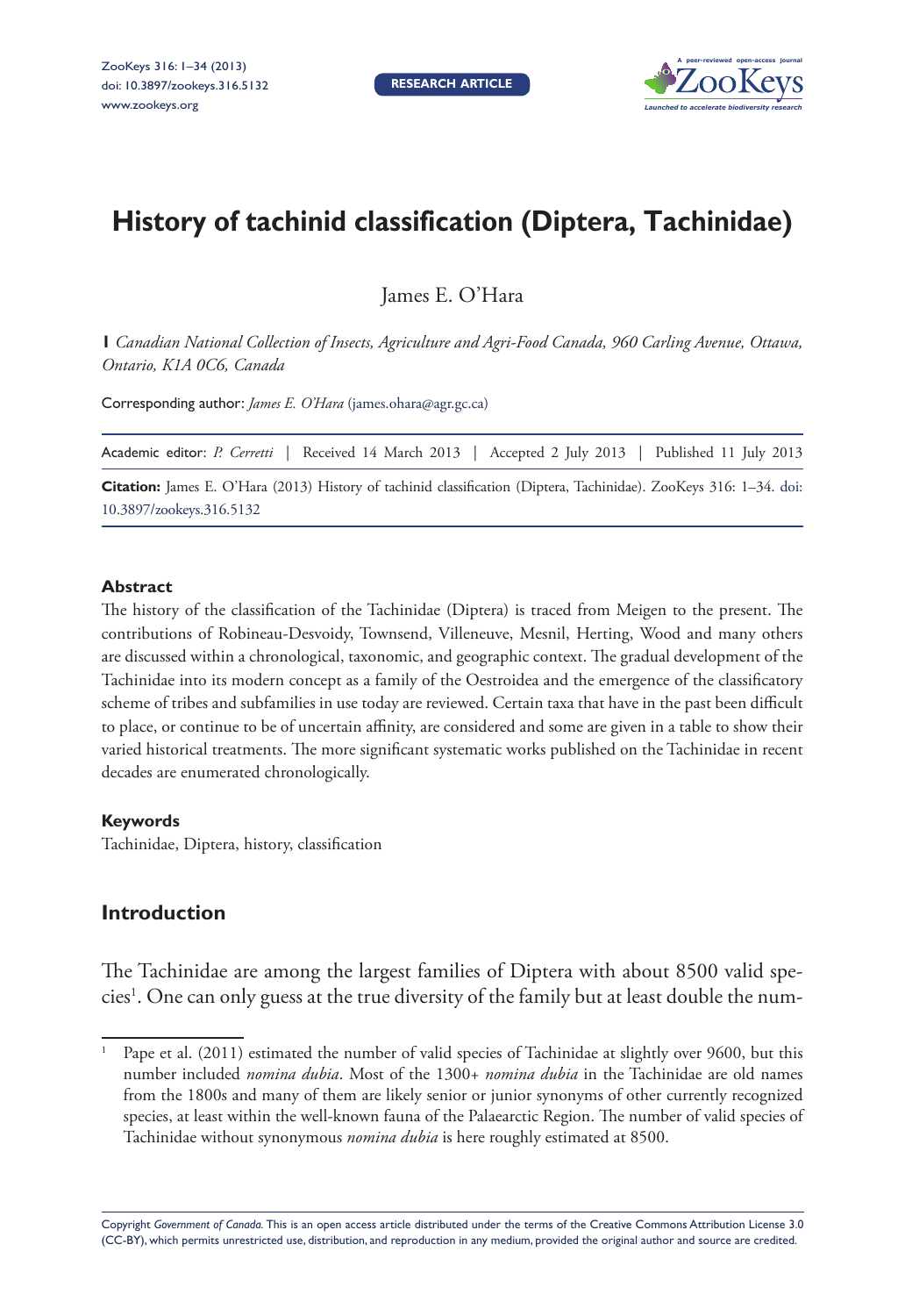ber of valid species is a conservative estimate. What is not in doubt is the important ecological role these parasitoid flies play in the environment. It is desirable to organize these flies into a phylogenetically stable suprageneric classification as an aid to those who study them and to enable predictions to be made about the less studied species based on the known habits of related species.

The Tachinidae may not be the single largest family of flies on Earth but in terms of genera they tower over all of the other 140-odd families. The current number of valid genera is about 1520 (O'Hara 2012). The next largest family is Cecidomyiidae with about 760 genera and there are only two other families with more than 500 genera: Asilidae and Chironomidae (Pape et al. 2011). Taxonomically the Tachinidae are arguably the most difficult family of flies and perhaps because of this plus the size of the family and their high position on the evolutionary tree of Diptera they have received scant attention below the family level by those investigating dipteran relationships (e.g., Yeates et al. 2007, Kutty et al. 2010). There is currently an international effort aimed at addressing this imbalance by specifically targeting the Tachinidae for phylogenetic analysis using morphological and molecular data (Stireman et al. 2013).

It seems appropriate at this time to review the history of tachinid classification from its earliest beginnings, tracing how it has changed in response to discoveries of phylogenetically insightful characters and was affected by conflicting views on the nature of generic and suprageneric limits. The noticeable disharmony in the way tachinids were classified among the six biogeographic regions of the world is still in evidence today. The task that now awaits present and future tachinidologists is to determine to a better degree than in the past the evolutionary history of the Tachinidae and to classify the family in a manner than reflects its phylogeny and preserves the best elements of the most recent classifications.

### **The early years**

The meagre number of tachinid species known in the early 1800s was placed in about a dozen genera with the majority of them in Meigen's (1803) broadly defined *Tachina*<sup>2</sup> . André-Jean-Baptiste Robineau-Desvoidy revolutionized tachinid classification with the publication of his *Essai sur les Myodaires* (Robineau-Desvoidy 1830), in which approximately 130 new genera now placed in Tachinidae were described (Evenhuis et al. 2010). Of this total, 73 genera are presently treated as valid (O'Hara 2012). Robineau-Desvoidy (1830) also proposed the name "Calypteratae" (Calyptratae) for a higher group within his Myodaria (essentially modern-day Schizophora), which with some modification in concept (most notably the addition of the Anthomyiidae) is now regarded as "one of the best established monophyletic subsections of the Schizophora" (McAlpine 1989: 1425). In this same work, Robineau-Desvoidy's six tribes of Ca-

<sup>2</sup> Early authors, beginning with Robineau-Desvoidy (1830), erred in using the name *Tachina* Meigen, 1803 for a genus that should have been called *Exorista* Meigen, 1803 (Sabrosky 1999).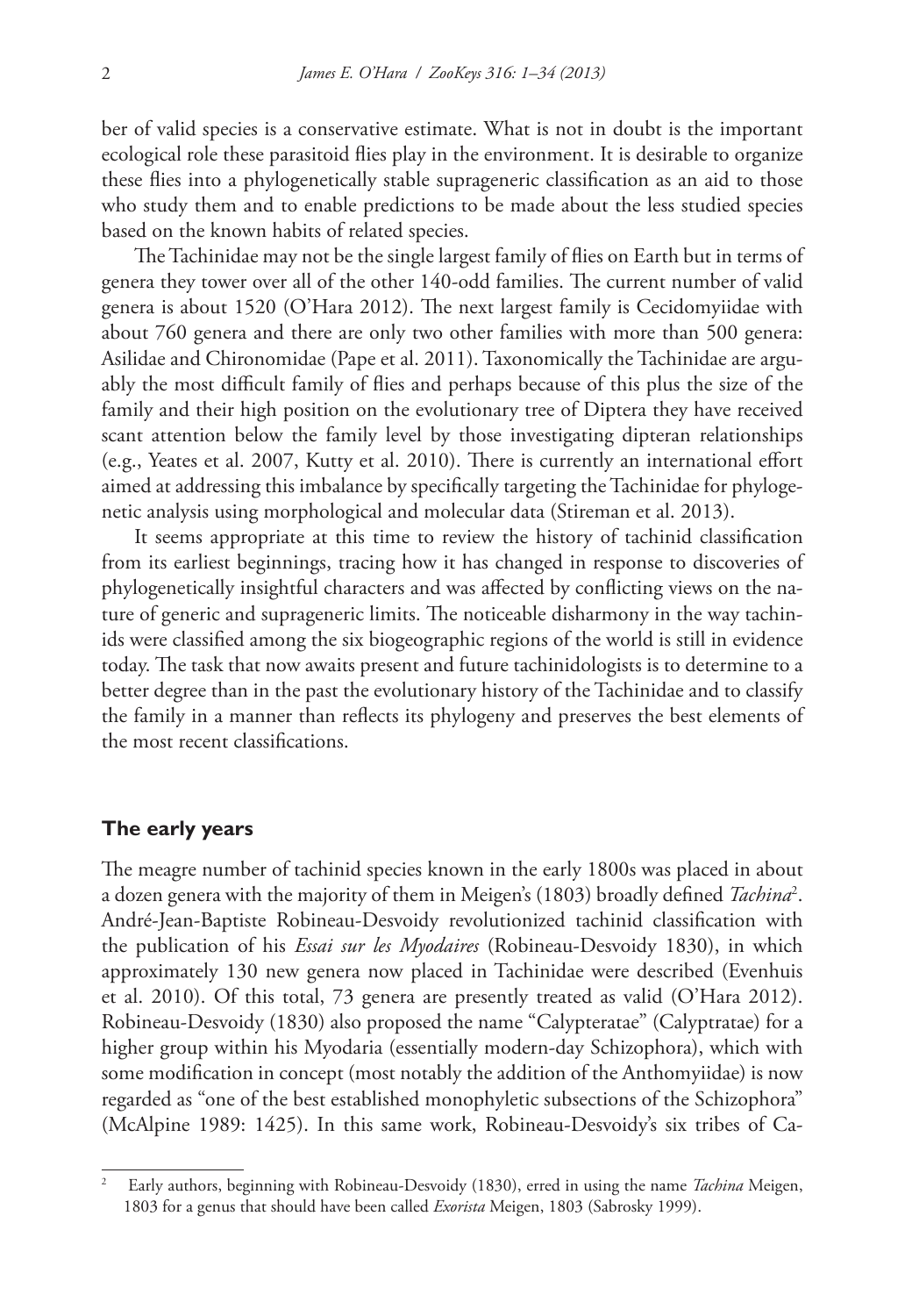lypteratae approximated some of the familial and subfamilial groupings in use today in this subsection. One of these, the Entomobiae (including most of the then-known taxa of the Tachinidae), included a small number of genera grouped under the Tachinariae. The priority of the name Tachinidae over other family-group names available for this family thus dates from Robineau-Desvoidy (1830).

The *Essai sur les Myodaires* was not without its faults and received mixed reviews from dipterists of the day. Robineau-Desvoidy's final contribution to dipterology, a massive two-volume work published in 1863 and six years after his death, *Histoire naturelle des diptères des environs de Paris*, has been justly criticized as an inferior work. In it were proposed about 160 new tachinid genera, only 25 of which are currently recognized as valid (O'Hara 2012). Similarly, a huge number of new species were described with many of them later becoming junior synonyms or *nomina dubia* (the latter resulting from the destruction of many of Robineau-Desvoidy's name-bearing types, Evenhuis et al. 2010: 233).

Contemporaneous with Robineau-Desvoidy were Meigen, Wiedemann, Macquart and Walker, each of whom contributed significantly to the description of species but not much to the higher classification of what are now the Tachinidae. Macquart (e.g., *Diptères exotiques nouveaux ou peu connus*, 1838–1855), like Robineau-Desvoidy, recognized the need for more genera to accommodate the emerging diversity and throughout his career described about 100 tachinid genera, of which 45 are currently valid (O'Hara 2012).

The study of Diptera during the mid to late 1800s continued to be led by Europeans. Among the more notable achievements during this time were the regional treatments on the Diptera of Scandinavia by Zetterstedt (1842–1860), on Italian Diptera by Rondani (1856–1880), and on Austrian Diptera by Schiner (1860–1864). A most ambitious and influential work on the Diptera of the Vienna Museum by Brauer and Bergenstamm (1889–1895) contributed greatly to the knowledge of world Tachinidae, but was marred by an unsatisfactory and artificial suprageneric classification (e.g., Coquillett 1897, Aldrich 1905, Villeneuve 1924, Wainwright 1928, Mesnil 1944). Brauer and Bergenstamm described over 250 genera and subgenera of Tachinidae, of which 99 are currently valid genera (O'Hara 2012).

New World tachinids came under increased attention near the turn of the century, first by van der Wulp (1888–1891) and then by Coquillett (1897). Commenting on the state of tachinid classification at the time, Coquillett (1897: 27) noted:

"Probably no single family of Diptera has received greater consideration in Europe than the Tachinidae, and yet, strange as this may seem, no other family at the present time is in greater disorder. Several authors accord them only subfamily rank, but it appears desirable to consider them as a distinct family, although their relationship to the Dexidae and Sarcophagidae is a very intimate one."

Coquillett (1897) recognized five subfamilies of Tachinidae, four representing present-day Phasiinae and one (his Tachininae) representing modern Exoristinae +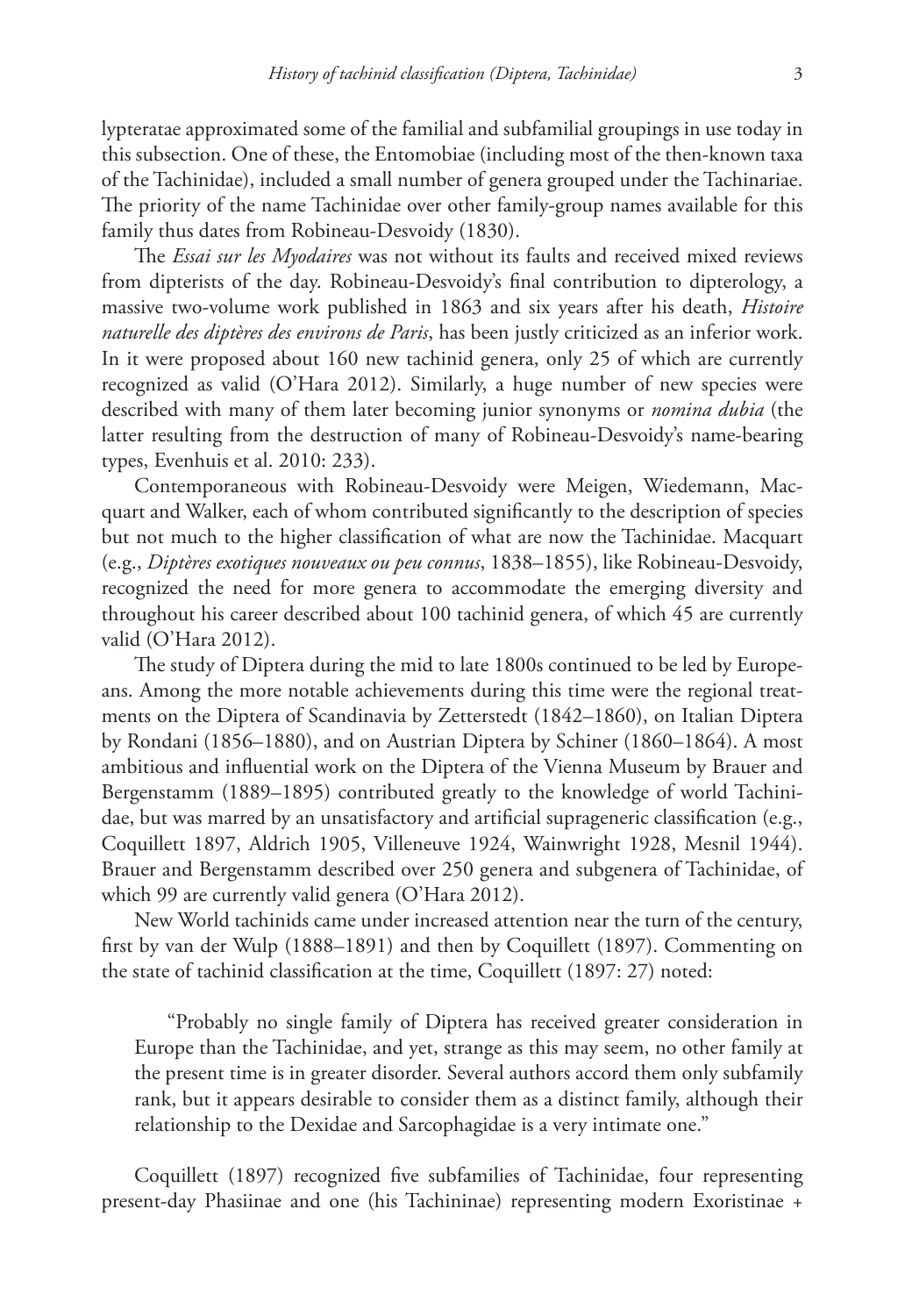Tachininae. No tribes were recognized. The "Dexidae" (Dexiidae) were regarded as a separate family and excluded.

Despite the chaotic state of tachinid classification in the late 1800s, an important methodological advance was made in the study of dipteran characters that would lead to a better understanding of natural groupings within the higher Diptera. Early authors like Meigen, Macquart and Robineau-Desvoidy had used certain large setae in their descriptions but it was Rondani (1845) who would apply the term macrochaetae (as "macrochetae") to them. Later Osten Sacken (1881, 1884) would formalize a nomenclature for such macrochaetae under the term chaetotaxy. With refinements of the system by Girschner (1893, 1896), the study of chaetotaxy began to revolutionize the study of the more setose Diptera. Osten Sacken (1884: 511) had observed that the "hypopleural" (meral) setae "occur only in some of the Diptera Calyptrata, which have a row or a tuft of them" and Girschner (1893) used this characteristic to define the Tachinidae in the broad sense of present-day Oestroidea. Girschner also recognized several subgroups within Tachinidae *s. lat*. based on other setal arrangements. The classification was not completely satisfactory and it was only later that the enlarged subscutellum would be used to delimit the Tachinidae in a more modern sense (see below). Frey (1921) built upon the work of Girschner to further advance the classification of this group of flies.

By the beginning of the 20th Century the taxonomic literature on Palaearctic Diptera was both voluminous and daunting, especially for new students of the group. The *Katalog der paläarktischen Dipteren* (1903–1907) was therefore of immense importance, bringing together under a single classification all the names of Palaearctic Diptera. The part by Bezzi and Stein (1907) on the Schizometopa relied heavily on the work of Girschner and proposed a higher classification of considerable merit for its day. The Schizometopa were split into two families, Tachinidae and "Anthomyidae" (Anthomyiidae) (present-day Muscoidea). Within Tachinidae, ten subfamilies were recognized and listed in the following order: Tachininae, Dexiinae, Rhinophorinae, Sarcophaginae, Calliphorinae, Phasiinae, Eginiinae, "Hypoderminae" (Hypodermatinae), Oestrinae and "Gastrophilinae" (Gasterophilinae). With the exception of the Eginiinae (now placed in Muscidae), the rest of the groups with some adjustment to relative ranking closely approximates the families now recognized in the Oestroidea.

Although the *Katalog der paläarktischen Dipteren* must have been a most welcome addition to the shelf of any dipterist of the day, Mesnil (1944: 2) later criticized the Bezzi and Stein (1907) portion on the grounds that it was "voll von Irrtümern und praktisch unverwendbar" ["full of mistakes and practically unusable"].

#### **Classifying New World Tachinidae**

North American Diptera were first catalogued by Osten Sacken (1858) and the few tachinid genera listed therein were included in the Muscidae. In the second edition of his catalogue, Osten Sacken (1878) revised the classification of Diptera and recognized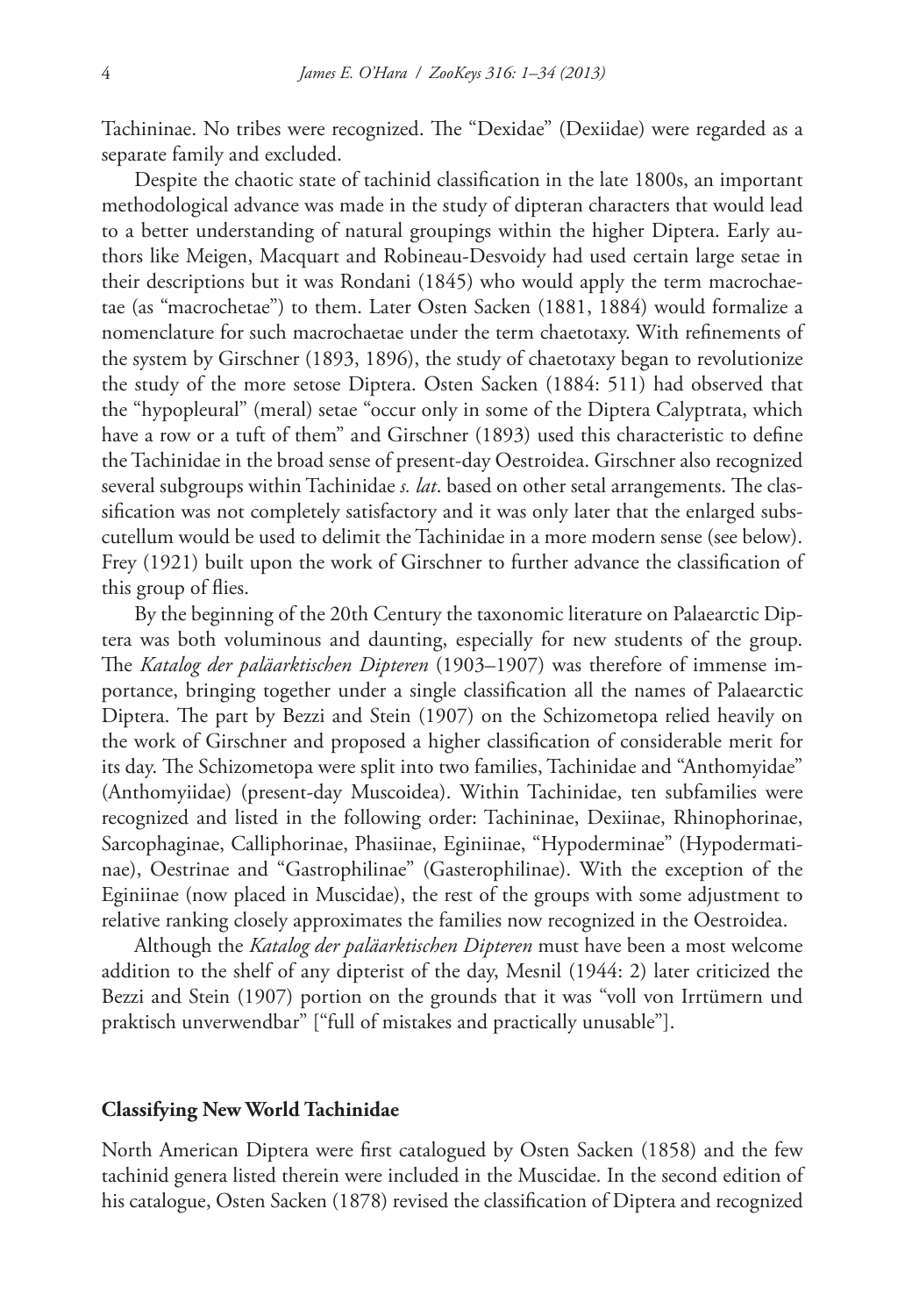both the Tachinidae and "Dexidae" (Dexiidae) as families. The next catalogue was that of Aldrich (1905), and although the Tachinidae and Dexiidae were kept separate following Osten Sacken (1878) and Coquillett (1897), the suggestion was made that they might be better combined. Aldrich (1905) followed the order of genera of Tachinidae given by Coquillett (1897) and interpolated additional genera and species as necessary. Disparaging remarks were made about the monographic works of van der Wulp (1888–1891) and Brauer and Bergenstamm (1889–1895), and of the species descriptions of Bigot ("in every way objectionable, almost always referred to the wrong genus, and seldom containing the essential data", Aldrich 1905: 420).

Charles Henry Tyler Townsend, the most eccentric and prolific of all tachinidologists, published his first paper on tachinids in 1891 and his last in 1944, with almost 500 publications in total (the majority on tachinids) over this long period (Arnaud 1958). He took up the study of insects at the age of 10 and the study of flies at 25. He held a variety of jobs and professional appointments in the United States and later Peru before settling in Brazil for the last 25 years of his life (Townsend 1943). His most significant achievement was the *Manual of Myiology*, a 12-volume series on the "Oestromuscaria" published between 1934–1942 in which virtually every genus of these flies known at the time was placed in a suprageneric classification and given a detailed description.

Townsend was, by his own admission, a splitter of taxa. He was well versed in the works of others and offered this historical perspective on the struggle between "radicalism and conservatism" (Townsend 1935: 37):

"History shows that the taxonomy of these flies has suffered much in the making, subjected as it has been for the past century to an alternation of radicalism and conservatism, commonly called splitting and lumping. … Desvoidy, the first radical, employed restricted genera and Macquart, the first conservative, lumped them; Róndani again restricted the genera and Schiner lumped them; Brauer & Bergenstamm split, while Coquillett and Aldrich lumped; Villeneuve and Townsend again split, while Curran and Malloch lumped."

The restricted genera of Townsend were based on the author's concept of a "physiological genus", defined as a "natural genus" comprising "all those species which can produce fertile crosses" (Townsend 1935: 38). As noted by van Emden (1945: 389–390), "the adoption of [this] principle implies the application of the generic unit to every unit considered to be a species in general zoological practice". One can learn, explained Townsend (1935: 56), "to make a complete description of a fly genus and its genotype [type species] in one hour for one sex and an hour and a half for both sexes". The ideal number of members within each of the categories of genus, tribe, family, suborder and order was set at five (Townsend 1935: 60–61). In practise Townsend rarely included more than one species per genus and throughout his career described 1491 genera and 1555 species (Arnaud 1958), with approximately 85% of the genera belonging to the Tachinidae. The number of valid tachinid genera attributed to Townsend currently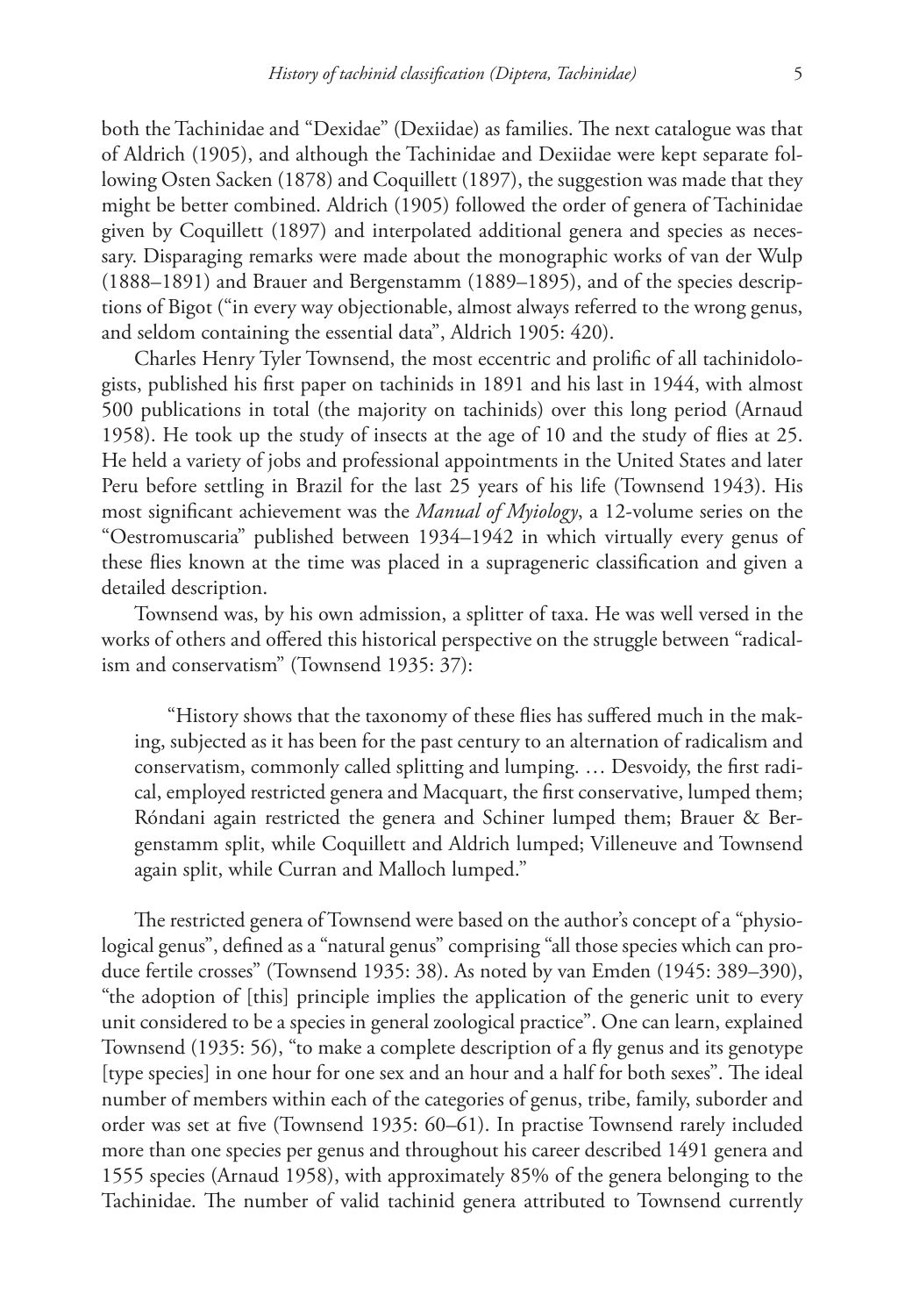stands at 544 (O'Hara 2012), more than five times that of any other author. Second place is held by Robineau-Desvoidy with 104 valid genera (O'Hara 2012).

Townsend's methods and productivity are worth more than a cursory mention because this author has, in some ways, done more to retard tachinid taxonomy than advance it. The sheer volume of genera is one problem, and their assignment to suprageneric categories is another. Townsend knew that females of Tachinidae and related families possess a great diversity of reproductive systems that produce different kinds of eggs and larvae. After 25 years of dissecting specimens and studying the female reproductive system, he was able to recognize 36 distinct groups, most pertaining to present-day Tachinidae (Townsend 1934). Townsend (1935: 38) believed that tachinid relationships had proved to be a "Gordian knot" in the past and:

"not until the wonderful diversity of female reproductive characters and early stages was demonstrated did any sword for the cutting of this knot appear. … We are now able to determine actual relationships with greater certainty, having found the key to affinities by correlating external anatomic characters with internal reproductive and early stage characters."

Thus armed with internal, external and larval characters, Townsend developed a unique classification that divided present-day Tachinidae among seven families (Gymnosomatidae, Oestridae, Prosenidae, Rutiliidae, Tachinidae, Dexiidae, Exoristidae) and about 90 tribes. Had this hierarchical system truly classified the Tachinidae along phylogenetic lines then it would have been the most significant advance in the history of tachinidology. However, it fell short of this goal and is now regarded as both unmanageable and artificial (e.g., Mesnil 1939, Wood 1985, 1987). Specialists also found the keys to tribes and genera in *Manual of Myiology* to be fraught with problems, thus hindering the recognition of Townsend's supraspecific taxa.

William Robin Thompson published a series of eight papers in the *Tachinids of Trinidad* (Thompson 1961–1968). He had difficulty interpreting the fauna of Trinidad according to the Townsend scheme and chose to avoid attempting to revise Townsend's genera:

"[I have] decided also that in most cases an attempt to simplify the taxonomic problems by reducing Townsendian genera to the synonymy is impracticable because with the knowledge we now have it is impossible to know when to stop" (Thompson 1961: 22).

Thompson found the works of Mesnil and other Europeans (see below) more helpful than the works of Townsend for understanding the major groupings of Tachinidae. Although this led Thompson to classify the Tachinidae of Trinidad in a more natural way, he had a proclivity for describing unnecessary new genera.

The tribes, genera and species created by Townsend were described predominantly for New World taxa and by their sheer number continue to pose serious challenges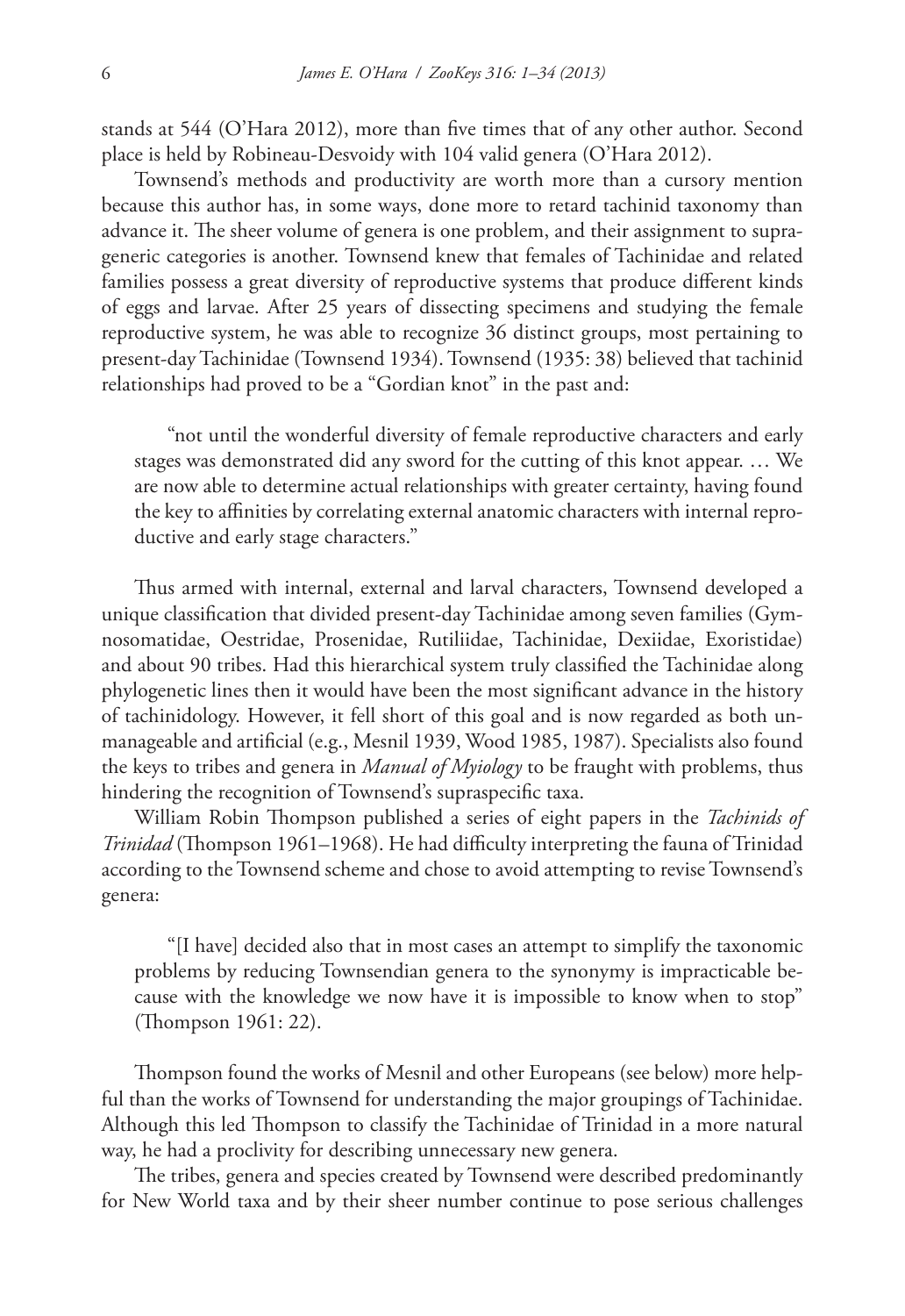for taxonomists to this day. Sabrosky and Arnaud (1965), the first to catalogue the Tachinidae of America north of Mexico in the post-Townsend era, adopted a nearly modern concept of the family (differing only by the inclusion of Rhinophorinae) while otherwise retaining many of Townsend's tribes:

"for present convenience, in the absence of any other published arrangement of the Nearctic genera, though with some combinations and generic transfers, notably where we agree with the recent work of Mesnil and coworkers in Europe. This is especially true in the Goniinae [= Exoristinae]" (p. 962).

The catalogue of the Tachinidae of America south of the United States by Guimarães (1971) followed shortly after Thompson's *Tachinids of Trinidad* and Sabrosky and Arnaud's catalogue. This author, faced with the huge number of tribes, genera and species described by Townsend and having to deal with other taxa inadequately described by earlier authors, could not revise the whole classification and mostly followed Townsend. This action, he admitted, resulted in a "catalogue arrangement [that] leaves much to be desired" (Guimarães 1971: 3). The rich fauna of the region was catalogued into 2864 species and (by Guimarães' own admission) an over-split 944 genera.

There have been to date only two major attempts to correct the generic imbalance that has impeded study of New World Tachinidae, both by Donald Montgomery Wood. The first was a conspectus of the Blondeliini of North and Central America and the West Indies (Wood 1985). Although this study excluded South American Blondeliini, it nevertheless reduced the number of valid genera from about 230 to 55. Many of the genera sunk into synonymy were Townsend's but there were also many described by Reinhard, Thompson, Curran and others. The second work to reduce the number of New World genera was Wood's (1987) Tachinidae chapter in *Manual of Nearctic Diptera*. The nomenclatural changes in this work, including almost 200 new generic synonyms, were later enumerated by O'Hara and Wood (1998).

Wood (1987) also successfully bridged the gap between the generic classifications of the Nearctic and Palaearctic regions created by Townsend some decades earlier. This was accomplished partly by reducing the number of genera but also by assessing genera from a Holarctic perspective. The catalogue by O'Hara and Wood (2004) further united the classifications of Nearctic and Palaearctic Tachinidae. The catalogue by Guimarães (1971) has not been updated and the 800+ genera currently recognized in America south of the United States will not be easily converted into a modern classification. A careful study of the name-bearing types of the type species of many of these genera will be necessary before a better classification can be constructed for Neotropical Tachinidae.

#### **The European influence**

The Europeans of the early 1900s continued to build on the discoveries of Girschner and others at the same time that Townsend in the New World was pursuing his own course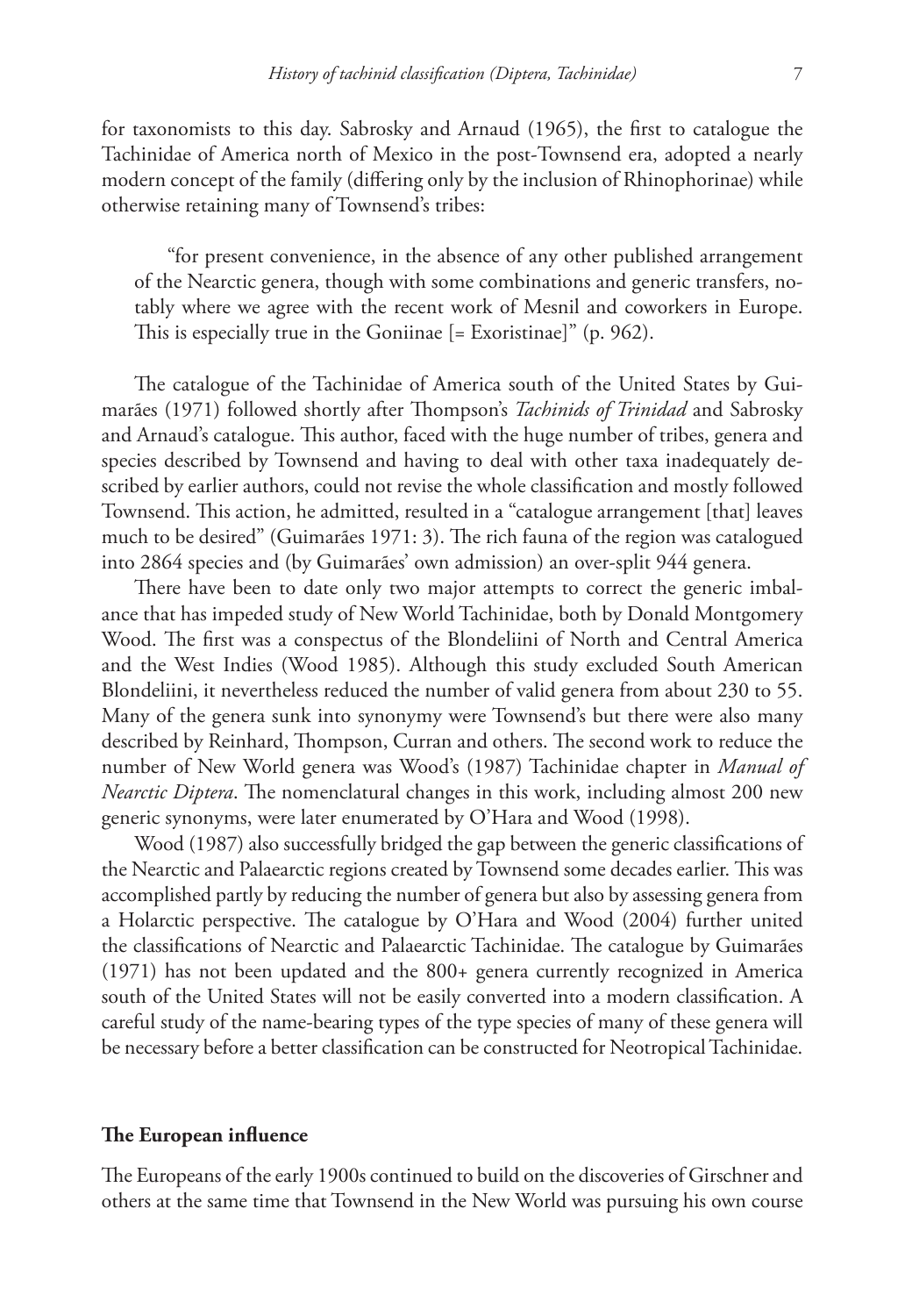of investigations that would culminate in his *Manual of Myiology*. Joseph Villeneuve de Janti, a medical doctor by profession (like Robineau-Desvoidy), emerged as an early specialist on the Tachinidae and published actively on the family from 1900 until his death in 1944. He wrote an influential paper in 1924 reviewing earlier works on chaetotaxy and detailing his own views on characters useful for understanding the evolution of the "Myodaires supérieurs". This group comprised the "Tachinaires" (Tachinidae *sensu* present-day Oestroidea) and "Anthomyaires" (Anthomyiidae *sensu* present-day Muscoidea). Within Villeneuve's Tachinidae were Calliphorinae, Sarcophaginae, Dexiinae, Rhinophorinae, Phasiinae, and Tachininae. Particularly noteworthy and progressive was the division of the Tachininae into two groups, Eutachininae and Protachininae, of which the former was considered more evolved than the latter. As a rough approximation, the two correspond to present-day Exoristinae and Tachininae, respectively.

Villeneuve was well respected by contemporaries for his expertise in Tachinidae and willingly shared his knowledge with others. As noted by Wainwright (1928: 141), Villeneuve:

"has contributed largely towards the reduction to something like order of our knowledge of these insects. Possibly the full value of his services to science may never be appreciated, because so many of the fruits of his labours have been given to the world by other workers, whom he has unselfishly and ungrudgingly assisted".

The discovery by Malloch (1923) that the Tachinidae and Dexiidae can be distinguished from Sarcophagidae, Calliphoridae and Muscidae by an enlarged "metanotum" (subscutellum) was a highly significant development in the classification and differentiation of these flies. It was likely this discovery that led Villeneuve (1933) to revise his earlier classification and divide the "Tachinaires" into three groups:

- 1) Tachinidae with Phasiinae, Dexiinae and Tachininae,
- 2) Sarcophagidae with Miltogramminae, Sarcophaginae and Calliphorinae, and
- 3) Rhinophoridae, a small group of isopod parasitoids.

Villeneuve (1933) treated the Eutachininae and Protachininae of the Tachininae at length.

Villeneuve was a mentor and friend of Louis Paul Mesnil, who was 36 years his junior (Mesnil 1950). It was originally Villeneuve who was invited by Lindner to author the Tachinidae volumes of his ambitious *Die Fliegen der palaearktischen Region* (hereafter *FPR*). However, as the project drew closer Villeneuve realized that the talented and younger Mesnil was a better choice to take on this demanding and longterm task (Herting 1987).

Mesnil was an avid student of Tachinidae. He demonstrated his enthusiasm and insight early by publishing, as one of his first works on the group, a lengthy treatise entitled *Essai sur les Tachinaires* (Mesnil 1939). He began the *Essai* by reviewing and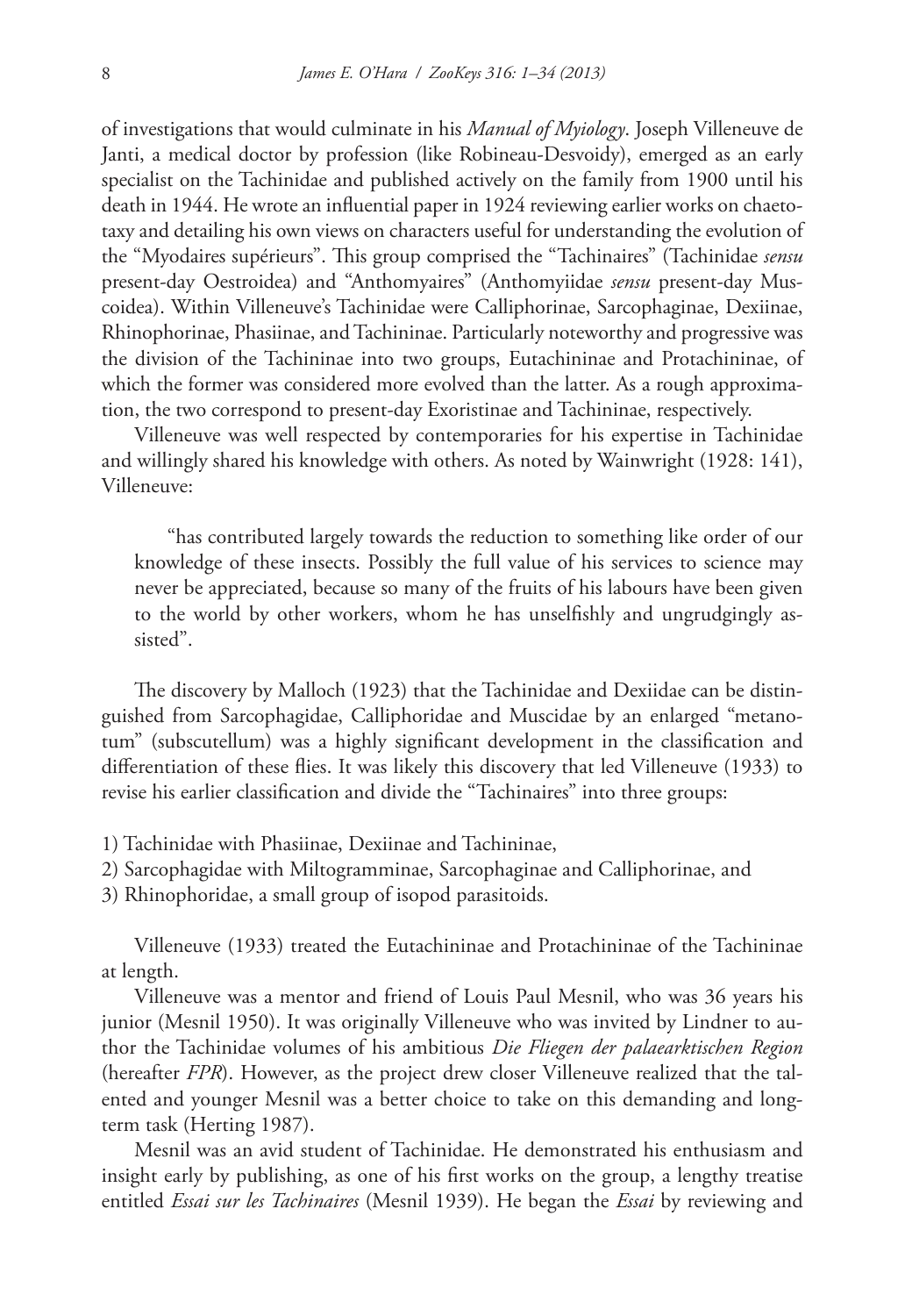critiquing the classifications of his more illustrious predecessors: Robineau-Desvoidy, Macquart, Meigen, Rondani, Brauer and Bergenstamm, Pandellé, and Girschner. In proposing a new classification, Mesnil (1939) drew special inspiration from the works of Robineau-Desvoidy and Villeneuve, and like Brauer and Bergenstamm, started by grouping together related genera and building the classification "depuis la base vers le sommet" ["from the base to the summit"] (p. 20).

Mesnil (1939) restricted the term Tachinaires to the family Larvaevoridae $^3$  (i.e., Tachinidae). The main diagnostic feature of the family was the well-developed "postscutellum" (subscutellum), as previously implied in Villeneuve's (1933) classification and explicitly adopted by Curran (1934, as "metanotum"). Mesnil relegated the Rhinophorinae and Sarcophaginae to the Calliphoridae and subdivided the Larvaevoridae into six subfamilies: Salmaciinae<sup>4</sup>, Phorocerinae, Larvaevorinae, Ameniinae, Dexiinae and Phasiinae (including Oestrini). These were keyed and characterized and most were further subdivided.

The Phorocerinae of Mesnil (1939) consisted of tachinids possessing a haired prosternum and a small "prealar" (postsutural supraalar) seta. Included within the Phorocerinae were three tribes: Phorocerini, Blondeliini, and Crocutini5 . The Phorocerini, with vein M (as "4e ") having an angular bend and a shadow fold, and the Blondeliini, with vein M having a rounded bend and no shadow fold, and both possessing divergent subapical scutellar setae (convergent in Crocutini), have continued to the present virtually unchanged in their characterization (Wood 1972, 1985). The Phorocerini have since become known as the Exoristini.

Mesnil began publishing *FPR* instalments a few years after his *Essai*. The goal was to treat all of the Palaearctic Tachinidae to species level but the task proved too great for him alone. After 35 years and some 1500 pages of text, the Larvaevorinae (presentday Exoristinae and Tachininae) were completed (Mesnil 1944–1975) along with one instalment on the Dexiinae (Mesnil 1980). Herting planned to publish on the remainder of the Dexiinae and all of the Phasiinae but only one instalment on the latter was published (Herting 1983).

Mesnil's (1944) first instalment for *FPR* began, as did his *Essai*, with general remarks about previous workers and their classifications. Mesnil (1944: 2) made these observations about the generic concepts of other workers:

"Oft auch haben sie alte künstliche Gattungen aufrechterhalten, deren Umfang jedes Maß überschreitet und deren Heterogenität offenkundig ist; können sie doch sogar Arten verschiedener Tribus enthalten.

<sup>3</sup> A long overlooked publication by Meigen (1800) gave *Larvaevora* as an earlier name for *Tachina*. For some years after this discovery family-group names based on *Larvaevora* commonly replaced those based on *Tachina*. The family-group name Larvaevoridae (-inae, -ini) was replaced by Tachinidae (-inae, -ini) when *Larvaevora* Meigen, 1800 was officially suppressed (ICZN 1963).

<sup>4</sup> When *Salmacia* Meigen, 1800 was suppressed (ICZN 1963), junior synonym *Gonia* Meigen, 1803 took its place. The next available family-group name Goniinae (-ini) replaced that of Salmaciinae (-ini).

<sup>5</sup> When *Crocuta* Meigen, 1800 was suppressed (ICZN 1963), junior synonym *Siphona* Meigen, 1803 took its place. The next available family-group name Siphonini replaced that of Crocutini.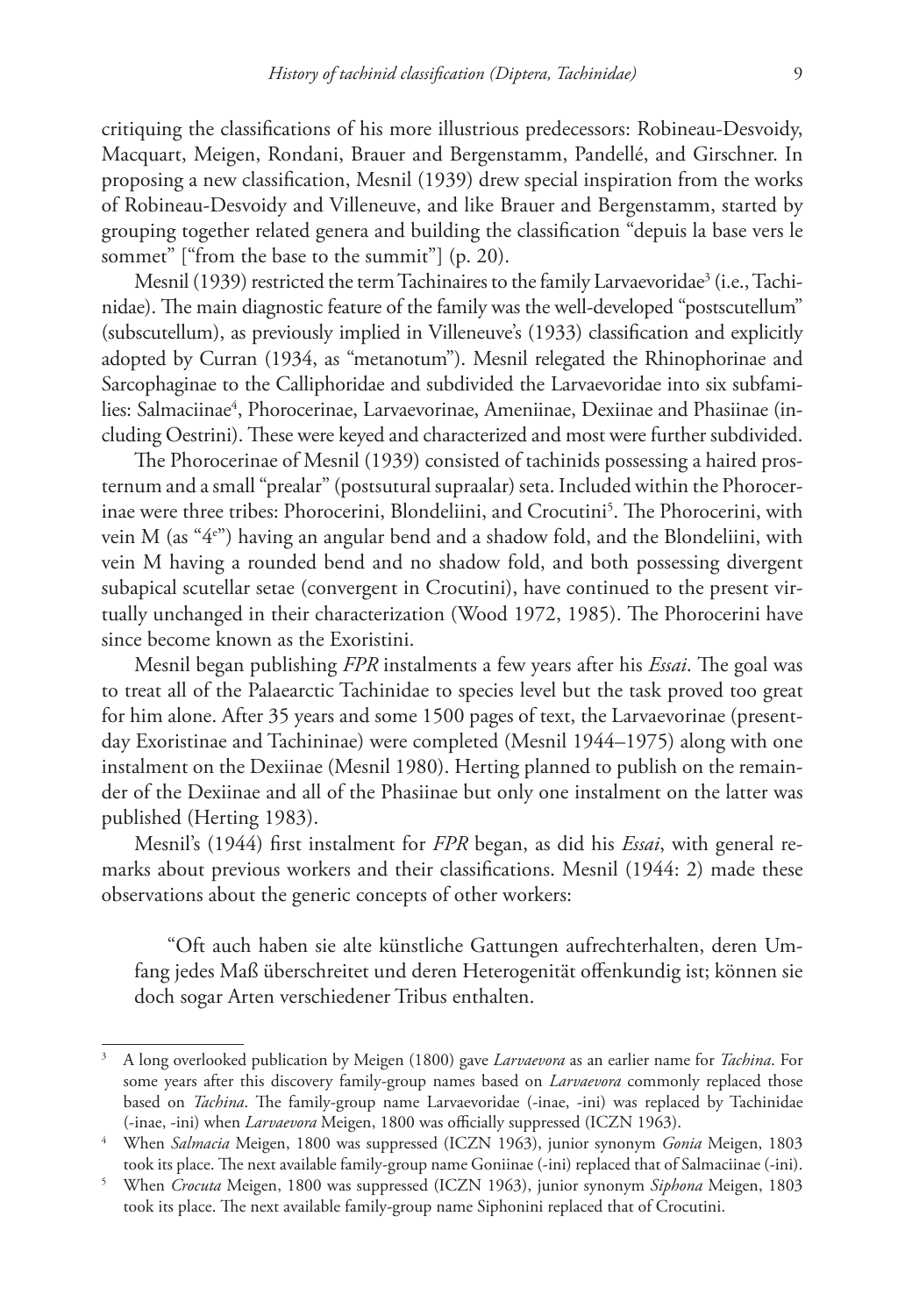So lassen sich die meisten neuzeitlichen Dipterologen, da sie die wahren Merkmale der Tachinen zu wenig berücksichtigt haben, nach zwei Richtungen gruppieren: die einen unterteilen die Gattungen bis ins Unendliche und machen so fast alle monospezifisch (T. Townsend), die andern vereinigen zahlreiche Gattungen zu einem Ganzen und gelangen so zu monströsen Zusammenfassungen (Curran)."

["Often, they have maintained old artificial genera whose scope exceeds all bounds and whose heterogeneity is obvious; even though they may contain species of different tribes.

Since most modern dipterists have not taken the true characteristics of tachinids into account, they can be grouped in two directions: some subdivide the genera into infinity and thus make almost all of them monospecific (T. Townsend), others unite numerous genera into a whole and arrive at monstrous compilations (Curran)".]

Lindner (1933) established the classification of the Diptera that would be followed in *FPR* six years before Mesnil's (1939) *Essai*. This constrained Mesnil (1944) into keeping Larvaevoridae in the older and broader sense of present-day Oestroidea instead of in the restricted sense of present-day Tachinidae. Recognized within Larvaevoridae were subfamilies Larvaevorinae (with tribes Salmaciini, Phorocerini and Larvaevorini), Dexiinae and Phasiinae. Mesnil's (1939) Oestrini (then placed in Phasiinae) became the "Gastrophilinae" (Gasterophilinae), Oestrinae and "Hypoderminae" (Hypodermatinae) of Lindner (1933). It is clear that this higher classification did not appeal to Mesnil. To him, the true definition of the Larvaevoridae was undeniable ("unbestreitbare") and based on the enlarged subscutellum and parasitic habits of the family (Mesnil 1944). His only recourse was to chart the classification he would have followed had he been permitted to do so (numbers in parentheses refer to Lindner's numbering system for families) (Mesnil 1944: 20):

- I Haplostomata Frey
- II Thecostomata Frey
	- A Muscidae (63)
	- B Calliphoridae
		- a Calliphorinae (64i)
		- b Hypoderminae (64b)
		- c Sarcophaginae (64h)
		- d Rhinophorinae (64e)
	- C Larvaevoridae
		- a Phasiinae (incl. Oestrini) (64c)
		- b Dexiinae, Ameniinae (64f)
		- c Larvaevorinae (64g)

The Lindner series was published in small instalments ("Lieferungen"), the length of each being determined by the number of printed signatures used per instalment.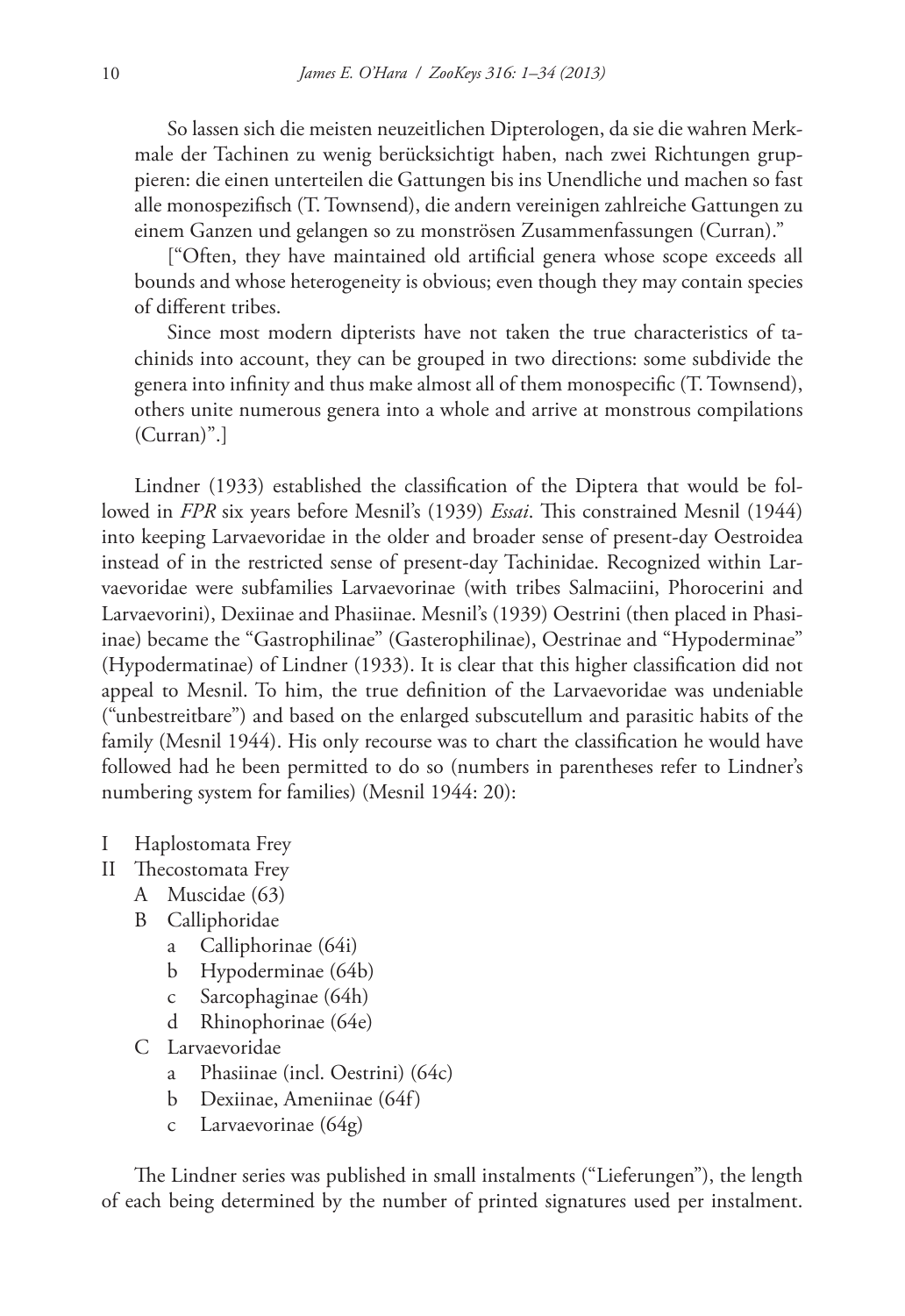Frequently an instalment would end in the middle of a description or in the middle of a key. This may have been cost-effective for the publisher but created havoc nomenclaturally. New generic names, for example, were often *nomina nuda* in one instalment and not made available until years later in another instalment. A great number of such nomenclatural issues as they pertain to the Tachinidae were dealt with by O'Hara (1996), Evenhuis and O'Hara (2008), and Evenhuis et al. (2008).

Mesnil's *FPR* instalments by definition dealt primarily with the Palaearctic fauna but incorporated information on the taxa of other regions, except for the nearly impenetrable taxa of Neotropical Tachinidae. The result, in concert with a great many papers published by Mesnil outside *FPR*, was a classification for the bulk of the Tachinidae that could be hailed by contemporaries as a leap forward in the quest for a scheme reflecting the true relationships of the family. The suprageneric classification of Townsend (1934–1942) was largely ignored by Europeans who were making progress through their own investigations.

The first of Mesnil's (1944) instalments in *FPR* gave only a glimpse of the classification that would follow. The Ameniinae were transferred to the Calliphoridae and kept as a subfamily, although the family itself is not currently considered monophyletic (e.g., Rognes 1997, Kutty et al. 2010). Mesnil's (1944) three tribes of Larvaevorinae were split over the duration of *FPR* into a number of subtribes: nine in Salmaciini, six in Phorocerini and over 40 in Larvaevorini. The Larvaevorini were revisited by Mesnil (1966) and reclassified as Tachinini *s. str*. and Voriini. All of the subtribes of Mesnil (1944–1975) are now generally tribes and tribe Larvaevorini is present-day Tachininae. Many of the tribes continue to this day virtually unchanged whereas a few have undergone dramatic restructuring in the light of subsequent discoveries. The most significant changes resulted from research on the female postabdomen by Herting (1957) and male genitalia by Verbeke (1962a).

Benno Herting began his career on Tachinidae much the same way as did Mesnil (and even Robineau-Desvoidy) with an early publication based on original and extensive research (Herting 1957). It was a study of the female postabdomen and was based on the examination of about 500 species of calyptrate flies. Information about eggs and first instar larvae were taken into account but unlike Townsend's studies the focus was more on the morphology of the terminal segments of the postabdomen than on the internal reproductive system. Herting (1957) used his findings to characterize the structural features of the female postabdomen throughout the families, subfamilies and lower groups of the Calyptratae. He tried to interpret these findings in a phylogenetic context and to adjust the classification accordingly.

Five subfamilies of the Tachinidae were recognized by Herting (1957): Echinomyiinae<sup>6</sup>, Dexiinae, Phasiinae, Ocypterinae<sup>7</sup>, and Eutachininae. At a gross level, Echinomyiinae corresponded to the Protachininae of Villeneuve (1924, 1933) and to the Lar-

<sup>6</sup> Founded on *Echinomya* Latreille, 1804. This name is currently recognized as a junior synonym of *Tachina* Meigen, 1803. The family-group name Tachininae (-ini) has priority over Echinomyiinae (-ini).

<sup>7</sup> Founded on *Ocyptera* Latreille, 1804. This name is currently recognized as a junior synonym of *Cylindromyia* Meigen, 1803. The family-group name Cylindromyinae (-ini) has priority over Ocypterinae (-ini).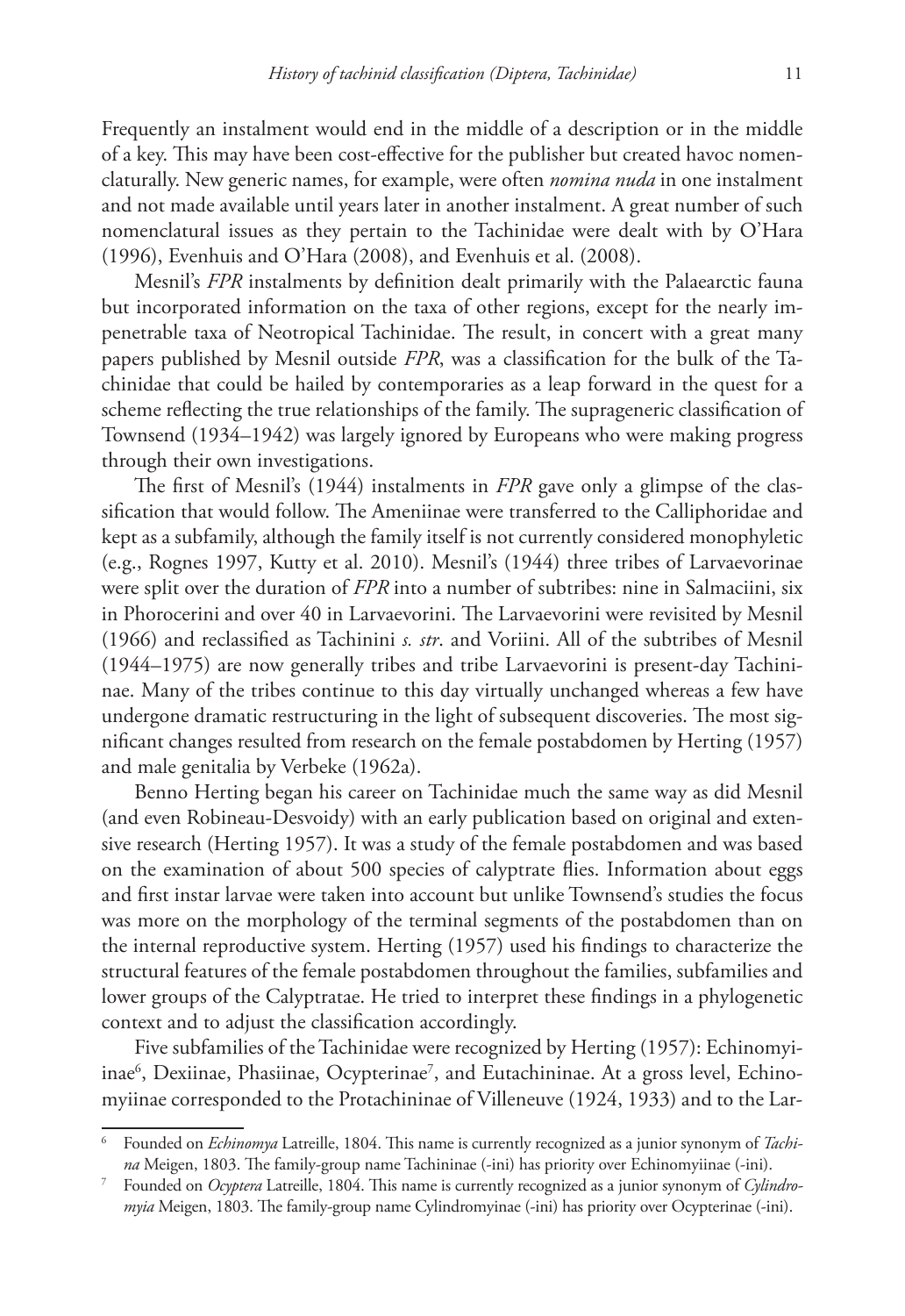vaevorinae of Mesnil (1939; and later, Larvaevorini of Mesnil 1966–1975); Ocypterinae was formerly treated within Phasiinae by both Villeneuve (1924, 1933) and Mesnil (1939); and Eutachininae was proposed by Villeneuve (1924) and corresponded to the Salmaciinae (-ini) and Phorocerinae (-ini) of Mesnil (1939, 1944). Herting (1957) treated the Oestridae as a separate family.

Herting (1957) followed Villeneuve (1924, 1933) in using the subfamily name Eutachininae in his classification. He subdivided this subfamily into the Goniini and Eutachinini. He could not find reliable characters in the female postabdomen to separate these tribes and therefore chose to organize his discussion according to the reproductive habits of the species. Oviparous species were placed in the Eutachinini and distributed mostly between the *Winthemia* Robineau-Desvoidy group and *Eutachina*<sup>8</sup> Brauer and Bergenstamm group. These were essentially the Winthemiina and Phorocerina that Mesnil (1944) had placed in tribes Salmaciini and Phorocerini, respectively. Ovolarviparous species grouped by Mesnil (1944) in the Blondeliina (tribe Phorocerini) were also assigned to the Eutachinini. The ovolarviparous *Siphona* Meigen group (Siphonina, tribe Phorocerini, of Mesnil 1944) was more clearly defined but its placement in Eutachinini or Goniini was not discussed. Similarly, the "*Ethylla*" (*Ethilla*) Robineau-Desvoidy group was included in Eutachininae but its further placement was not discussed. No members of the Acemyina (tribe Phorocerini) of Mesnil (1944) were studied by Herting (1957).

The composition of Herting's (1957) Goniini consisted of species with two reproductive modes. One is quite specialized and involves the production of tiny (microtype) eggs that females oviposit on the food plants of hosts. These eggs hatch only after ingestion by a potential host. This sort of egg and the biology associated with it were already well known as a result of earlier studies (e.g., Sasaki 1887, Townsend 1908, 1911, Pantel 19109 ). The rest of Herting's (1957) Goniini were mostly ovolarviparous species with a few oviparous species. This broad concept of the Goniini was essentially the Salmaciinae (-ini) of Mesnil (1939, 1944) without Ethyllina and Winthemiina.

Herting (1957) introduced an important change to the placement of the Voriini. The members of this tribe had been included in the Protachininae of Villeneuve (1924, 1933) and the nearly equivalent Larvaevorinae of Mesnil (1939). Herting (1957) placed the tribe in the Dexiinae, bringing to three the number of Palaearctic tribes recognized in the subfamily: Dexiini, Voriini and Dufouriini. This move was supported by female postabdominal characters and by features of the male genitalia communicated to Herting by Verbeke (see below).

Mesnil (1956–1965) published on the Phorocerini in *FPR* over a ten-year period. He subdivided the tribe into subtribes Phorocerina, Blondeliina, Atylomyina, Neominthoina, Acemyina, and Siphonina, describing all the Palaearctic species and working in the same meticulous way that he had earlier for the Salmaciini (Mesnil 1944–1956). He had already revised the Old World Phorocerina (as Phorocerini) in a

<sup>8</sup> *Eutachina* Brauer and Bergenstamm, 1889 is currently a junior synonym of *Exorista* Meigen, 1803.

It was Pantel (1910) who coined the term "microtype" for these tiny ingestible eggs of goniines.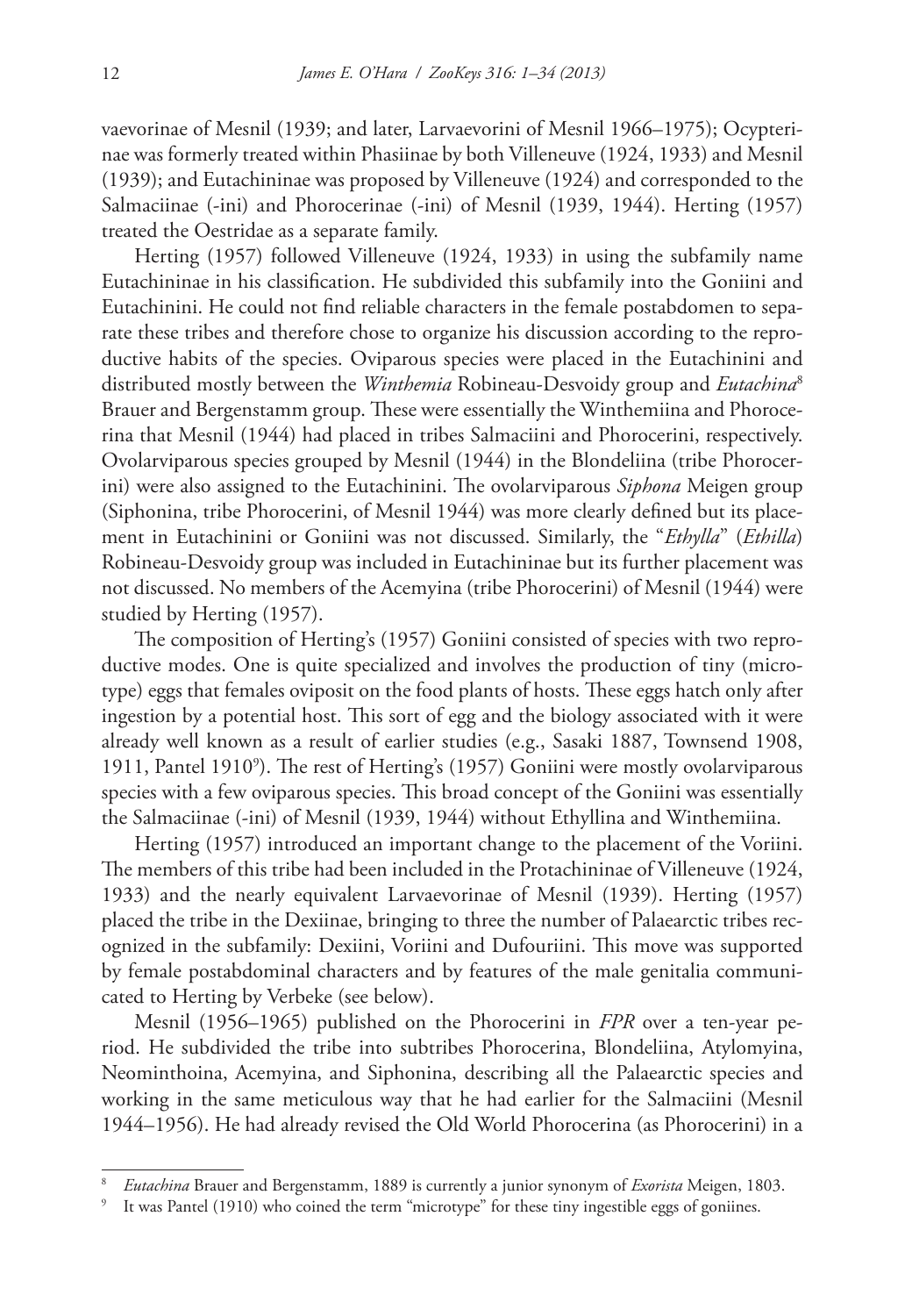separate publication (Mesnil 1946) that he had probably begun before starting *FPR*. Mesnil (1956–1965) was halfway through the Phorocerini when Herting published his next great work on the Tachinidae, a monograph on the biology of the West Palaearctic species (Herting 1960). This work had a different focus from his earlier study but included a hierarchical arrangement of taxa that the former work had lacked. A clear classification was in evidence and although it was congruent in many respects with Mesnil's it differed from it in some significant ways. Herting (1960) proposed a major restructuring of Mesnil's Salmaciini (Mesnil 1944–1956) and Phorocerini (Mesnil 1956–1965). Both were united to form the Exoristinae<sup>10</sup>, consisting of a broadly defined Goniini (see above), Ethillini (Mesnil's Ethyllina and Atylomyina), and the following tribes that corresponded to Mesnil's remaining subtribes (except for the mixed and non-Palaearctic Neominthoina): Winthemiini, Exoristini (Mesnil's Phorocerina), Blondeliini, Acemyiini, and Siphonini.

Herting's (1960) Echinomyiinae included just three tribes: Echinomyiini, Leskiini and Microphthalmini. This work was published after Mesnil (1939) but before the *FPR* instalments on the same group (Mesnil 1966–1975, as "Larvaevorini oder Tachinini"). Mesnil (1939) had treated this group as the Larvaevorinae and noted that it was very close to Villeneuve's (1933) Protachininae except for the exclusion of section *Winthemia* (placed by Mesnil in Salmaciinae [= Villeneuve's Eutachininae], as Winthemiini). Mesnil's (1939) Larvaevorinae had consisted of eight tribes<sup>11</sup>: Campylochaetini, Athryciini, Larvaevorini, Rhamphinini, Leskiini, Minthoini, Thelairini, and Macquartiini. This heterogeneous assemblage was considerably altered by Herting (1960): Larvaevorini and part of Macquartiini were placed in Echinomyiini; Campylochaetini, Athryciini, Thelairini and part of Macquartiini (i.e., the Phyllomyina) were moved to Voriini in the Dexiinae; Minthoini were included in Leskiini; and Rhamphinini were not treated but were later placed in Voriini by Herting (1984). The Microphthalmini of Herting (1960) were moved to the Tachininae from Mesnil's (1939) section Dexiosomina (Dexiini, Dexiinae).

At the same time that Mesnil (1956–1965) was working through the Phorocerini using external characters and Herting (1957, 1960) was studying the female postabdomen, Jean Verbeke (1962a, 1962b<sup>12</sup>, 1963) was investigating tachinid male genitalia. Verbeke was communicating some of his findings to Herting before publishing them himself, thus contributing at least to Herting's concept of the Dexiinae (see above). Verbeke (op. cit.) recognized within the complexity of the male genitalia a few general "types" associated with three structures. Firstly, the connection between the basiphallus and distiphallus is either "direct and non-mobile" (type I) or "indirect and

<sup>&</sup>lt;sup>10</sup> Mesnil (1956–1965) had called this tribe "Phorocerini oder Exoristini". Nomenclaturally, Herting's (1960) use of the name Exoristinae was simply an elevation of Mesnil's Phorocerini to a subfamily under an alternate name.

<sup>11</sup> Mesnil (1939) referred to names ending in -inae as tribes and names ending in -ini as subtribes. To avoid confusion within this paper such names are called subfamilies and tribes, respectively.

<sup>&</sup>lt;sup>12</sup> Verbeke (1962b) provided a similar discussion of male genitalia as Verbeke (1962a). The latter is more often cited for information that appears in both publications and this convention has been followed here.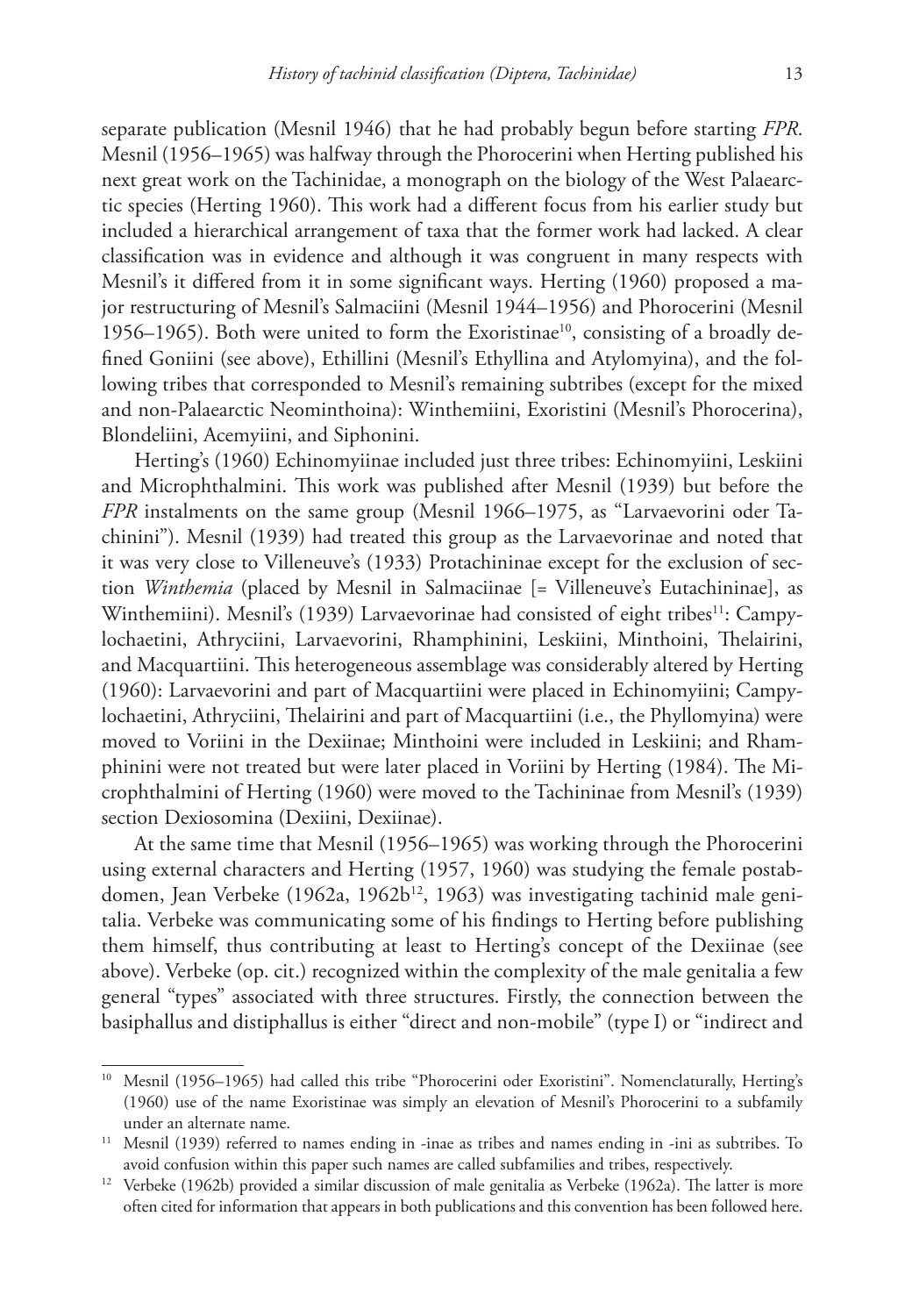mobile" (type II). Secondly, the distiphallus either lacks (POS [= *Phasia*, *Ocyptera*, *Strongygaster*] type) or possesses (DEG [= *Dexia*, *Echinomyia*, *Gonia*] type) longitudinal ventral microstructures. Thirdly, the "posterior paramere" (pregonite) has three types: type A, lobe-like and sensorial; type B, intermediate; and type C, strap-like and connective. These structural types do not form unique combinations and Verbeke (1963: 4) understood that "this repeated appearance of similar structures in different groups implicates a parallelism between the male genitalia of these groups". Verbeke (1962a) concluded that the Tachinidae were best divided into six subfamilies: Phasiinae were characterized on the basis of a POS type distiphallus, whereas other Tachinidae have a DEG type distiphallus; Echinomyiinae (i.e., Tachininae) and Eutachininae (i.e., Exoristinae) have a type I connection between basiphallus and distiphallus; Dexiinae and Voriinae have a type II connection between basiphallus and distiphallus; and Dufouriinae with tribes Macquartiini and Dufourini, the former with a type I connection between the basiphallus and distiphallus and the latter with a type II connection but both tribes having a pregonite of type B. The subfamily Dufouriinae was clearly one of convenience and was not thought to be monophyletic. Verbeke (1963: 3) noted:

"Many other characters prove the intermediate situation of both tribes [intermediate between Dexiinae-Voriinae and Echinomyiinae-Eutachininae, see illustration in Verbeke (1962a: 147)] and for this reason we fused them into a new subfamily".

Herting (1957, 1960) was aware of Verbeke's studies on the male genitalia in advance of the publications on this subject (Verbeke 1962a, 1963) and was also familiar with the pioneering work on male genitalia by Rubtzov (1951). Herting (1957) discovered that features in the female postabdomen—and corroborated by evidence from the male postabdomen—supported a new concept of the Dexiinae. The Dexiini, Voriini and Dufouriini were brought together to form the Dexiinae. Although this classification differed from the one proposed later by Verbeke (1962a, 1963), it can be seen that Verbeke's type II phallus and type C pregonite accurately defines Herting's (1957, 1960) Dexiinae. This understanding of the subfamily continues to this day (e.g., Herting 1984, Tschorsnig 1985, Wood 1987, Tschorsnig and Richter 1998, O'Hara and Wood 2004, Cerretti 2010). Verbeke's Macquartini, the other half of his Dufouriinae, was placed by Herting (op. cit.) in the Echinomyiinae but not retained as a tribe.

Mesnil (1966–1975) next published a series of instalments in *FPR* on the Larvaevorini, or Tachinini *s. lat.* In the first instalment, Mesnil (1966) introduced some changes to his earlier classification of the Larvaevorinae (i.e., Tachinidae). The classification proposed consisted of six tribes (equivalent to subfamilies of other authors): Phasiini, Exoristini, Goniini, Dexiini, Voriini, and Tachinini *s. str.* (see chart, Mesnil 1966: 882). The first three were characterized as producing planoconvex eggs and the last three as producing membranous eggs. Herting (1966) also noted this distinction in egg type between what he considered the two lineages of Tachinidae. Mesnil (1966)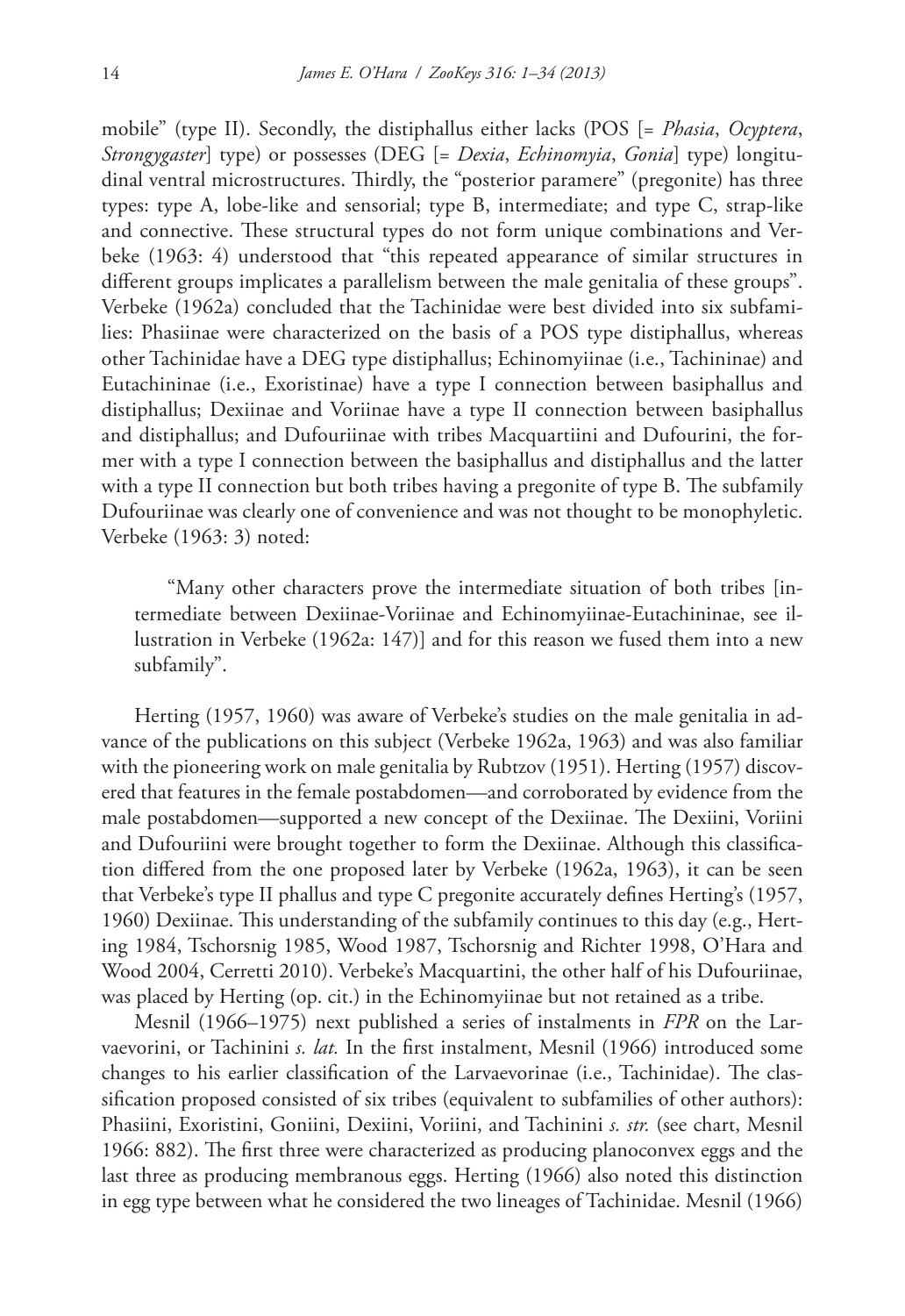recognized the Phasiini as distinct based on the POS-type distiphallus of Verbeke (1962a) and the characteristic female postabdomen of Herting (1957). An unusual group that defies easy placement to this day, the Eutherina, were placed in the Voriinae by Verbeke (1962a) (based on male genitalia) and in the Phasiinae (-ini) by both Herting (1966) and Mesnil (1966) (based on egg type).

Mesnil (1966) was further influenced by Herting (1957) and Verbeke (1962a) to remove the voriines from the Larvaevorinae (-ini) of Mesnil (1939, 1944) and place them next to the dexiines. He kept the groups separate as Voriini and Dexiini rather than place them in the Dexiinae as did Herting (1957). The Dufouriinae of Verbeke (1962a) were split along similar lines to Herting (1957, 1960) with the Dufourini moved to Voriini as Dufouriina and Macquartiini kept in Tachinini *s. str.* (as Macquartiina) following Mesnil (1939). The original Dufouriina of Mesnil (1939) was a mixed group placed in Phasiini of Phasiinae and included such aberrant genera as *Graphogaster* Rondani and *Rondaniooestrus* Villeneuve in addition to *Dufouria* Robineau-Desvoidy and other typical dufouriines. Mesnil (1966) treated a more restricted Dufouriina in Voriini, placed *Graphogaster* in the small subtribe Graphogastrina in Tachinini *s. str.*, and recognized *Rondaniooestrus* as sole member of Rondaniooestrina in Phasiini.

The Tachinini *s. str.* of Mesnil (1966) were split among about 30 subtribes. This tribe was equivalent to Mesnil's (1939) Larvaevorinae and its eight tribes except for the removal of the voriines. In revising the earlier classification of Mesnil (1939) for *FPR*, Mesnil (1966) reduced his former tribes to subtribes and raised some former sections to tribes (especially among the Larvaevorini and Macquartiini of Mesnil 1939). This classification bears some resemblance to the groupings of Brauer and Bergenstamm (1889–1895) and Townsend (1934–1942) and reflected the uncertainty inherent in attempting to classify this heterogeneous and likely polyphyletic assemblage.

The Dexiosomina, treated in Dexiini of Dexiinae by Mesnil (1939), became part of Mesnil's (1966–1975) Microphthalmina in Tachinini *s. str.*

Over 30 years elapsed between Mesnil's (1944–1975) first and last *FPR* instalments on the Larvaevorinae. Mesnil (1975a, 1975b) included an Addenda and Corrigenda at the end of the Larvaevorini section in which he made corrections to earlier mistakes, added notes, and revised certain groups. His most significant change concerned the Goniinae (Salmaciini of Mesnil 1944–1956; i.e., present-day Exoristinae). This group had been based on external characters and needed revision to conform to the reproductive types discussed by Herting (1957, 1960). Mesnil (1975a: 1374) concluded:

"Nach Untersuchungen, die besonders durch B. Herting 1957 … über die Anatomie des Postabdomens der mikrooviparen Weibchen durchgeführt wurden, ist es möglich, die Gattungen der Goniinae in 2 Triben zu ordnen: die Goniini Rob.-Desv. (1830) mit mikrotypen Eiern und die Eryciini Rob.-Desv. (1830), die ovolarvipar oder ovipar sind." ["According to studies that have been carried out especially by B. Herting 1957 ... on the anatomy of the postabdomen of microoviparous females, it is possible to arrange the genera of Goniinae into two tribes: the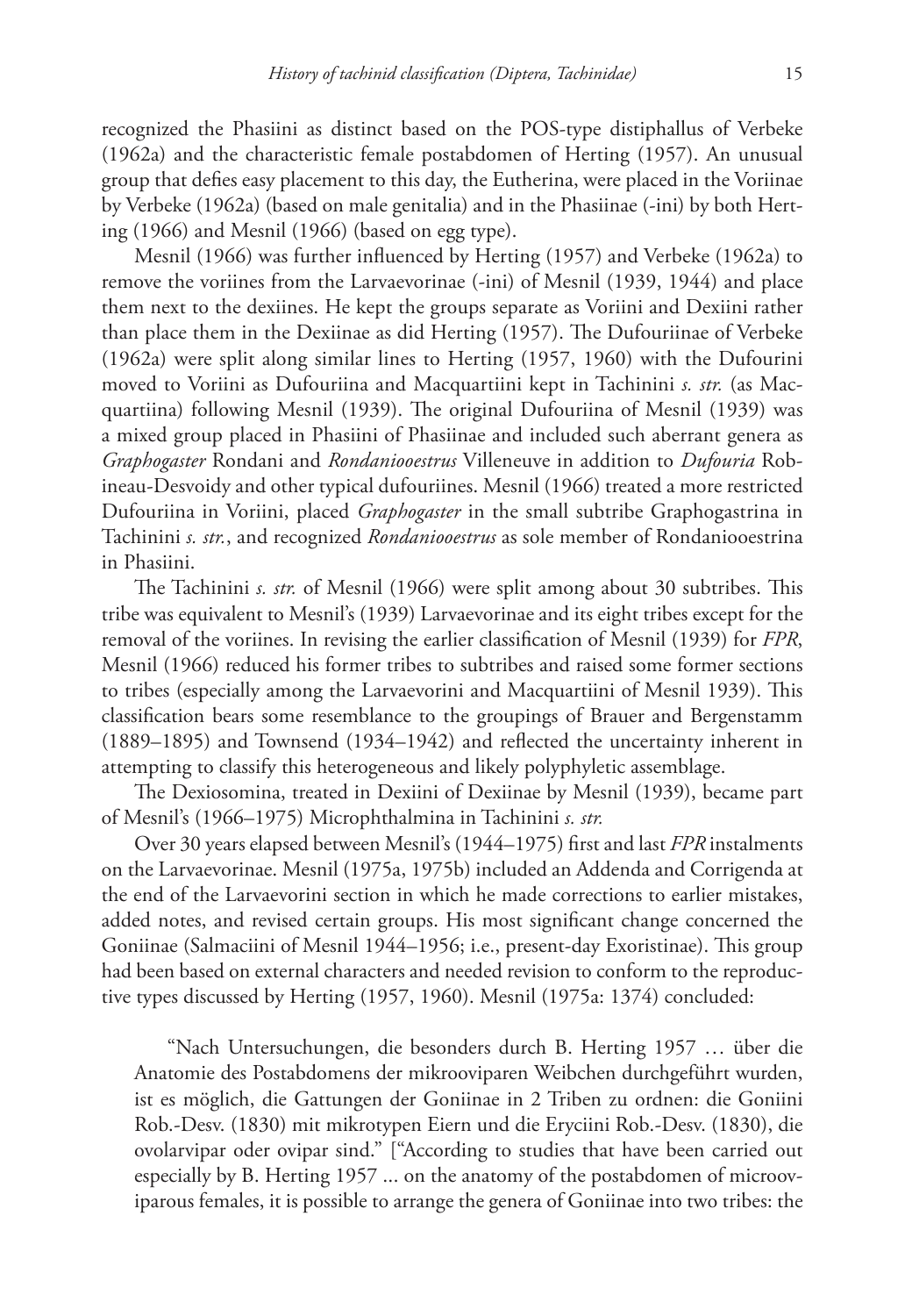Goniini Rob.-Desv. (1830) with microtype eggs and Eryciini Rob.-Desv. (1830), which are ovolarviparous or oviparous."

Goniini (*s. str.*) + Eryciini of Mesnil (1975a, 1975b) corresponded to Goniini (*s. lat.*) + Winthemiina + Ethillina of Herting (1960). Mesnil's restriction of the Goniini to microovolarviparous tachinids was a key development in the classification of the Exoristinae. Herting (1984) would later remove the Winthemiina and Ethillina from Eryciini and treat them as tribes of Exoristinae, thereby creating a concept of Goniini *s. str.* + Eryciini equaling that of Herting's (1960) Goniini.

The microovolarviparous tachinids had been recognized informally as a natural group within a broader Goniini since Herting's (1957) study of the female postabdomen. A few years later Herting (1960) again grouped these tachinids as the "Mikroovipare Arten" within his broadly defined Goniini. Herting was known to be in favour of classifying the Goniini in a more restricted sense even before this was proposed by Mesnil (1975a). Very likely the idea was more his than Mesnil's, although the two colleagues surely discussed the issue and may have influenced each other in how best to classify these tachinids. What is known is that Herting corresponded with others about his thoughts on this suprageneric complex prior to Mesnil (1975a) publishing on it. This is evident in Crosskey's (1973b: 77) comments on the tribal classification he was adopting for Australian Goniinae (i.e., Exoristinae):

"Herting (personal communication) considers that the multifarious genera of the Goniini-Carceliini-Sturmiini-Eryciini complex should be aggregated into two tribes (for which the names Eryciini and Goniini would be nomenclaturally correct) according to whether they have an ovolarviparous or a microoviparous reproductive habit. Such a course has much to commend it insofar as it would probably reflect the real phylogeny more accurately than the present tribal system. But it is impossible to adopt such a system as yet for the Australian fauna, in which the reproductive habit of most of the genera remains unstudied."

Thompson (1963), based on his own study of innumerable dissections, also recognized the microovolarviparous tachinids as a distinct group and devoted a separate part of *Tachinids of Trinidad* to the "goniines with microtype eggs". Thompson (1963: 258) noted: "In the classification of Townsend, species producing microtype eggs are scattered through at least 14 tribes: Eriothrixini, Compsilurini, Phoroceratini, Phorinini, Actiini, Hyperecteinini, Frontinini, Goniini, Belvosiini, Harrisiini, Sturmiini, Lydellini, Phrynoini and Trypherini."

Sabrosky and Arnaud (1965) (see also above) were caught between the Townsend legacy of New World tachinid taxonomy and the rapidly evolving views on tachinid relationships and classification of the European specialists Mesnil, Herting and Verbeke. Sabrosky and Arnaud (1965) recognized both the Goniini and Eryciini but neither tribe corresponded very closely to the Goniini and Eryciini later defined by Mesnil (1975a, 1975b).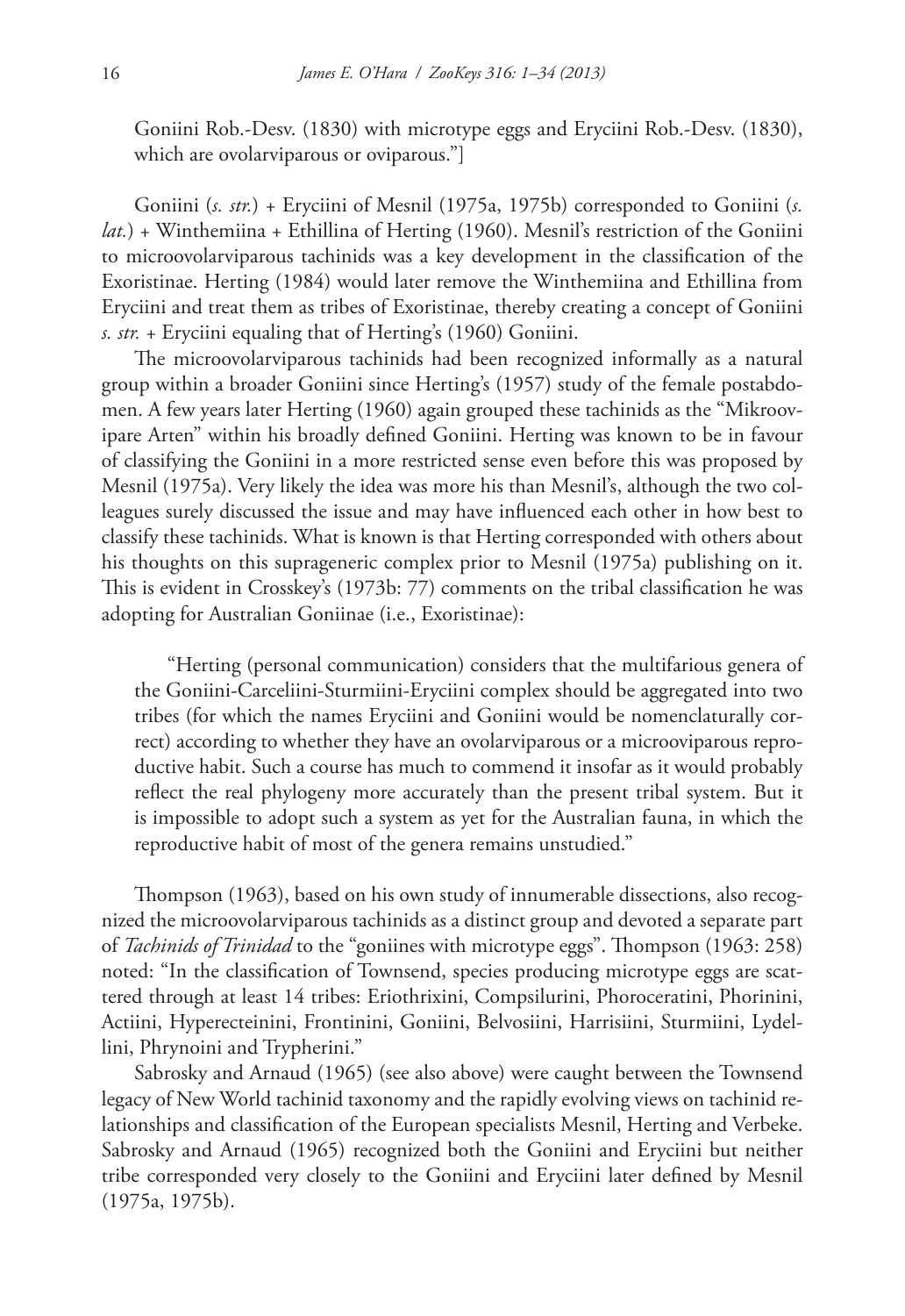There was no Palaearctic catalogue of Tachinidae published between those of Bezzi and Stein (1907) and Herting (1984). Authors in the Old World wishing to treat regional faunas during this period were given overviews of emerging classifications first by Villeneuve (1924, 1933) and then by Mesnil (1939, 1944–1975), with contributions in particular from Herting (1957, 1960) and Verbeke (1962a). Villeneuve was acknowledged as a significant influence in the regional treatments of Stein (1924), Lundbeck (1927) and Wainwright (1928). As noted above in a quote from Wainwright (1928), Villeneuve's personal assistance to contemporary dipterists was as valuable a contribution to science as were his publications.

Before the Second World War, tachinid specimens from Africa were routinely sent to the Imperial (later Commonwealth) Institute of Entomology in London for identification, but in practise they were identified by Villeneuve in France. This changed when the war severed relations with Villeneuve and the task of identifying Tachinidae fell to the recently hired dipterist, Fritz Isidor van Emden. Thus began van Emden's foray into the Tachinidae that resulted in his valuable contributions on the faunas of the Afrotropical (as "Ethiopian") Region (van Emden 1945, 1947, 1960 [the last posthumously]) and British Isles (van Emden 1954). In choosing a classification to follow, van Emden (1954: 7) noted:

"a sound classification has only recently been suggested by Villeneuve (1924, 1933) and worked out by Mesnil (1939, 1944). Being of such recent date, this ingenious classification has not so far been checked and applied to the whole of the family."

Van Emden was slightly too early to take advantage of the progress to come during the 1960s through the efforts of Mesnil, Herting and Verbeke. Van Emden had planned to prepare keys to the whole of the Afrotropical Tachinidae but died before the third part was published (van Emden 1960) and before the last and largest part (on Exoristinae, as "Goniinae") could be started.

Dugdale (1969) was more fortunate in being able to consider the works of Herting (1957, 1960), Verbeke (1962a), and Dupuis (1963) along with the recently revised classification of Mesnil (1966) in his treatment of New Zealand Tachinidae. Dupuis (1963) had concerned himself exclusively with the Phasiinae and his classification of the subfamily differed from that of Verbeke's principally in the exclusion of the Strongygasterini and Rondaniooestrini. Despite Dugdale's (1969) detailed review of recent advances, the New Zealand fauna is a small and isolated one and the affinities of some of its taxa were not resolved by Dugdale and remain uncertain to this day.

Roger Ward Crosskey became the next dipterist with the Commonwealth Institute of Entomology after the death of van Emden. His would be a remarkable tenure, singlehandedly producing a revision of the Rutiliini (a tribe of Dexiinae confined to the Oriental and Australasian regions, Crosskey 1973a), conspecti on the Tachinidae of Australia (Crosskey 1973b) and the Oriental Region (Crosskey 1976), a catalogue of the Afrotropi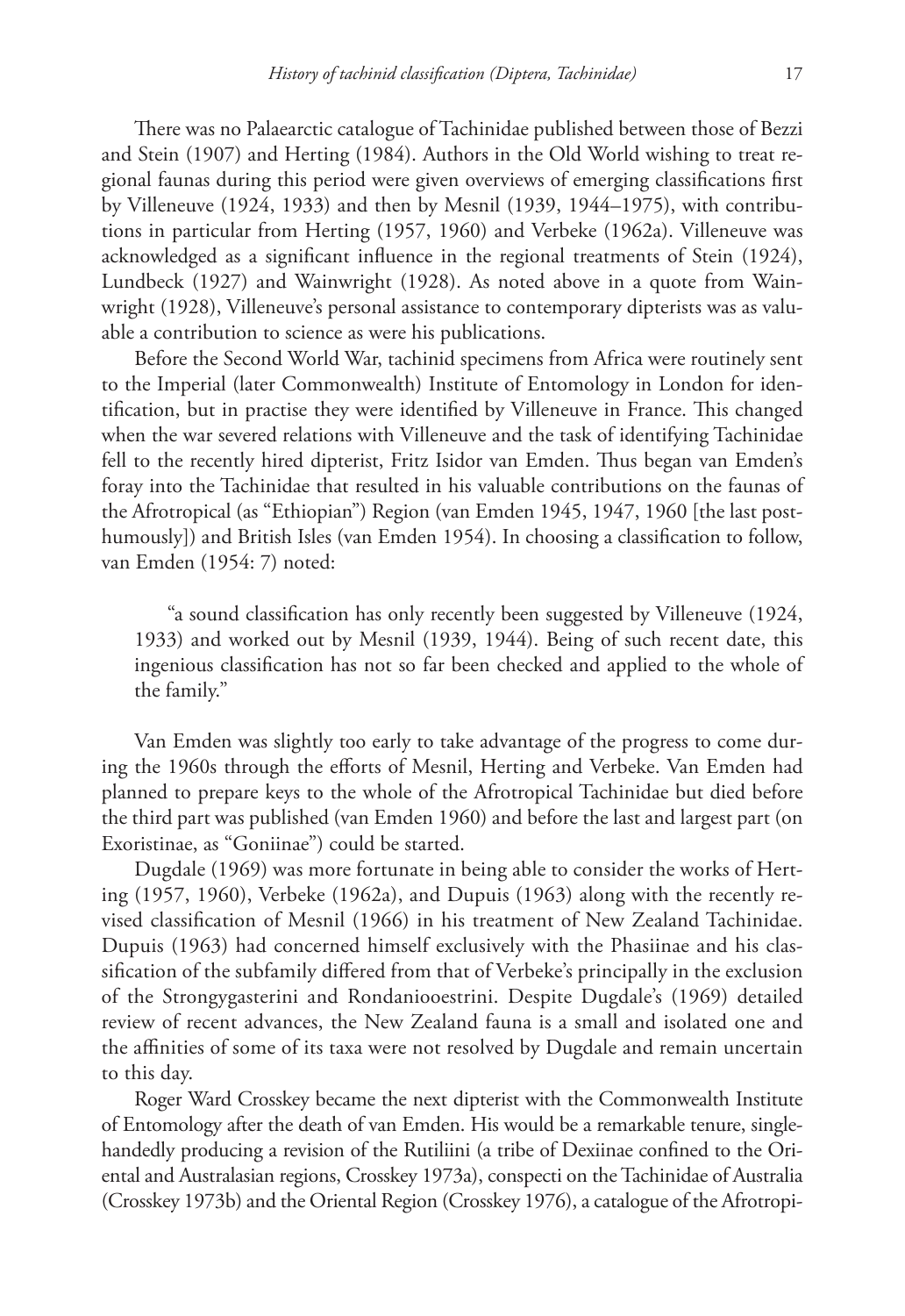cal13 Tachinidae (Crosskey 1980b), and keys to the tachinid genera of tropical and southern Africa (Crosskey 1984). Additionally, Crosskey later assisted with the preparation of a catalogue of the Tachinidae of the Australasian and Oceanian regions (Cantrell and Crosskey 1989). These resources offered a wealth of information on the names, classification, identification and hosts of Old World non-Palaearctic Tachinidae. The function of these works, however, was not to investigate and further illuminate the phylogenetic relationships of the Tachinidae. Perhaps for this reason and for the sake of consistency, the classificatory scheme adopted for the earliest conspectus was carried through with little change to the final catalogue, despite advances in tachinid systematics in the interim.

The classifications of Crosskey (1973b, 1976, 1980b) and Cantrell and Crosskey (1989) are very nearly the same and are best compared to the overview of tachinid classification given by Mesnil (1966) and, with respect to the Goniini–Eryciini, Mesnil (1975a). The classification in these works differed from that of Mesnil most significantly in the following respects $14$ :

- 1) Tachininae included, in addition to the Tachininae *sensu* Herting (1984), most of Mesnil's (1966) Voriini as tribes Campylochetini, Parerigonini, Phyllomyini, Thelairini, Voriini, and Wagneriini. Mesnil's (1966) voriine subtribe Dexiomimopsina was included in Leskiini (later, *Dexiomimops* Townsend was treated in Voriini of Dexiinae by Herting 1984 and Shima 1987).
- 2) The "Goniini-Carceliini-Sturmiini-Eryciini complex" of Goniinae (i.e., Exoristinae) was not divided into Goniini and Eryciini according to egg type as advocated by Herting (see quote above from Crosskey 1973b) and Mesnil (1975a). Crosskey (1973b) gave two practical reasons for this: the reproductive habits of most of the genera involved were unknown and separating the redefined Goniini and Eryciini in a key on the basis of external morphology would not be possible even if egg type of each genus was known.
- 3) Dufouriinae were recognized as a subfamily with tribes Dufouriini and Imitomyiini; Mesnil (1966) had treated the former as a subtribe of Voriini and the latter as a subtribe of Phasiini.
- 4) Doleschallini were recognized as a tribe of Dexiinae; Mesnil (1966) had treated the single Oriental/Australasian genus *Doleschalla* Walker in the Doleschallina of Voriini15.
- 5) Oxyphyllomyiini were recognized as a tribe of Tachininae; Mesnil (1966) had treated the single Oriental genus *Oxyphyllomyia* Villeneuve in the Oxyphyllomyiina of Voriini. Later, Shima (1983) transferred *Oxyphyllomyia* to Leskiini.

<sup>&</sup>lt;sup>13</sup> The term Afrotropical was proposed by Crosskey and White (1977) to replace Ethiopian for this biogeographic region. Crosskey (1980a) was chief editor of the voluminous *Catalogue of the Diptera of the Afrotropical Region*.

<sup>&</sup>lt;sup>14</sup> Bear in mind that Mesnil (1966) treated all Tachinidae at one rank lower than Crosskey, placing them all in subfamily Tachininae (or Larvaevorinae) with tribes Dexiini, Voriini, Tachinini, Exoristini, Goniini and Phasiini.

<sup>15</sup> According to Crosskey (1973b: 74), Verbeke (1962a) misidentified *Doleschalla* as *Torocca* Walker; the true *Torocca* was not studied.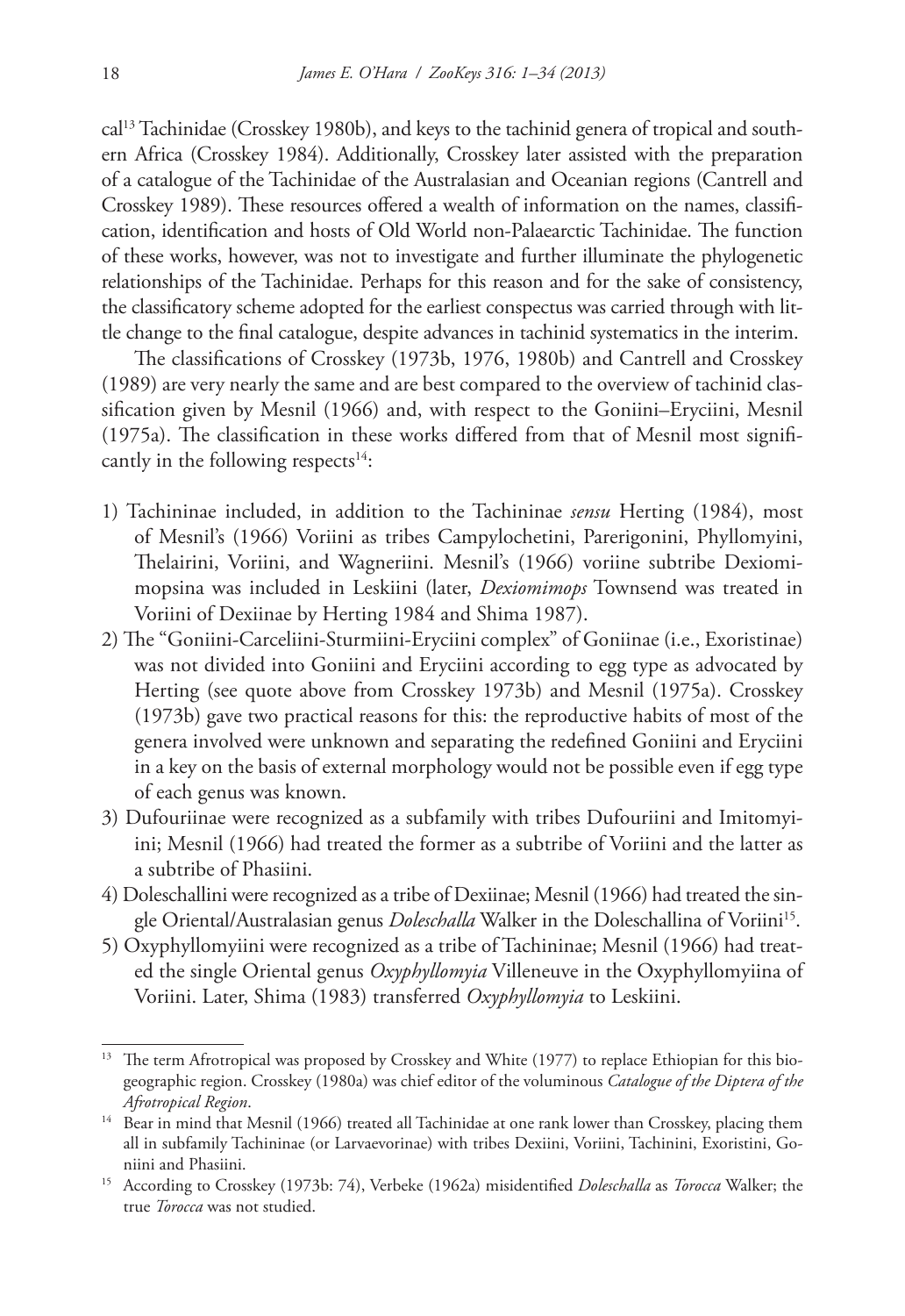- 6) Thelairini of Tachininae included Mesnil's (1966) Zambesina of Exoristini (see discussion, Crosskey 1973b: 75).
- 7) Palpostomatini and Glaurocarini were recognized as tribes of Tachininae; Mesnil (1966) had treated both as subtribes of Exoristini.
- 8) Neaerini and Siphonini were recognized as tribes of Exoristinae; Mesnil (1966) had treated both as subtribes of Tachinini.
- 9) Rondaniooestrini were placed in Tachininae; Mesnil (1966) had treated the Rondaniooestrina as a subtribe of Phasiini.

#### **The Modern Era**

Nearly 25 years after writing about the biology of the West Palaearctic Tachinidae (Herting 1960) and over 75 years after the Palaearctic Tachinidae were last catalogued (Bezzi and Stein 1907), Herting (1984) published a long-awaited *Catalogue of Palearctic Tachinidae*. Much had changed since the former catalogue, both in terms of the suprageneric classification and number of genera and species. The tachinid fauna of the Palaearctic Region was the most intensively studied of all regional faunas and an up-to-date catalogue was an invaluable resource. Mesnil's classification had evolved significantly over the years since publication of *Essai sur les Tachinaires* in 1939 but the changes had taken place in stages and must not have been easy for a non-specialist to follow. Herting had introduced changes too, some accepted by Mesnil and others not. Coincidently, Herting's (1984) catalogue came out at the end of Mesnil's long career and there have not been any sweeping changes to tachinid classification since. What has changed will be discussed further on. Herting (1984: 2) compared his classification to that of Herting (1960):

"The subdivision into four subfamilies is the same, only the name Echinomyiinae had to be changed into Tachininae. Some alterations have been made on the tribal level: The tribe Goniini is now restricted to the microoviparous forms, whereas the oviparous and ovolarviparous genera are assembled in a separate tribe, Eryciini. In the subfamily Tachininae, the number of tribes has been moderately increased, but not all the divisions made by Mesnil (1966b) in Lindner 64g: 885– 896, have been accepted. The Siphonini are transferred from the Exoristinae to the Tachininae, where they are certainly better placed."

The classification of Herting (1984) differed from that of Mesnil (1966, 1975a) primarily in the following respects:

1) Winthemiini and Ethillini were recognized as tribes of Exoristinae; Mesnil (1975a) had included them in Eryciini, the former as Winthemiina and the latter as the three subtribes Ethillina, Phorocerosomina, and Atylomyina.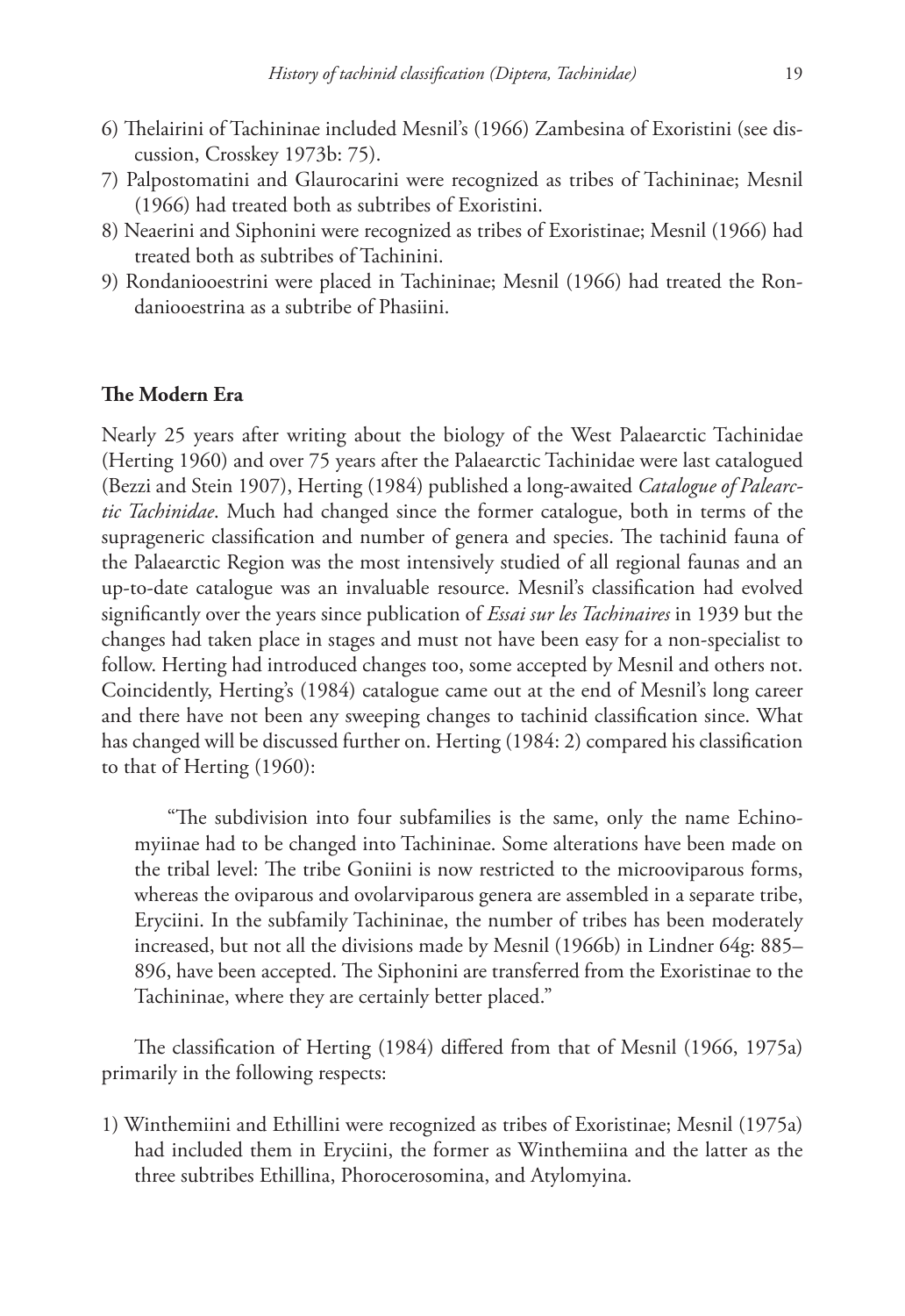- 2) Dufouriini were recognized as a tribe of Dexiinae; Mesnil (1966) had treated Dufouriina as a subtribe of Voriini.
- 3) Voriini were recognized, without subtribes, alongside Dexiini and Dufouriini as one of three Palaearctic tribes in Dexiinae. Mesnil (1966) had treated his Voriini on the same level as the Voriinae of Verbeke (1962a) with 17 subtribes (see above for the treatment of Mesnil's Voriini in Tachininae by Crosskey).
- 4) Tribes of Tachininae were significantly reduced from the subtribes of Tachinini of Mesnil (1966), although there was a sizable increase over the three tribes formerly recognized by Herting (1960). This increase over Herting (1960) was due primarily to a finer splitting of Echinomyiini and the separation of Minthoini from Leskiini.

Following closely after Herting's (1984) catalogue was a comprehensive and insightful study of the male postabdomen by Tschorsnig (1985), Herting's student and later his successor in Stuttgart. Tschorsnig took a comparative approach, describing the structures comprising the male postabdomen, detailing variation throughout the family, and discussing at the end of each taxonomic group the evidence regarding affinities. The work was less focused on the phallus and the pre- and postgonites than that of Verbeke (1962a) and arrived at some different conclusions. For example, the Phasiinae were considered monophyletic based on the structure of the hypandrium rather than on Verbeke's POS type distiphallus, and the Dexiinae of Herting (1984) and not Verbeke (1962a) were considered monophyletic based on Verbeke's type II phallus and type C pregonite. Although Tschorsnig's study was phylogenetic in nature it did not include a cladogram of inferred relationships. The author may have considered the subject too complex and uncertain to condense into a single cladogram and may have preferred instead to present information about possible relationships in a narrative format.

Cantrell (1988) also conducted a comparative study, this one on the postabdomen of both sexes of Australian Tachinidae with descriptions of first instars and puparia. It was based on a thesis that was presumably completed prior to the publication of Tschorsnig (1985) because this work was not cited. The study provided a good overview as well as notes about each tribe of Australian Tachinidae.

Herting's (1984) catalogue has been particularly influential to modern tachinidology because it summarized the current state of knowledge after a long period of change and has been followed subsequently by a period of relative stability. There have been highly significant works on Tachinidae published since 1984 but no revolutionary ideas have emerged about higher level relationships and classification. This is not to say that Herting's classification is a true reflection of tachinid phylogeny, but rather it has changed little because the large groups that are least likely to be monophyletic (e.g., Eryciini, Tachininae, Voriini) have remained too little understood to permit their reclassification along phylogenetic lines.

Some major regional treatments and larger taxonomic works since Herting (1984) are reviewed below. There is still uncertainty about the proper placement of certain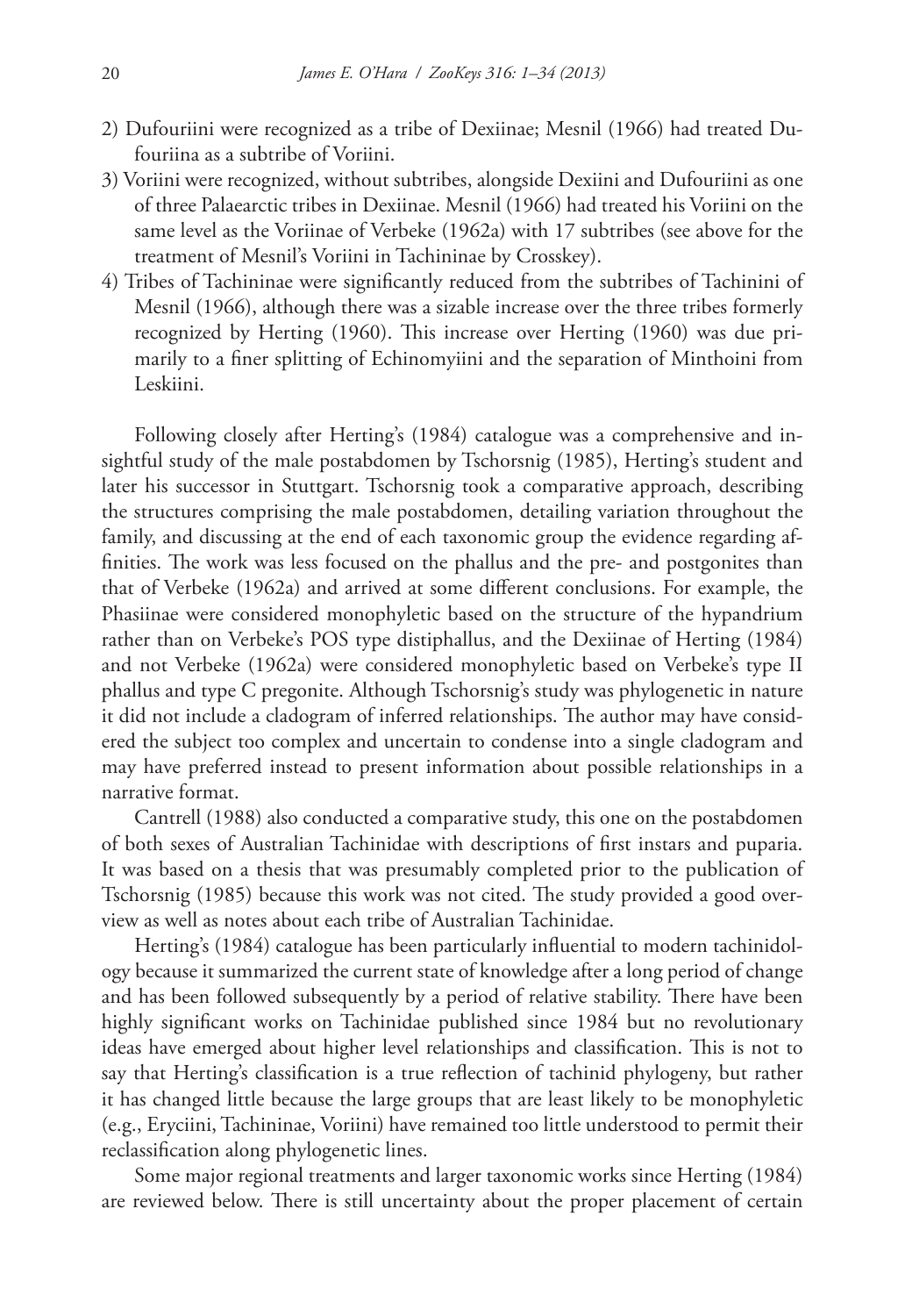| 5<br>1<br>1<br>$+211100$<br>١                                             |                                                                                                                               |
|---------------------------------------------------------------------------|-------------------------------------------------------------------------------------------------------------------------------|
|                                                                           |                                                                                                                               |
|                                                                           |                                                                                                                               |
|                                                                           |                                                                                                                               |
|                                                                           |                                                                                                                               |
| 77.1777777777777                                                          |                                                                                                                               |
|                                                                           |                                                                                                                               |
|                                                                           |                                                                                                                               |
|                                                                           |                                                                                                                               |
|                                                                           |                                                                                                                               |
|                                                                           |                                                                                                                               |
| vert out out of changed that and contained in our<br>$\ddot{\phantom{a}}$ |                                                                                                                               |
|                                                                           | :                                                                                                                             |
|                                                                           |                                                                                                                               |
|                                                                           |                                                                                                                               |
| Ş                                                                         |                                                                                                                               |
| a hy different ou                                                         |                                                                                                                               |
|                                                                           | $\frac{1}{2}$ , $\frac{1}{2}$ , $\frac{1}{2}$ , $\frac{1}{2}$ , $\frac{1}{2}$ , $\frac{1}{2}$ , $\frac{1}{2}$ , $\frac{1}{2}$ |
| <b>CHAIN</b><br>י<br>י                                                    |                                                                                                                               |
| $\mathbf{r}$                                                              |                                                                                                                               |
|                                                                           | はくしくし くらし しょう                                                                                                                 |
| rain rain a                                                               |                                                                                                                               |
|                                                                           |                                                                                                                               |
|                                                                           |                                                                                                                               |
| no amente ot cert                                                         | ion is given in the work                                                                                                      |
| ١                                                                         |                                                                                                                               |
|                                                                           | i                                                                                                                             |
| ١<br>ţ                                                                    | ļ                                                                                                                             |
| l                                                                         | i<br>י<br>ו                                                                                                                   |
|                                                                           | j                                                                                                                             |
| ï                                                                         | Ï<br>i                                                                                                                        |
|                                                                           | ֚֘                                                                                                                            |
|                                                                           |                                                                                                                               |

| Table 1. The varied taxonomic placements of certain taxa of the Tachinidae by different authors are shown. Square brackets are used to indicate that a family-group<br>name based on the taxon in question is given in the work but the taxon itself is not named in the work. |                                         |                                 |                            |                            |                                           |                                                     |                                |                                           |
|--------------------------------------------------------------------------------------------------------------------------------------------------------------------------------------------------------------------------------------------------------------------------------|-----------------------------------------|---------------------------------|----------------------------|----------------------------|-------------------------------------------|-----------------------------------------------------|--------------------------------|-------------------------------------------|
| Authors<br>Taxon                                                                                                                                                                                                                                                               | Rob.-Des.<br>Acenya                     | Campylocheta<br>Rondani         | Rob.-Des.<br>Dufouria      | Euthera Loew   Imitomyia   | Townsend                                  | Microphthalma<br>Macquart                           | Oxyphyllomyia<br>Villeneuve    | Palpostoma<br>Rob.-Des.                   |
| Herting (1960)                                                                                                                                                                                                                                                                 | Exoristinae,<br>Acemyiini               | Dexiinae,<br>Voriini            | Dufouriini<br>Dexiinae,    |                            |                                           | Microphthalmini<br>Tachininae,                      |                                |                                           |
| Verbeke (1962a, 1963)                                                                                                                                                                                                                                                          | Eutachininae <sup>1</sup> ,<br>Acemyini | Campylocheta group<br>Voriinae, | Dufouriinae,<br>Dufouriini | Euthera group<br>Voriinae, | Macquartiini <sup>2</sup><br>Dufouriinae, | Microphthalma group<br>Echinomyiinae <sup>1</sup> , |                                | Macquartiini <sup>2</sup><br>Dufouriinae, |
| Sabrosky & Arnaud<br>(1965)                                                                                                                                                                                                                                                    | Goniinae <sup>3</sup> ,<br>Acemyini     | Campylochetini<br>Tachininae,   |                            | Phasiinae,<br>Eutherini    | Imitomyiini<br>Phasiinae,                 | Proseninae,<br>Dexillini                            |                                | Palpostomatini]<br>[Phasiinae,            |
| Mesnil (1966) <sup>4</sup>                                                                                                                                                                                                                                                     | Exoristini,<br>Acemyina                 | Campylochetina<br>Voriini,      | Dufouriina<br>Voriini,     | Eutherina<br>Phasiini,     | Imitomyina<br>Phasiini,                   | Microphthalmina<br>Tachinini,                       | Oxyphyllomyina<br>Voriini,     | Palpostomatina<br>Exoristini,             |
| Guimaráes (1971)                                                                                                                                                                                                                                                               | [Goniinae,<br>Acemyini]                 | Campylochetini<br>Tachininae,   |                            | Phasiinae,<br>Eutherini    |                                           | Proseninae,<br>Dexillini                            |                                |                                           |
| Crosskey (1973, 1976,<br>1980b, 1984)                                                                                                                                                                                                                                          | Goniinae,<br>Acemyini                   | Campylochetini<br>Tachininae,   | Dufouriinae,<br>Dufouriini | Phasiinae,<br>Eutherini    | Dufouriinae,<br>Imitomyiini               | Microphthalmini<br>Tachininae,                      | Oxyphyllomyiini<br>Tachininae, | Palpostomatini<br>Tachininae,             |
| & Dely-Draskovits (1993)<br>Herting (1984), Herting                                                                                                                                                                                                                            | Exoristinae,<br>Acemyini                | Dexiinae,<br>Voriini            | Dufouriini<br>Dexiinae,    | Phasiinae,<br>Eutherini    |                                           | Microphthalmini<br>Tachininae,                      |                                |                                           |
| Cantrell & Crosskey<br>(1989)                                                                                                                                                                                                                                                  | [Goniinae,<br>Acemyini]                 | Campylochetini<br>Tachininae,   |                            | Phasiinae,<br>Eutherini    |                                           | Microphthalmini<br>Tachininae,                      |                                | Palpostomatini<br>Tachininae,             |
| Shima (1989)                                                                                                                                                                                                                                                                   |                                         |                                 |                            | Dexiinae                   |                                           |                                                     |                                |                                           |
| Ziegler (1998)                                                                                                                                                                                                                                                                 | Exoristinae,<br>Acemyini                | Dexiinae,<br>Voriini            | Dexiinae,<br>Voriini       | Phasiinae,<br>Eutherini    |                                           | Microphthalmini<br>Tachininae,                      |                                | Palpostomatini<br>Tachininae,             |
| Richter (2004)                                                                                                                                                                                                                                                                 | Exoristinae,<br>Acemyini                | Dexiinae,<br>Voriini            | Dufouriini<br>Dexiinae,    | Phasiinae,<br>Eutherini    | Imitomyiini<br>Phasiinae                  | Microphthalmini<br>Tachininae,                      |                                |                                           |
| O'Hara & Wood (2004)                                                                                                                                                                                                                                                           | Tachininae,<br>Acemyini                 | Campylochetini<br>Dexiinae,     | Dufouriini<br>Dexiinae,    | Dexiinae,<br>Eutherini     | Imitomyiini<br>Dexiinae,                  | Megaprosopini<br>Tachininae,                        |                                | Palpostomatini<br>Dexiinae,               |
| O'Hara et al. (2009)                                                                                                                                                                                                                                                           | Tachininae,<br>Acemyini                 | Campylochetini<br>Dexiinae,     | Dufouriini<br>Dexiinae,    | Eutherini<br>Dexiinae,     | Imitomyiini<br>Dexiinae,                  | Megaprosopini]<br>[Tachininae,                      | Tachininae,<br>Leskiini        | Palpostomatini<br>Tachininae,             |
| Cerretti (2010)                                                                                                                                                                                                                                                                | Exoristinae,<br>Acemyini                | Dexiinae,<br>Voriini            | Dufouriini<br>Dexiinae,    | Dexiinae,<br>Eutherini     | Imitomyiini]<br>Dexiinae,                 | Megaprosopini<br>Tachininae,                        |                                |                                           |

# *History of tachinid classification (Diptera, Tachinidae)* 21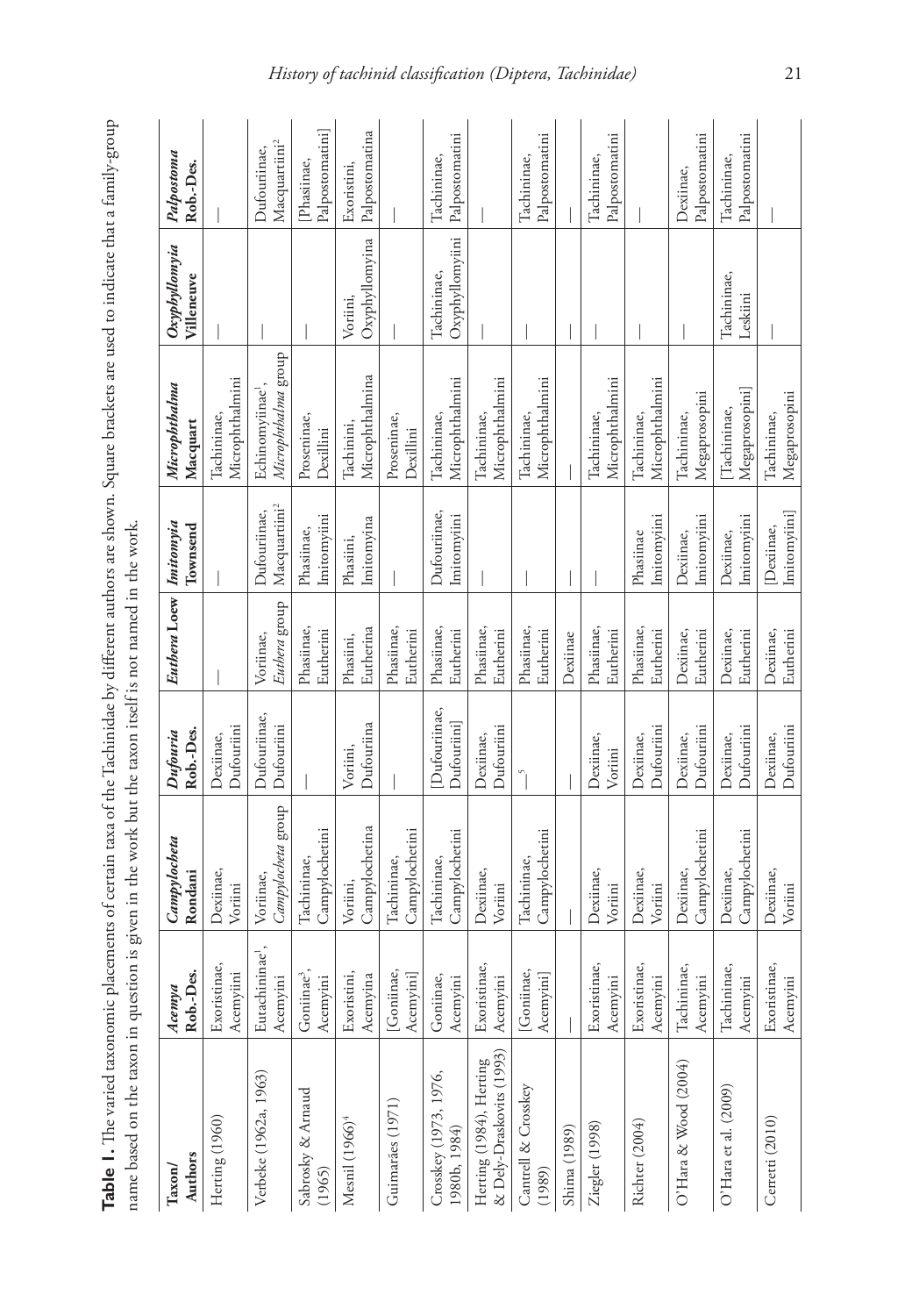| Table 1. Continued                                     |                                               |                                            |                                  |                                         |                                                                               |                                      |                        |
|--------------------------------------------------------|-----------------------------------------------|--------------------------------------------|----------------------------------|-----------------------------------------|-------------------------------------------------------------------------------|--------------------------------------|------------------------|
| Authors<br>Taxon/                                      | Rondaniooestrus<br>Villeneuve                 | Strongygaster<br>Macquart                  | Rob.-Des.<br>Thelaira            | Goniini                                 | Neaerini                                                                      | Siphonini                            | Voriini                |
| Herting (1960)                                         |                                               | Strongygastrini<br>Phasiinae,              | Dexiinae,<br>Voriini             |                                         | Goniini s. lat. <sup>6</sup> Echinomyiinae,<br>Echinomyiini                   | Exoristinae,<br>Siphonini            | Dexiinae,<br>Voriini   |
| Verbeke (1962a, 1963)                                  | Strongygastrini <sup>7</sup><br>Phasiinae,    | Strongygastrini <sup>7</sup><br>Phasiinae, | Thelairini<br>Dexiinae,          |                                         | Gymnocheta group<br>Goniini s. lat. <sup>6</sup> Echinomyiinae <sup>1</sup> , |                                      | Voriinae               |
| Sabrosky & Arnaud (1965)                               |                                               | Strongygastrini<br>Phasiinae,              | Thelairini<br>Dexiinae,          | $(r$ estricted) <sup>6</sup><br>Goniini | Siphonini,<br>Goniinae,<br>Neaerina                                           | Siphonini,<br>Siphonina<br>Goniinae, | Tachininae,<br>Voriini |
| Mesnil (1966) <sup>4</sup>                             | Rondaniooestrina Strongygastrina<br>Phasiini, | Phasiini,                                  | Thelairina<br>Voriini,           | Goniini s. lat. <sup>6</sup> Tachinini, | Neaerina                                                                      | Siphonina<br>Tachinini,              | Voriini s. lat.        |
| Guimarães (1971)                                       |                                               | Strongygastrini<br>Phasiinae,              | Thelairini<br>Dexiinae,          | $(\text{restricted})^6$<br>Goniini      | included in<br>[Goniinae,<br>Siphonini]                                       | Goniinae,<br>Siphonini               | Tachininae,<br>Voriini |
| Crosskey (1973, 1976, 1980,<br>1984)                   | Rondaniooestrini<br>Tachininae,               |                                            | Tachininae,<br><b>Thelairini</b> | (restricted) <sup>6</sup><br>Goniini    | Goniinae,<br>Neaerini                                                         | Goniinae,<br>Siphonini               | Tachininae,<br>Voriini |
| Herting (1984), Herting $\&$<br>Dely-Draskovits (1993) |                                               | Strongygastrini<br>Phasiinae,              | Dexiinae,<br>Voriini             | microtype<br>Goniini                    | Tachininae,<br>Neaerini                                                       | Tachininae,<br>Siphonini             | Dexiinae,<br>Voriini   |
| Cantrell & Crosskey (1989)                             |                                               | Strongygastrini<br>Phasiinae,              | Dexiinae,<br>Voriini             | (restricted) <sup>6</sup><br>Goniini    | Tachininae,<br>Neaerini                                                       | Tachininae,<br>Siphonini             | Dexiinae,<br>Voriini   |
| Shima (1989)                                           |                                               | Strongygastrini<br>Phasiinae,              |                                  | microtype<br>Goniini                    |                                                                               |                                      | Dexiinae,<br>Voriini   |
| Ziegler (1998)                                         |                                               | Strongygastrini<br>Phasiinae,              | Dexiinae,<br>Voriini             | microtype<br>Goniini                    | Tachininae,<br>Neaerini                                                       | Tachininae,<br>Siphonini             | Dexiinae,<br>Voriini   |
| Richter (2004)                                         |                                               | Strongygastrini<br>Phasiinae,              | Dexiinae,<br>Voriini             | microtype<br>Goniini                    | Tachininae,<br>Neaerini                                                       | Tachininae,<br>Siphonini             | Dexiinae,<br>Voriini   |
| O'Hara & Wood (2004)                                   |                                               | Strongygastrini<br>Phasiinae,              | Dexiinae,<br>Voriini             | microtype<br>Goniini                    | Tachininae,<br>Neaerini                                                       | Tachininae,<br>Siphonini             | Dexiinae,<br>Voriini   |
| O'Hara et al. (2009)                                   |                                               | Strongygastrini<br>Tachininae,             | Thelairini<br>Dexiinae,          | microtype<br>Goniini                    | Tachininae,<br>Neaerini                                                       | Tachininae,<br>Siphonini             | Dexiinae,<br>Voriini   |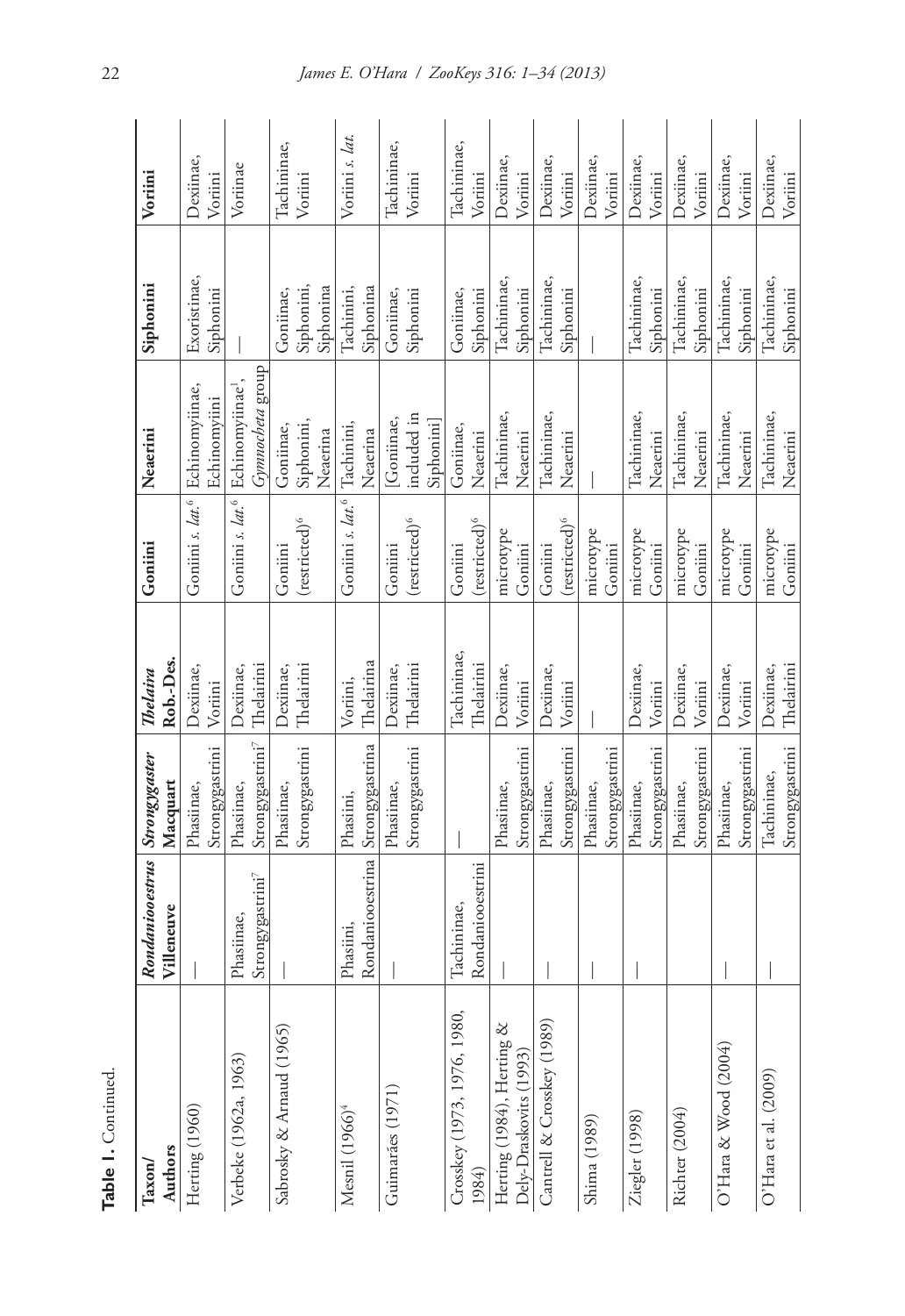| Authors<br>$\rm {Taxon}$                                                                                                                                                                                                                                                                                               | Rondaniooestrus   Strongygaster<br>/illeneuve | Macquart                                 | Rob.-Des.<br>Thelaira | Goniini              | Neaerini                | Siphonini                | Voriini              |
|------------------------------------------------------------------------------------------------------------------------------------------------------------------------------------------------------------------------------------------------------------------------------------------------------------------------|-----------------------------------------------|------------------------------------------|-----------------------|----------------------|-------------------------|--------------------------|----------------------|
| Cerretti (2010)                                                                                                                                                                                                                                                                                                        |                                               | Strongygastrini   Voriini<br>Tachininae, | Dexiinae,             | microtype<br>Goniini | Tachininae,<br>Neaerini | Tachininae,<br>Siphonini | Dexiinae,<br>Voriini |
| <sup>2</sup> Verbeke (1962a) was often unclear when applying his findings to a classification. With respect to <i>Imitomyia</i> and <i>Padpostoma</i> , these were part of Macquartiini (also<br>Eutachininae and Echinomyiinae were used in the sense of Exoristinae and Tachininae (or Larvaevorinae), respectively. |                                               |                                          |                       |                      |                         |                          |                      |
| as 'Macquartiines') in Part 1 but were treated as Imitomyiini and Palpostomatini in Part 2, although in the latter they were presumably still in a subordinate relation-<br>ship with Macquartiini of Part 1.                                                                                                          |                                               |                                          |                       |                      |                         |                          |                      |
| <sup>4</sup> Mesnil (1966: 882) treated all Tachinidae as Tachininae and recognized six tribes, the equivalent of other author's subfamilies.<br><sup>3</sup> The name Goniinae was changed to Exoristinae when the latter was determined to have priotity.                                                            |                                               |                                          |                       |                      |                         |                          |                      |
| 6 "Goniini s. lat." comprises both microtype and non-microtype taxa and "Goniini (restricted)" comprises only a portion of the microtype taxa.<br><sup>5</sup> Cantrell and Burwell (2010) recognized the Dufouriini as a tribe of Dexiinae.                                                                           |                                               |                                          |                       |                      |                         |                          |                      |
| <sup>7</sup> Verbeke (1963) was not certain about the phylogenetic position of <i>Strøngygaster</i> and <i>Rondaniooestrus</i> and suggested they might be "intermediaries" between Phasi-<br>inae and Dufouriinae.                                                                                                    |                                               |                                          |                       |                      |                         |                          |                      |
|                                                                                                                                                                                                                                                                                                                        |                                               |                                          |                       |                      |                         |                          |                      |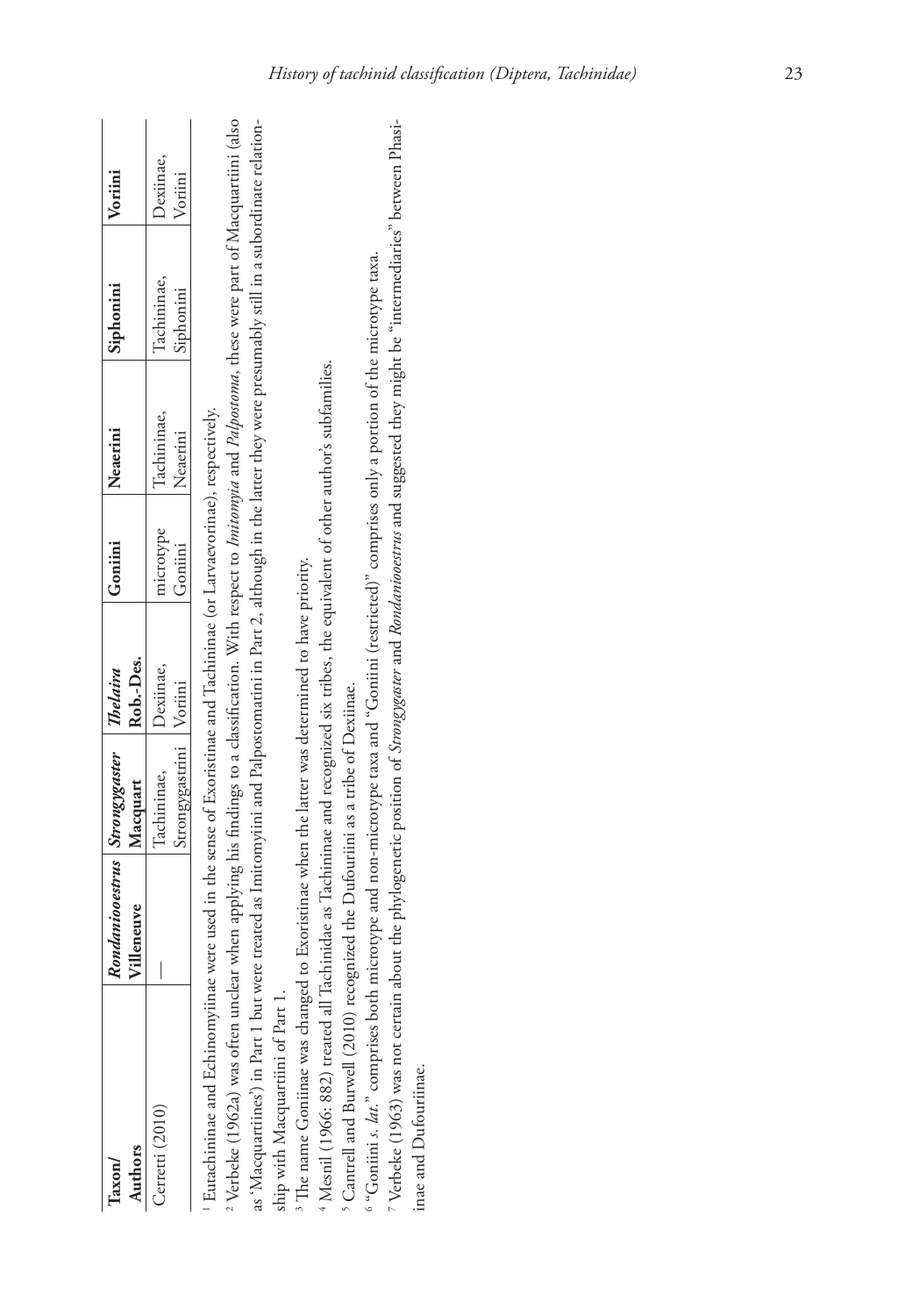taxa among some of these works and in comparison with the major works during Mesnil's era. These differences mostly concern smaller taxonomic units, often genera, and rather than discuss them below they are listed in Table 1.

Among the larger regional treatments of the 1980s were Cantrell's (1984) study of Australian Phasiinae and Wood's (1985) conspectus of the Blondeliini of North and Central America and the West Indies (the latter discussed above). The first modern key to the genera of Nearctic Tachinidae was published by Wood (1987) in *Manual of Nearctic Diptera*. The Siphonini of the world were revised at the generic level by O'Hara (1989). The Tachinidae of the Australasian and Oceanian regions were catalogued by Cantrell and Crosskey (1989), not only bringing Crosskey's (1973b) conspectus of Australian Tachinidae up-to-date but cataloguing for the first time the non-Australian tachinids of the Australasian and Oceanian regions. Shima (1989) published a general paper on tachinids aimed at a Japanese audience; this work, unpretentious in nature, was remarkably detailed and presented the first cladogram of inferred relationships among the major (and controversial) tachinid lineages.

Other than the detailed study of the systematics of Australasian Dexiini by Barraclough (1992), the 1990s were dominated by European authors. Pape (1992) published on the phylogeny of the Tachinidae family-group, wherein the Tachinidae were inferred to form a monophyletic group (see also analysis by Pape and Arnaud 2001). Belshaw (1993) produced a handbook to the tachinids of the British Isles, replacing the earlier handbook by van Emden (1954). A new Palaearctic catalogue of the Tachinidae was published by Herting and Dely-Draskovits (1993) in the series *Catalogue of Palaearctic Diptera*, essentially reproducing the catalogue of Herting (1984) with corrected spellings to conform with nomenclatural rules and including long lists of *nomina dubia* not given in the earlier catalogue. Tschorsnig and Herting (1994) produced a valuable work on the identification, distribution and ecology of the tachinids of Central Europe. Mihályi (1986) published a comprehensive identification guide to tachinid genera and species of Hungary. The Siphonini of Europe were revised by Andersen (1996). The Tachinidae chapter of *Manual of Palaearctic Diptera* was authored by Tschorsnig and Richter (1998), the Palaearctic equivalent of Wood's (1987) chapter in *Manual of Nearctic Diptera*. Chao et al. (1998) reviewed the Tachinidae of China in *Flies of China*, with keys to species and numerous illustrations of external features and male genitalia. The first-ever detailed study of the puparia and larval cephalopharyngeal skeletons of Tachinidae was published by Ziegler (1998). Ziegler, in his phylogenetic conclusions (pp. 192–194), proposed placing Glaurocarini within Ormiini *s. lat*. and placing *Dufouria* Robineau-Desvoidy (type genus of Dufouriini) and *Rondania* Robineau-Desvoidy within Voriini *s. lat*. The decade closed with Sabrosky's (1999) posthumously published volume on family-group names in Diptera. This work was about 50 years in the making and will be an indispensable reference for decades to come. The Tachinidae with 429 entries dwarfs all other dipteran families.

Traditional taxonomic works of the 21st Century began with a revision of the Polideini of America north of Mexico by O'Hara (2002). There followed a large and well-illustrated work on the identification of Tachinidae of the Russian Far East by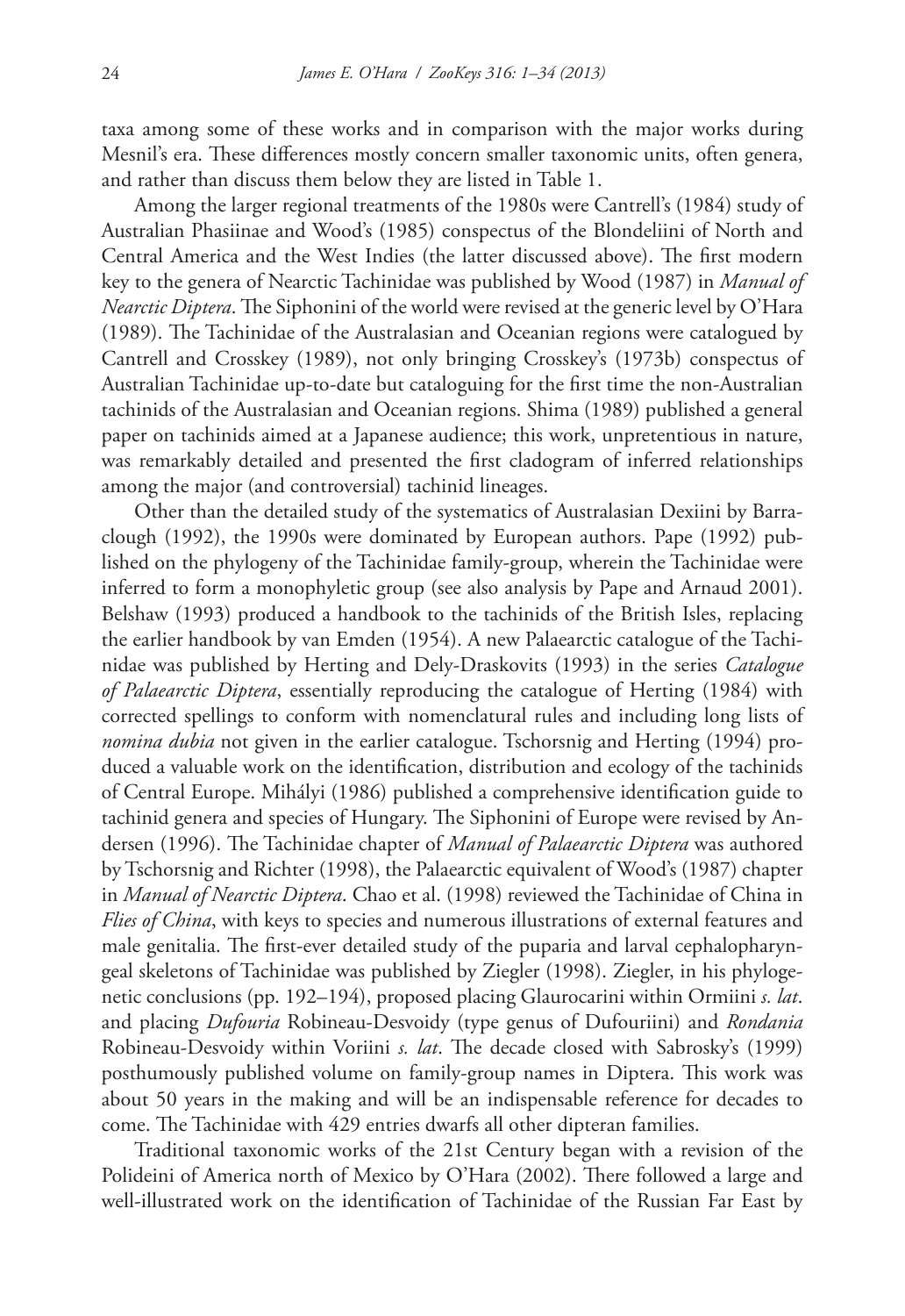Richter (2004). That same year, O'Hara and Wood (2004) published a catalogue of the Tachinidae of America north of Mexico (discussed above). In this work the previous classification of Sabrosky and Arnaud (1965) was revised to conform more closely to the European model of Herting (1984). An interactive online resource to the Tachinidae of Europe was produced by Tschorsnig et al. (2004) as part of the Fauna Europaea project and continues to provide easy access to names and distributions. A catalogue of the Tachinidae of China by O'Hara et al. (2009) provided information on the names, types, distributions, and references of the approximately 1100 species known from this country. The *Manual of Central American Diptera* included a chapter on the Tachinidae by Wood and Zumbado (2010) in which 232 genera were reviewed, keyed, and illustrated (mostly with figures from Wood 1987), thereby forming a fine companion to Wood (1987). A Ph.D. thesis formed the nucleus of Cerretti's (2010) two-volume work on the Tachinidae of Italy. This treatise provided a wealth of general information on tachinids in addition to generic descriptions and keys to species of Italian Tachinidae. Also included was an interactive key to the tachinid genera of the West Palaearctic Region using the program MOSCH, developed primarily by Cerretti. An online MOSCH key to the tachinid genera of the Palaearctic Region was made available recently by Cerretti et al. (2012a).

The first molecular studies devoted to the Tachinidae made their appearance early in the 21st Century. The Exoristinae were the subject of Stireman's (2002) molecular study of genes 28S rRNA and EF-1α. The results were only partly congruent with evidence derived from morphology, most notably in not supporting the monophyly of the Goniini. A reappraisal of the same data using a Bayesian analysis (Stireman 2005) did not produce a convincing consensus tree, suggesting that the chosen genes may not be good for inferring tribal relationships within Tachinidae. In a more recent study of the Exoristinae by Tachi and Shima (2010), four genes (white, 18S, 28S and 16S rDNA) were studied. The results were similar in most respects to those of Stireman (2002, 2005), although monophyly of the Goniini was supported. Kutty et al. (2010) examined nine gene regions to infer relationships within the Calyptratae and especially the Oestroidea. In this study their Tachinidae were either monophyletic or not, depending upon the type of analysis performed. In general, these early molecular studies have shown promise and more sophisticated approaches in the future using combined morphological and molecular data sets are expected to yield more convincing results.

# **Conclusion**

It has been written that to understand the future one must know the past. This is as true of tachinid classification as anything else. The path from Meigen has diverged, joined and meandered to where we are today. Along the way evolutionary thought changed our view of the natural world and the quest to organize animal life then took on new meaning. Chaetotaxy was revealed as an indicator of descent, as were structures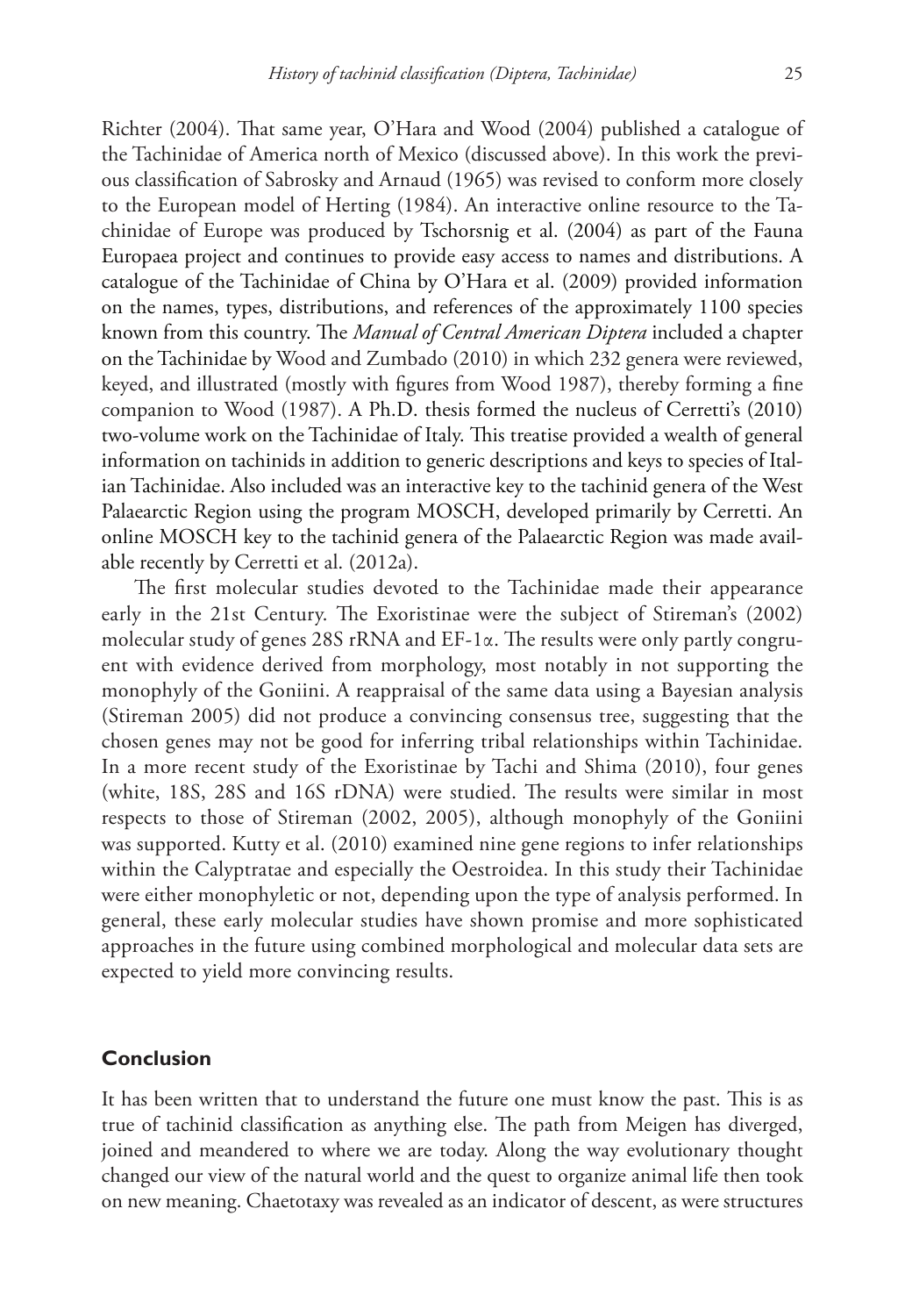of the male and female genitalia. Homoplasy was and continues to bedevil the proper interpretation of tachinid evolution and is the reason why tachinid classification remains unstable. Nevertheless, a great amount of progress has been made in the last 200 years and new technologies are expected to bring about a better understanding of tachinid phylogeny and with it a more stable and predictive classification.

#### **Acknowledgements**

I would like to thank Monty and Grace Wood (Ottawa), Neal Evenhuis (Bernice Pauahi Bishop Museum, Honolulu, USA), and John Stireman (Wright State University, Dayton, USA) for reading the first draft of this paper and offering helpful suggestions for improvement. Monty's personal recollections from 50 years of studying tachinids and interacting with fellow tachinidologists were especially insightful. I also wish to express my gratitude to reviewers Hans-Peter Tschorsnig (Staatliches Museum für Naturkunde, Stuttgart, Germany), Norman Woodley (Systematic Entomology Lab, USDA, Washington, USA) and Joachim Ziegler (Humboldt-Universitaet zu Berlin, Berlin, Germany), and ZooKeys editor Pierfilippo Cerretti (Centro Nazionale Biodiversità Forestale "Bosco Fontana", Verona, Italy), for their thoughtful comments on the submitted manuscript.

## **References**

- Aldrich JM (1905) A catalogue of North American Diptera (or two-winged flies). Smithsonian Miscellaneous Collections 46 (2) [= No. 1444]: 680 pp.
- Andersen S (1996) The Siphonini (Diptera: Tachinidae) of Europe. Fauna Entomologica Scandinavica 33: 146 pp.
- Arnaud PH Jr (1958) The entomological publications of Charles Henry Tyler Townsend [1863–1944]; with lists of his new generic and specific names. Microentomology 23: 1–63.
- Barraclough DA (1992) The systematics of the Australasian Dexiini (Diptera: Tachinidae: Dexiinae) with revisions of endemic genera. Invertebrate Taxonomy 6: 1127–1371.
- Belshaw R (1993) Tachinid flies. Diptera: Tachinidae. Handbooks for the identification of British Insects, 10, Part 4a(i). Royal Entomological Society of London, London. 169 pp.
- Bezzi M, Stein P (1907) Cyclorrapha Aschiza. Cyclorrapha Schizophora: Schizometopa. Pp. 1–747. In: Becker T, Bezzi M, Kertész K, Stein P (Eds) Katalog der paläarktischen Dipteren. Band III. Budapest. 828 pp.
- Brauer F, Bergenstamm JE von (1889–1895) Die Zweiflügler des Kaiserlichen Museums zu Wien. IV–VII. Vorarbeiten zu einer Monographie der Muscaria Schizometopa (exclusive Anthomyidae). Partes I– IV. F Tempsky, Wien.
- Cantrell BK (1984) Synopsis of the Australian Phasiinae, including revisions of *Gerocyptera* Townsend and the Australian species of *Cylindromyia* Meigen (Diptera: Tachinidae). Australian Journal of Zoology. Supplementary Series 102: 1–60.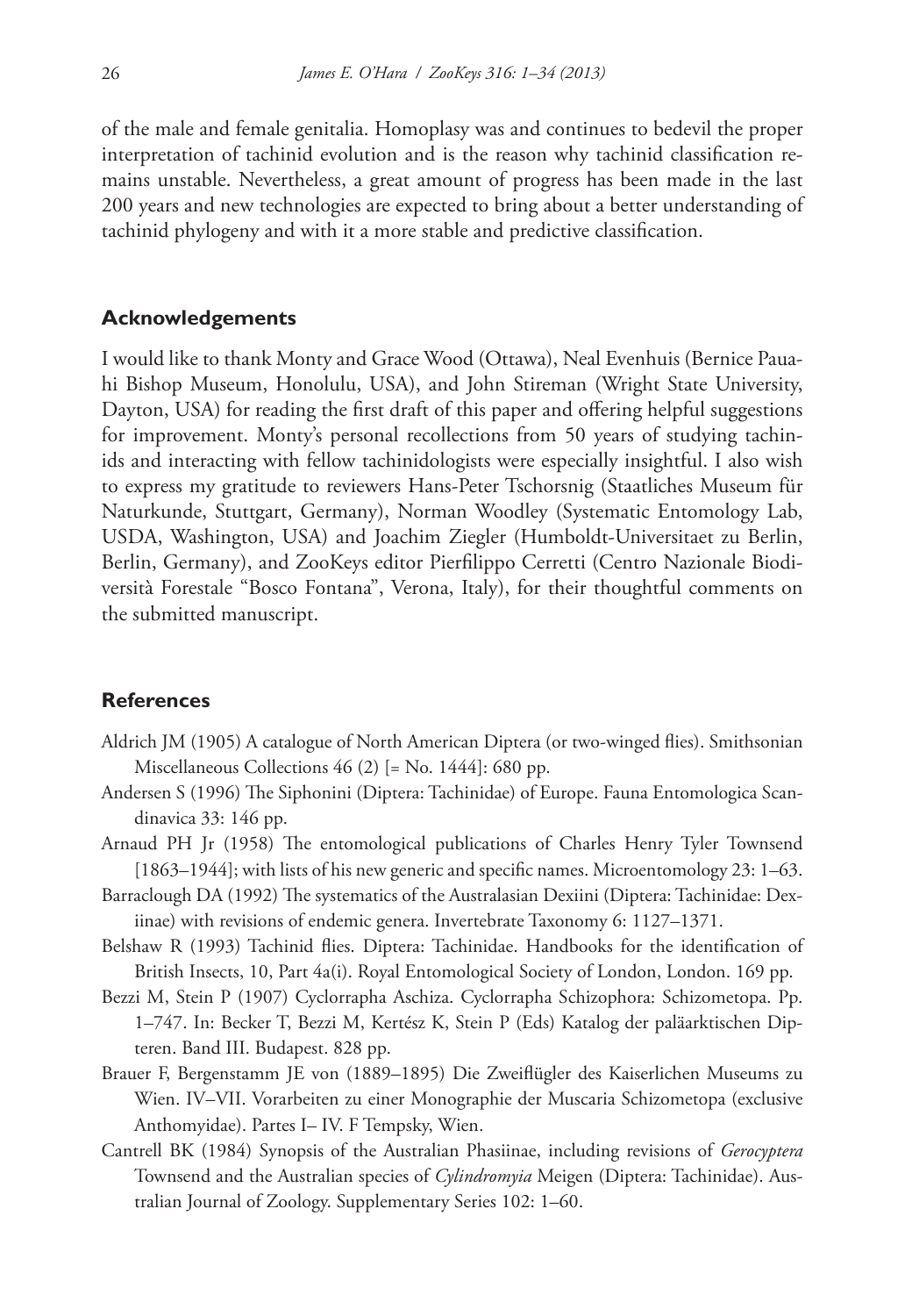- Cantrell BK (1988) The comparative morphology of the male and female postabdomen of the Australian Tachinidae (Diptera), with descriptions of some first-instar larvae and pupae. Invertebrate Taxonomy 2: 81–221.
- Cantrell BK, Burwell CJ (2010) The tribe Dufouriini (Diptera: Tachinidae: Dexiinae) recorded from Australia with the description of two new species. Memoirs of the Queensland Museum 55: 119–133.
- Cantrell BK, Crosskey RW (1989) Family Tachinidae. In: Evenhuis NL (Ed) Catalog of the Diptera of the Australasian and Oceanian regions. [Bishop Museum Special Publication 86.] Bishop Museum Press, EJ Brill, 733–784.
- Cerretti P (2010) I tachinidi della fauna italiana (Diptera Tachinidae) con chiave interattiva dei generi ovest-paleartici. Cierre Edizioni, Verona. Volume I, 573 pp. Volume II, 339 pp. + CD-ROM.
- Cerretti P, Tschorsnig H-P, Lopresti M, Di Giovanni F (2012) MOSCHweb a matrix-based interactive key to the genera of the Palaearctic Tachinidae (Insecta, Diptera). ZooKeys 205: 5–18. [doi: 10.3897/zookeys.205.3409](http://dx.doi.org/10.3897/zookeys.205.3409)
- Cerretti P, Wood MD, O'Hara JE(2012) *Neoethilla*, a new genus for the first record of the Ethillini from the New World (Diptera, Tachinidae, Exoristinae). ZooKeys 242: 25–41. [doi: 10.3897/zookeys.242.3974](http://dx.doi.org/10.3897/zookeys.242.3974)
- Chao CM et al. (1998) Tachinidae. In: Xue WQ, Chao CM (Eds) Flies of China. Volume 2. Liaoning Science and Technology Press, Shenyang, 1661–2206 + pls. 1–30. [In Chinese with English summary.] [Chao was the principal author and in addition the following contributors to the Tachinidae chapter can be considered as co-authors, although the order of co-authorship was not given: Liang EY, Shi YS, Zhou SX, Sun XK, Chen RJ.]
- Coquillett DW (1897) Revision of the Tachinidae of America north of Mexico. A family of parasitic two-winged insects. United States Department of Agriculture. Division of Entomology. Techinical Series 7: 156 pp.
- Crosskey RW (1973a) A revisionary classification of the Rutiliini (Diptera: Tachinidae), with keys to the described species. Bulletin of the British Museum (Natural History). Entomology Supplement 19: 167 pp.
- Crosskey RW (1973b) A conspectus of the Tachinidae (Diptera) of Australia, including keys to the supraspecific taxa and taxonomic and host catalogues. Bulletin of the British Museum (Natural History). Entomology Supplement 21: 221 pp.
- Crosskey RW (1976) A taxonomic conspectus of the Tachinidae (Diptera) of the Oriental Region. Bulletin of the British Museum (Natural History). Entomology Supplement 26: 357 pp.
- Crosskey RW (Ed) (1980a) Catalogue of the Diptera of the Afrotropical Region. British Museum (Natural History), London. 1437 pp.
- Crosskey RW (1980b) Family Tachinidae. Pp. 822–882. In: Crosskey RW (Ed) Catalogue of the Diptera of the Afrotropical Region. British Museum (Natural History), London. 1437 pp.
- Crosskey RW (1984) Annotated keys to the genera of Tachinidae (Diptera) found in tropical and southern Africa. Annals of the Natal Museum 26: 189–337.
- Curran CH (1934) The families and genera of North American Diptera. Ballou Press, New York. 512 pp. + 2 pls.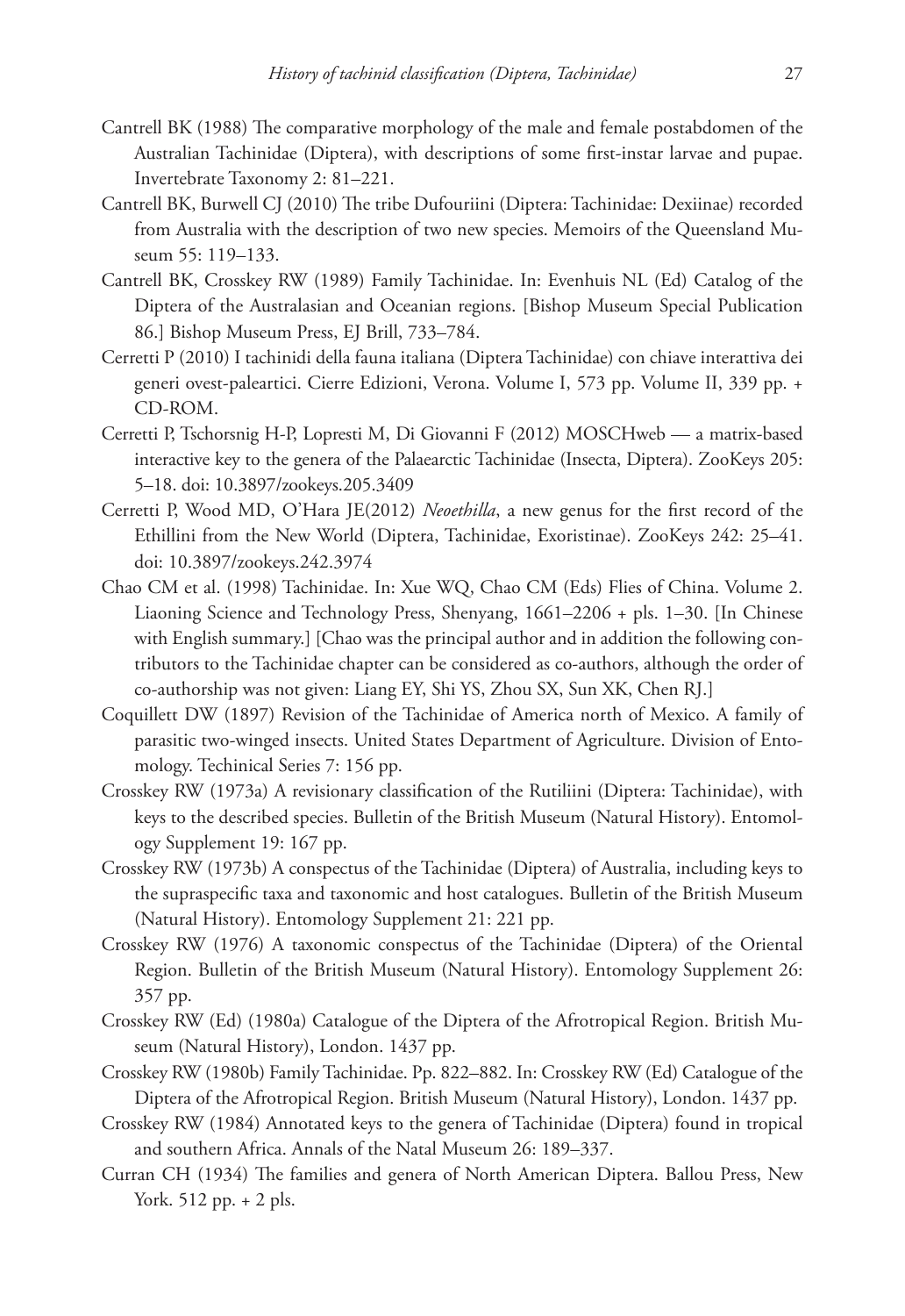- Dugdale JS (1969) A classification of the New Zealand genera of Tachinidae (Diptera: Cyclorrhapha). New Zealand Journal of Science 12: 606–646.
- Dupuis C (1963) Essai monographique sur les Phasiinae (Diptères Tachinaires parasitse d'Hétéroptères). Mémoires du Muséum National d'Histoire Naturelle, Série A, Zoologie 26: 1–461.
- Emden FI van (1945) Keys to the Ethiopian Tachinidae.—I. Phasiinae. Proceedings of the Zoological Society of London 114 [1944]: 389–436 + 3 pls.
- Emden FI van (1947) Keys to the Ethiopian Tachinidae.—II. Dexiinae. Proceedings of the Zoological Society of London 116: 627–674 + 3 pls.
- Emden FI van (1954) Diptera Cyclorrhapha. Calyptrata (I). Section (a). Tachinidae and Calliphoridae. Handbooks for the identification of British insects, 10, Part 4(a). Royal Entomological Society of London, London. 133 pp.
- Emden FI van (1960) Keys to the Ethiopian Tachinidae—III. Macquartiinae. Proceedings of the Zoological Society of London 134: 313–487.
- Evenhuis NL (1997) Litteratura taxonomica dipterorum (1758–1930). Being a selected list of the books and prints of Diptera taxonomy from the beginning of Linnaean nomenclature to the end of the year 1930; containing information on the biographies, bibliographies, types, collections, and patronymic genera of the authors listed in this work; including detailed information on publication dates, original and subsequent editions, and other ancillary data concerning the publications listed herein. 2 volumes. Backhuys Publishers, Leiden.  $x + 871$  pp.
- Evenhuis NL, O'Hara JE (2008) The status of Mesnil's 1949 Die Fliegen genus-group names (Diptera: Tachinidae). Zootaxa 1827: 65–68.
- Evenhuis NL, O'Hara JE, Pape T, Pont AC (2010) Nomenclatural studies toward a world catalog of Diptera genus-group names. Part I. André-Jean-Baptiste Robineau-Desvoidy. Zootaxa 2373: 265 pp.
- Evenhuis NL, Pape T, Pont AC (2008) The problems of subsequent typification in genus-group names and use of the *Zoological Record*: a study of selected post-1930 Diptera genus-group names without type species designations. Zootaxa 1912: 1–44.
- Frey R (1921) Studien über den Bau des Mundes der niederen Diptera Schizophora nebst Bemerkungen über die Systematik dieser Dipterengruppe. Acta Societatis pro Fauna et Flora Fennica 48 (3): 245 + [2] pp. + 10 pls.
- Girschner E (1893) Beitrag zur Systematik der Musciden. Berliner Entomologische Zeitschrift 38: 297–312.
- Girschner E (1896) Ein neues Musciden-System auf Grund der Thoracalbeborstung und der Segmentierung des Hinterleibes. Jllustrierte Wochenschrift für Entomologie 1: 12–16, 30–32, 61–64, 105–112.
- Guimarães JH (1971) Family Tachinidae (Larvaevoridae). A Catalogue of the Diptera of the Americas South of the United States 104: 333 pp.
- Herting B (1957) Das weibliche Postabdomen der calyptraten Fliegen (Diptera) und sein Merkmalswert für die Systematik der gruppe. Zeitschrift für Morphologie und Ökologie der Tiere 45: 429–461.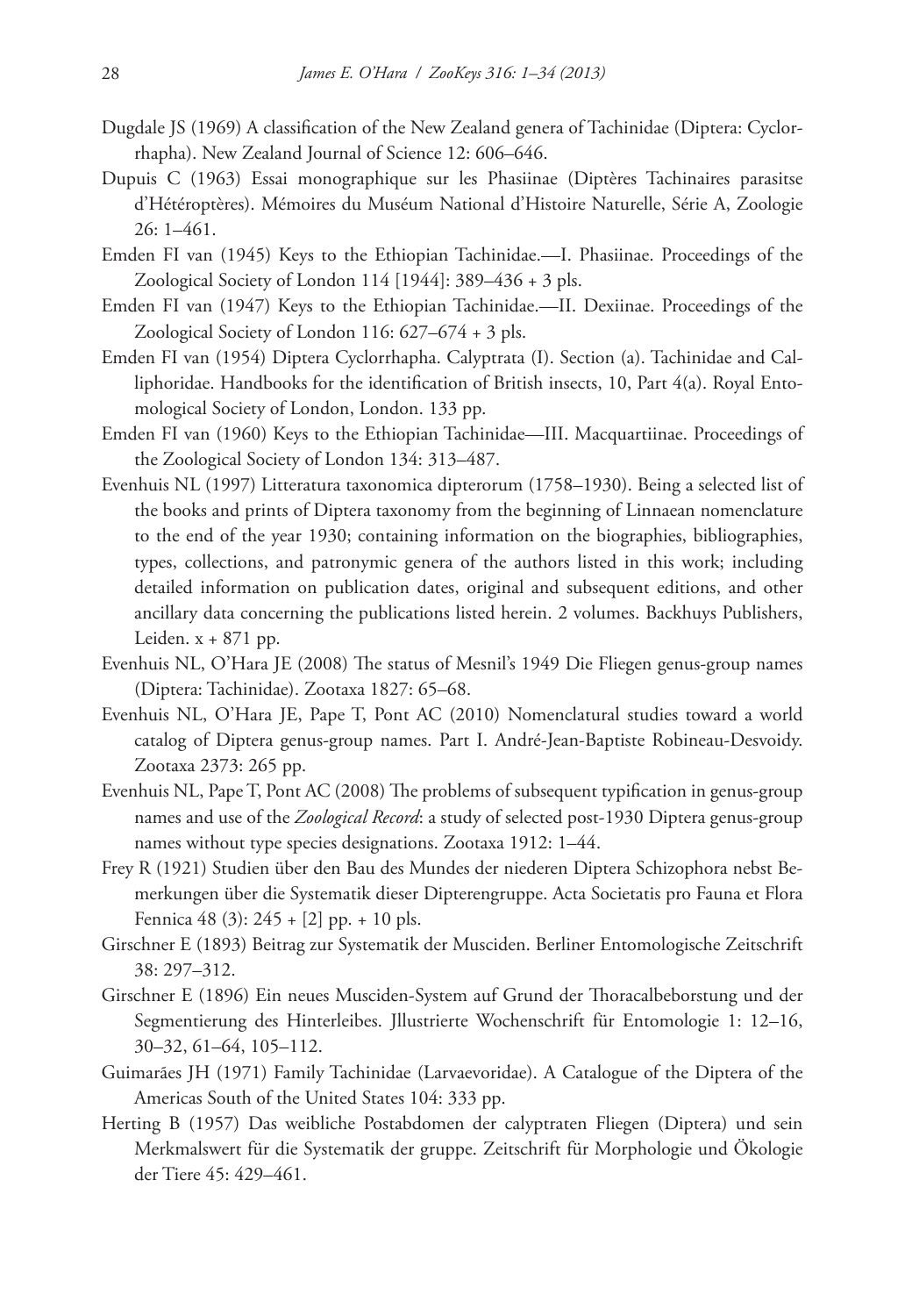- Herting B (1960) Biologie der westpaläarktischen Raupenfliegen (Dipt., Tachinidae). Monographien zur angewandten Entomologie 16: 188 pp.
- Herting B (1966) Beiträge zur Kenntnis der europäischen Raupenfliegen (Dipt. Tachinidae). IX. Stuttgarter Beiträge zur Naturkunde 146: 1–12.
- Herting B (1983) 64c. Phasiinae. Die Fliegen der palaearktischen Region 9 (Lieferung 329): 1–88.
- Herting B (1984) Catalogue of Palearctic Tachinidae (Diptera). Stuttgarter Beiträge zur Naturkunde. Serie A (Biologie) 369: 228 pp.
- Herting B (1987) Louis Paul Mesnil. Entomologe. Jahreshefte der Gesellschaft für Naturkunde in Württemberg 142: 314–316.
- Herting B, Dely-Draskovits Á (1993) Family Tachinidae. In: Soós Á, Papp L (Eds) Catalogue of Palaearctic Diptera. Volume 13. Anthomyiidae—Tachinidae. Hungarian Natural History Museum, Budapest, 118–458.
- International Commission on Zoological Nomenclature (1963) Opinion 678. The suppression under the Plenary Powers of the pamphlet published by Meigen, 1800. Bulletin of Zoological Nomenclature 20: 339–342.
- Kutty SN, Pape T, Wiegmann BM, Meier R (2010) Molecular phylogeny of the Calyptratae (Diptera: Cyclorrhapha) with an emphasis on the superfamily Oestroidea and the position of Mystacinobiidae and McAlpine's fly. Systematic Entomology 35: 614–635.
- Lindner E (1933) Handbuch. Die Fliegen der palaearktischen Region 1 (Lieferung 74): 161– 208 + pl. XIII. [Dating and pagination based on Evenhuis (1997).]
- Lundbeck W (1927) Diptera Danica. Genera and species of flies hitherto found in Denmark. Part VII. Platypezidae, Tachinidae. GEC Gad, Copenhagen. 560 + [11 (Index)] pp.
- Macquart J (1838–1855) Diptères exotiques nouveaux ou peu connus. 10 parts (including supplements). NE Roret, Paris. [Additional to these 10 parts was another part that preceded them under the title Insectes diptères nouveaux ou peu connus, published by NE Roret in 1838.]
- Malloch JR (1923) A new character for differentiating the families of Muscoidea (Dipt.). Entomological News 34: 57–58.
- McAlpine JF (1989) Phylogeny and classification of the Muscomorpha. Pp. 1397–1518. In: McAlpine JF, Wood DM (Eds) Manual of Nearctic Diptera. Volume 3. Agriculture Canada Monograph 32: vi + 1333–1581.
- Meigen JW (1800) Nouvelle classification des mouches à deux ailes (Diptera L.) d'après un plan tout nouveau. JJ Fuchs, Paris. 40 pp. [Publication suppressed by ICZN (1963).]
- Meigen JW (1803) Versuch einer neuen GattungsEintheilung der europäischen zweiflügligen Insekten. Magazin für Insektenkunde 2: 259–281.
- Mesnil LP (1939) Essai sur les tachinaires (Larvaevoridae). Monographies publiées par les Stations et Laboratoires de Recherches Agronomiques 7: 67 + v pp.
- Mesnil LP (1944) 64g. Larvaevorinae (Tachininae). Die Fliegen der palaearktischen Region 10 (Lieferung 153): 1–48 + pls. I–II.
- Mesnil LP (1944–1956) 64g. Larvaevorinae (Tachininae). [I. Salmaciini.] Die Fliegen der palaearktischen Region 10: 21–554 + pls. I–XVII.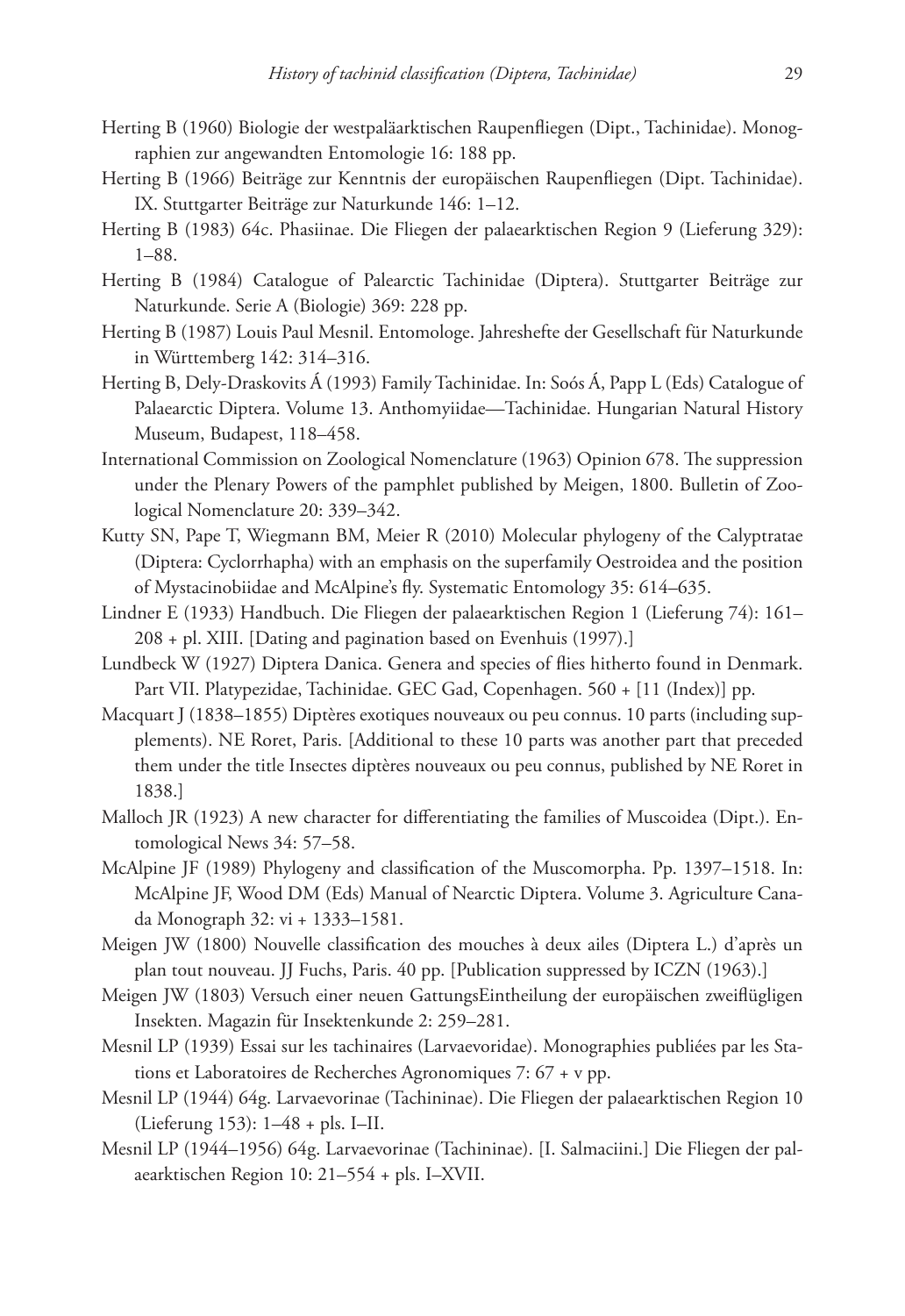- Mesnil LP (1944–1975) 64g. Larvaevorinae (Tachininae). Die Fliegen der palaearktischen Region 10: 1–1435 + pls. I–XXVII.
- Mesnil LP (1946) Revision des Phorocerini de l'Ancien Monde (Larvaevoridae). Encyclopédie Entomologique. Série B. Mémoires et Notes. II. Diptera 10: 37–80.
- Mesnil LP (1950) Notice sur Joseph Villeneuve de Janti avec liste bibliographique. Bulletin de l'Institut Royal des Sciences Naturelles de Belgique 26 (7): 1–22.
- Mesnil LP (1956–1965) 64g. Larvaevorinae (Tachininae). [II. Phorocerini oder Exoristini.] Die Fliegen der palaearktischen Region 10: 555–879 + pls. XVIII –XXVII.
- Mesnil LP (1966) 64g. Larvaevorinae (Tachininae). Die Fliegen der palaearktischen Region 10 (Lieferung 263): 881–928.
- Mesnil LP (1966–1975) 64g. Larvaevorinae (Tachininae). [III. Larvaevorini oder Tachinini.] Die Fliegen der palaearktischen Region 10: 881–1374.
- Mesnil LP (1975a) 64g. Larvaevorinae (Tachininae). Die Fliegen der palaearktischen Region 10 (Lieferung 309): 1305–1384.
- Mesnil LP (1975b) 64g. Larvaevorinae (Tachininae). Die Fliegen der palaearktischen Region 10 (Lieferung 312): 1385–1435.
- Mesnil LP (1980) 64f. Dexiinae. Die Fliegen der palaearktischen Region 9 (Lieferung 323): 1–52.
- Mihályi F (1986) Diptera II. Tachinidae—Rhinophoridae. Fauna Hungariae 161: 425 pp. [In Hungarian]
- O'Hara JE (1989) Systematics of the genus group taxa of the Siphonini (Diptera: Tachinidae). Quaestiones Entomologicae 25: 1–229.
- O'Hara JE (1996) The tachinid taxa of Louis P. Mesnil, with notes on nomenclature (Insecta: Diptera). Canadian Entomologist 128: 115–165.
- O'Hara JE (2002) Revision of the Polideini (Tachinidae) of America north of Mexico. Studia Dipterologica. Supplement 10: 170 pp.
- O'Hara JE (2012) World genera of the Tachinidae (Diptera) and their regional occurrence. Version 7.0. PDF document, 75 pp. [http://www.nadsdiptera.org/Tach/Genera/Gentach\\_](http://www.nadsdiptera.org/Tach/Genera/Gentach_ver7.pdf) [ver7.pdf](http://www.nadsdiptera.org/Tach/Genera/Gentach_ver7.pdf) [accessed 3 February 2013]
- O'Hara JE, Cerretti P, Pape T, Evenhuis NL (2011) Nomenclatural studies toward a world list of Diptera genus-group names. Part II: Camillo Rondani. Zootaxa 3141: 1–268.
- O'Hara JE, Shima H, Zhang CT (2009) Annotated catalogue of the Tachinidae (Insecta: Diptera) of China. Zootaxa 2190: 1–236.
- O'Hara JE, Wood DM (1998) Tachinidae (Diptera): nomenclatural review and changes, primarily for America north of Mexico. Canadian Entomologist 130: 751–774.
- O'Hara JE, Wood DM (2004) Catalogue of the Tachinidae (Diptera) of America north of Mexico. Memoirs on Entomology, International 18: iv + 410 pp.
- Osten-Sacken CR (1858) Catalogue of the described Diptera of North America. Smithsonian Miscellaneous Collections 3 (1) [= No. 102]: xx + 92 pp.
- Osten-Sacken CR (1878) Catalogue of the described Diptera of North America. Second edition. Smithsonian Miscellaneous Collections 26 (2) [= No. 270]: xlvii + [2] + 276 pp.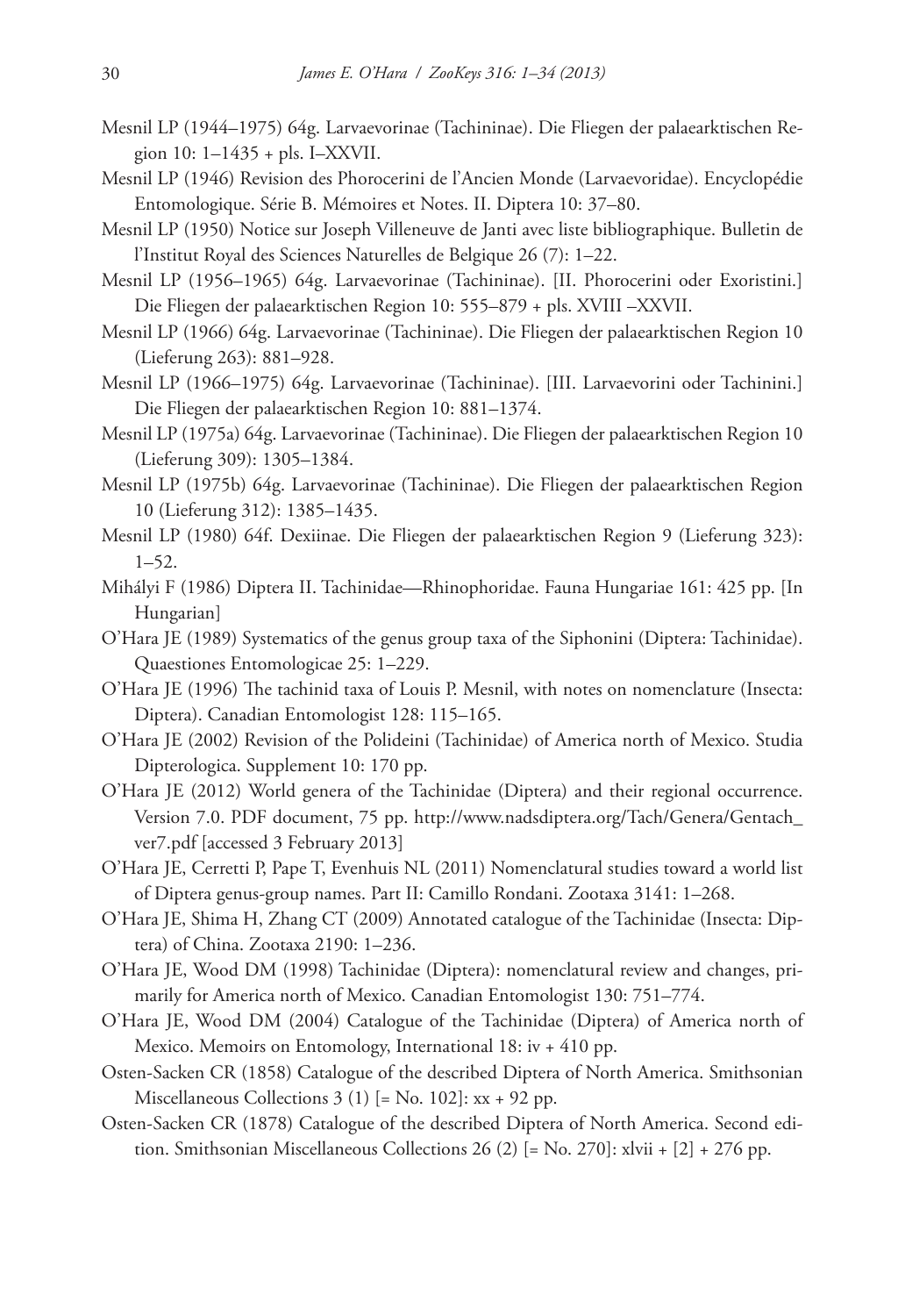- Osten-Sacken CR (1881) An essay of comparative chaetotaxy, or the arrangement of characteristic bristles of Diptera. Mittheilungen des Münchener Entomologischen Vereins 5: 121–138.
- Osten-Sacken CR (1884) An essay of comparative chaetotaxy, or the arrangement of characteristic bristles of Diptera. Transactions of the Entomological Society of London 1884: 497–517.
- Pantel J (1910) Recherches sur les diptères a larves entomobies. I. Caractères parasitiques aux points de vue biologique, éthologique et histologique. La Cellule 26: 25–216 + 5 pls.
- Pape T (1992) Phylogeny of the Tachinidae family-group. Tijdschrift voor Entomologie 135: 43–86.
- Pape T, Arnaud PH Jr (2001) *Bezzimyia*: a genus of native New World Rhinophoridae (Insecta, Diptera). Zoologica Scripta 30: 257–297.
- Pape T, Blagoderov V, Mostovski MB (2011) Order Diptera Linnaeus, 1758. Pp. 222–229. In: Zhang ZQ (Ed) Animal biodiversity: an outline of higher-level classification and survey of taxonomic richness. Zootaxa 3148: 237 pp.
- Richter VA (2004) Fam. Tachinidae—tachinids. In: Sidorenko VS (Ed) Key to the insects of Russian Far East. Volume VI. Diptera and Siphonaptera. Part 3. Dal'nauka, Vladivostok, 148–398. [In Russian.]
- Robineau-Desvoidy JB (1830) Essai sur les myodaires. Mémoires présentés par divers Savans a l'Académie Royale des Sciences de l'Institut de France. Sciences Mathématiques et Physiques, Sér. 2, 2: 813 pp.
- Robineau-Desvoidy JB (1863) Histoire naturelle des diptères des environs de Paris. Oeuvre posthume du D<sup>r</sup> Robineau-Desvoidy publiée par les soins de sa famille, sous la direction de M. H. Monceaux. V Masson et fils, Paris; F Wagner, Leipzig; and Williams & Norgate, London. Tome premier, xvi + 1143 pp. Tome second, 920 pp.
- Rognes K (1997) The Calliphoridae (blowflies) (Diptera: Oestroidea) are not a monophyletic group. Cladistics 13: 27–66.
- Rondani C (1856–1880) Dipterologiae italicae prodromus. 7 volumes (comprising separate works and instalments in journals). [See Sabrosky (1961), Evenhuis (1997) and O'Hara et al. (2011) for the complicated publication details of this series.]
- Rubtzov IA (1951) [Contribution to the morphology and evolution of the abdomen and genitalia of phasiine flies (Diptera, Phasiidae s. l.).] Trudy Vsesoyuznogo Entomologicheskogo Obshchestva 43: 171–249. [In Russian]
- Sabrosky CW (1961) Rondani's "Dipterologiae italicae prodromus". Annals of the Entomological Society of America 54: 827–831.
- Sabrosky CW (1999) Family-group names in Diptera. An annotated catalog. Myia 10: 360 pp.
- Sabrosky CW, Arnaud PH Jr (1965) Family Tachinidae (Larvaevoridae). Pp. 961–1108. In: Stone A, Sabrosky CW, Wirth WW, Foote RH, Coulson JR (Eds) A catalog of the Diptera of America north of Mexico. United States Department of Agriculture. Agriculture Handbook 276: iv + 1696 pp.
- Sasaki C (1887) On the life-history of *Ugimya sericaria*, Rondani. Journal of the College of Science, Imperial University, Japan 1: 1–46 + 6 pls.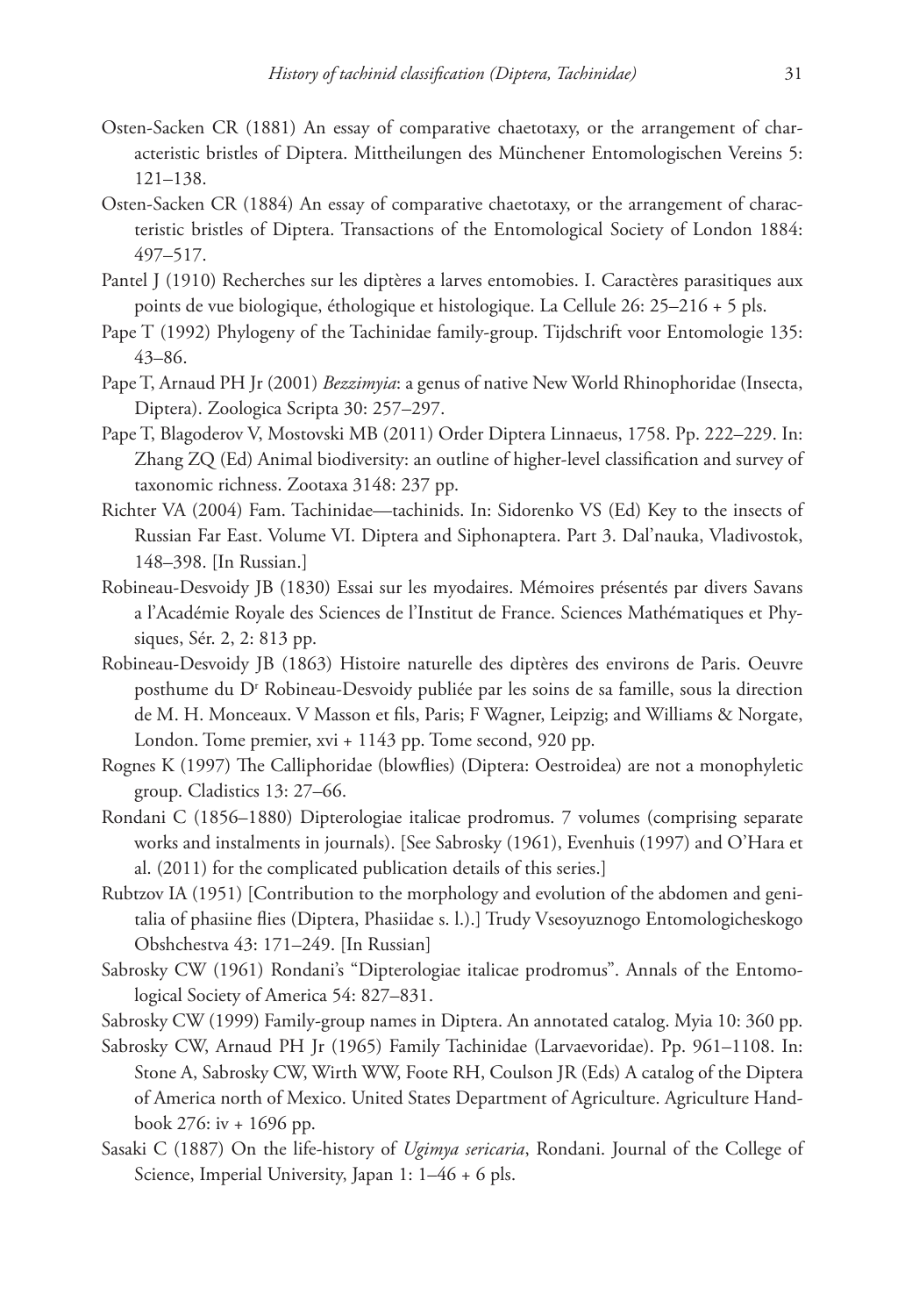- Schiner JR (1860–1864) Fauna Austriaca. Die Fliegen (Diptera). Nach der analytischen Methode bearbeitet, mit der Charakteristik sämmtlicher europäischer Gattungen, der Beschreibung aller in Deutschland vorkommenden Arten und der Aufzählung aller bisher beschriebenen europäischen Arten. C Gerold's Sohn, Wien. lxxx + 2 pls. + 674 pp.
- Shima H (1983) A new species of *Oxyphyllomyia* (Diptera, Tachinidae) from Nepal, with reference to the phylogenetic position of the genus. Annotationes Zoologicae Japonenses 56: 338–350.
- Shima H (1987) A revision of the genus *Dexiomimops* Townsend (Diptera, Tachinidae). Sieboldia, Supplement 1987: 83–96.
- Shima H (1989) Parasitic way of life in tachinid flies. Insectarium 26: 4–9, 46–51, 88–94, 120–126. [In Japanese; cladogram on p. 125 reproduced with English caption in The Tachinid Times 3: 9 (1990).]
- Stein P (1924) Die verbreitetsten Tachiniden Mitteleuropas nach ihren Gattungen und Arten. Archiv für Naturgeschichte. Abteilung A 90 (6): 1–271.
- Stireman JO III (2002) Phylogenetic relationships of tachinid flies in subfamily Exoristinae (Tachinidae: Diptera) based on 28S rDNA and elongation factor-1α. Systematic Entomology 27: 409–435.
- Stireman JO III (2005) Phylogenetic reconstruction of Exoristinae using molecular data: a Bayesian re-analysis. The Tachinid Times 18: 4–6.
- Stireman JO III, O'Hara JE, Moulton JK, Cerretti P, Winkler IS (2013) Progress towards a phylogeny of world Tachinidae. Year 1. The Tachinid Times 26: 4–9.
- Tachi T, Shima H (2010) Molecular phylogeny of the subfamily Exoristinae (Diptera, Tachinidae), with discussions on the evolutionary history of female oviposition strategy. Systematic Entomology 35: 148–163.
- Thompson WR (1961) The tachinids (Diptera) of Trinidad. I. The voriines. Transactions of the American Entomological Society 87: 21–44 + 5 pls.
- Thompson WR (1961–1968) The tachinids of Trinidad. Parts I–VIII. [Parts published in five different journals.]
- Thompson WR (1963) The tachinids of Trinidad. III. The goniines with microtype eggs (Dipt. Tachinidae). Studia Entomologica 6: 257–404.
- Townsend CHT (1908) Record of results from rearings and dissections of Tachinidae. United States Department of Agriculture. Division of Entomology. Technical Series 12: iv + 95– 118.
- Townsend CHT (1911) Announcement of further results secured in the study of muscoid flies. Annals of the Entomological Society of America 4: 127–152.
- Townsend CHT (1934) Manual of myiology in twelve parts. Part I. Development and structure. Privately published by Charles Townsend & Filhos, Itaquaquecetuba, São Paulo. 275 pp.
- Townsend CHT (1934–1942) Manual of myiology in twelve parts. Privately published by Charles Townsend & Filhos, Itaquaquecetuba, São Paulo. [Each part individually paginated for a total of ca. 3760 pp.]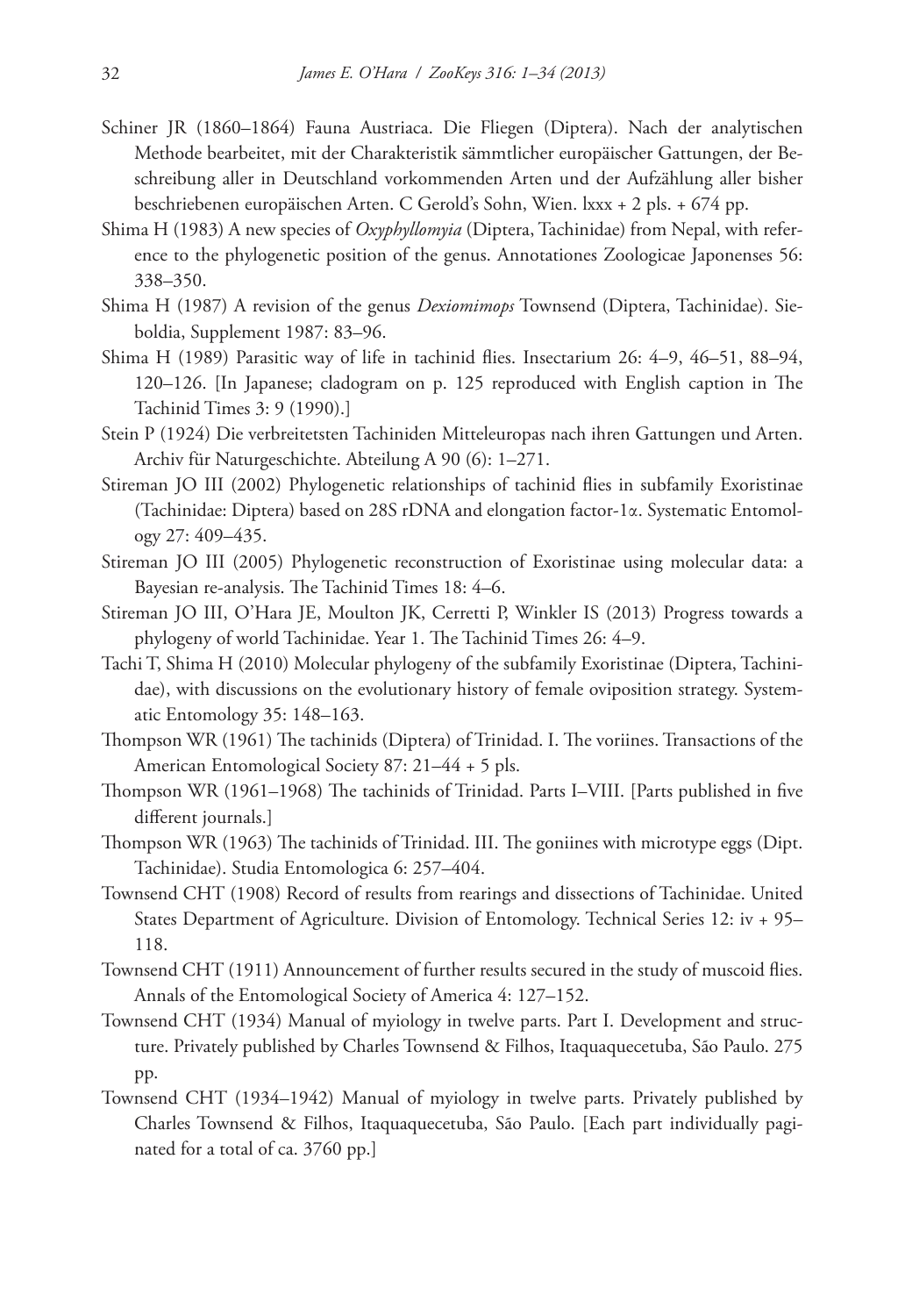- Townsend CHT (1935) Manual of myiology in twelve parts. Part II. Muscoid classification and habits. Privately published by Charles Townsend & Filhos, Itaquaquecetuba, São Paulo. 289 pp. + 9 pls.
- Townsend CHT (1943) Charles H.T. Townsend. Revista de Entomologia 14: 311–313.
- Tschorsnig HP (1985) Taxonomie forstlich wichtiger Parasiten: Untersuchungen zur Struktur des männlichen Postabdomens der Raupenfliegen (Diptera, Tachinidae). Stuttgarter Beiträge zur Naturkunde. Serie A (Biologie) 383: 1–137.
- Tschorsnig HP, Herting B (1994) Die Raupenfliegen (Diptera: Tachinidae) Mitteleuropas: Bestimmungstabellen und Angaben zur Verbreitung und Ökologie der einzelnen Arten. Stuttgarter Beiträge zur Naturkunde. Serie A (Biologie) 506: 1–170.
- Tschorsnig HP, Richter VA (1998) Family Tachinidae. In: Papp L, Darvas B (Eds) Contributions to a manual of Palaearctic Diptera (with special reference to flies of economic importance). Volume 3. Higher Brachycera. Science Herald, Budapest, 691–827.
- Tschorsnig HP, Richter VA, Cerretti P, Zeegers T, Bergström C, Vaňhara J, Van de Weyer G, Bystrowski C, Raper C, Ziegler J, Hubenov Z (2004) Fauna Europaea: Tachinidae. *In*: Pape T, Beuk P (Eds) Fauna Europaea: Diptera, Brachycera. Available at: [http://www.fau](http://www.faunaeur.org)[naeur.org/](http://www.faunaeur.org)
- Verbeke J (1962a) Contribution a l'étude des Tachinidae africains (Diptera). Exploration Hydrobiologique des Lacs Kivu, Édouard et Albert (1952–1954). Résultats scientifiques, 3 (4),  $77-187 + 25$  pls.
- Verbeke J (1962b) Tachinidae I (Diptera Brachycera). Exploration du Parc National de la Garamba. Mission H. de Saeger 27: 1–76.
- Verbeke J (1963) The structure of the male genitalia in Tachinidae (Diptera) and their taxonomic value. Stuttgarter Beiträge zur Naturkunde 114: 1–5.
- Villeneuve J (1924) Contribution a la classification des "Tachinidae" paléarctiques. Annales des Sciences Naturelles. Zoologie, Sér. 10 7: 5–39.
- Villeneuve J (1933) Contribution a la classification des Tachinariae paléarctiques. V<sup>e</sup> Congrès International d'Entomologie, Paris, 18–24 juillet 1932, 2: 243–255.
- Wainwright CJ (1928) The British Tachinidae (Diptera). Transactions of the Entomological Society of London 76: 139–254 + pls. IX–X.
- Wood DM (1972) A revision of the New World Exoristini (Diptera: Tachinidae). I. *Phorocera* subgenus *Pseudotachinomyia*. Canadian Entomologist 104: 471–503.
- Wood DM (1985) A taxonomic conspectus of the Blondeliini of North and Central America and the West Indies (Diptera: Tachinidae). Memoirs of the Entomological Society of Canada 132: 130 pp.
- Wood DM (1987) Tachinidae. In: McAlpine JF, Peterson BV, Shewell GE, Teskey HJ, Vockeroth JR, Wood DM (Eds) Manual of Nearctic Diptera. Volume 2. Agriculture Canada Monograph 28: 1193–1269.
- Wood DM, Zumbado MA (2010) Tachinidae (tachinid flies, parasitic flies). In: Brown BV, Borkent A, Cumming JM, Wood DM, Woodley NE, Zumbado MA (Eds) Manual of Central American Diptera. Volume 2. NRC Research Press, Ottawa, 1343–1417.